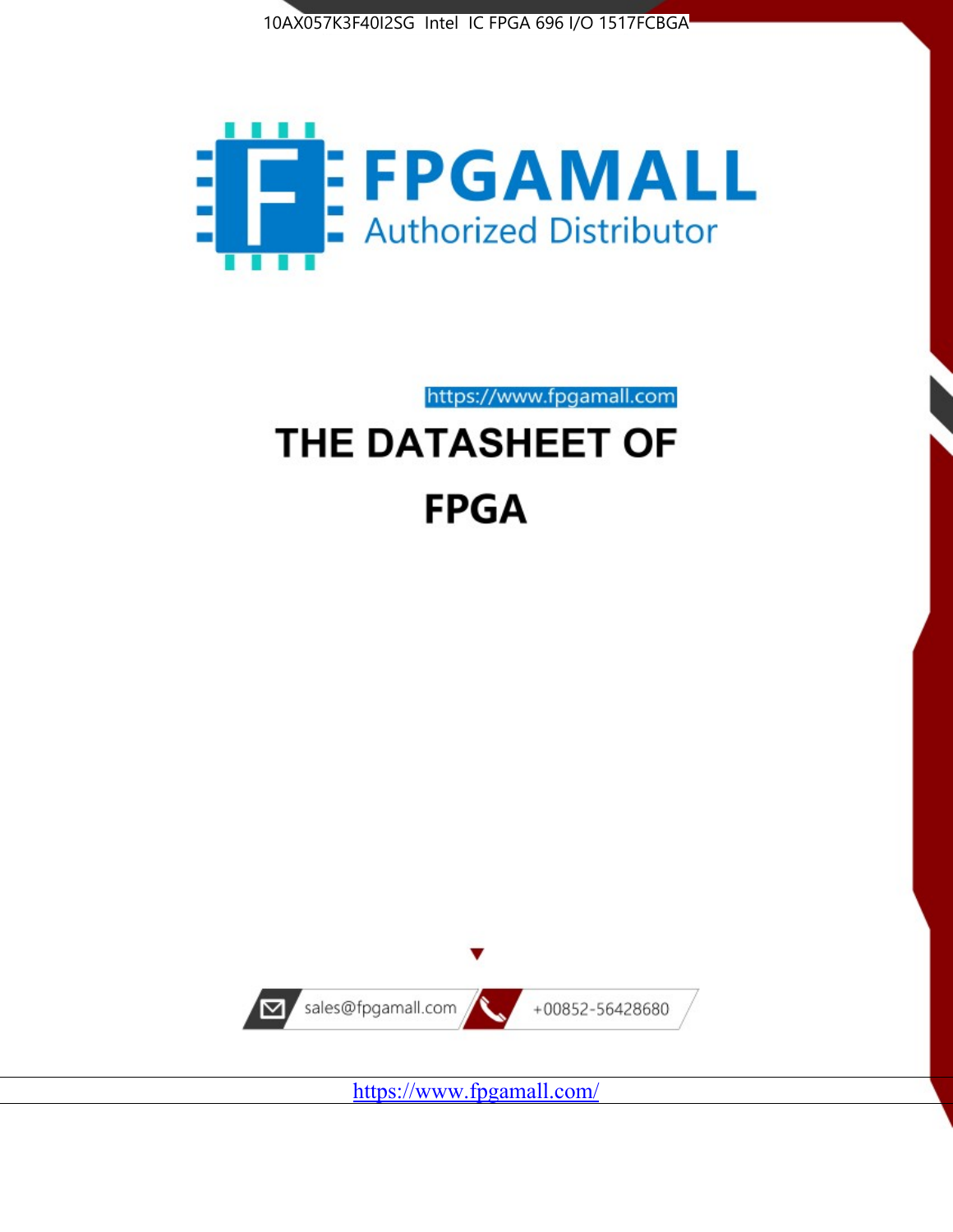10AX057K3F40I2SG Intel IC FPGA 696 I/O 1517FCBGA



# **Intel® Arria® 10 Device Overview**



**A10-OVERVIEW | 2018.12.06** Latest document on the web: **[PDF](https://www.intel.com/content/dam/www/programmable/us/en/pdfs/literature/hb/arria-10/a10_overview.pdf)** | **[HTML](https://www.intel.com/content/www/us/en/programmable/documentation/sam1403480274650.html)**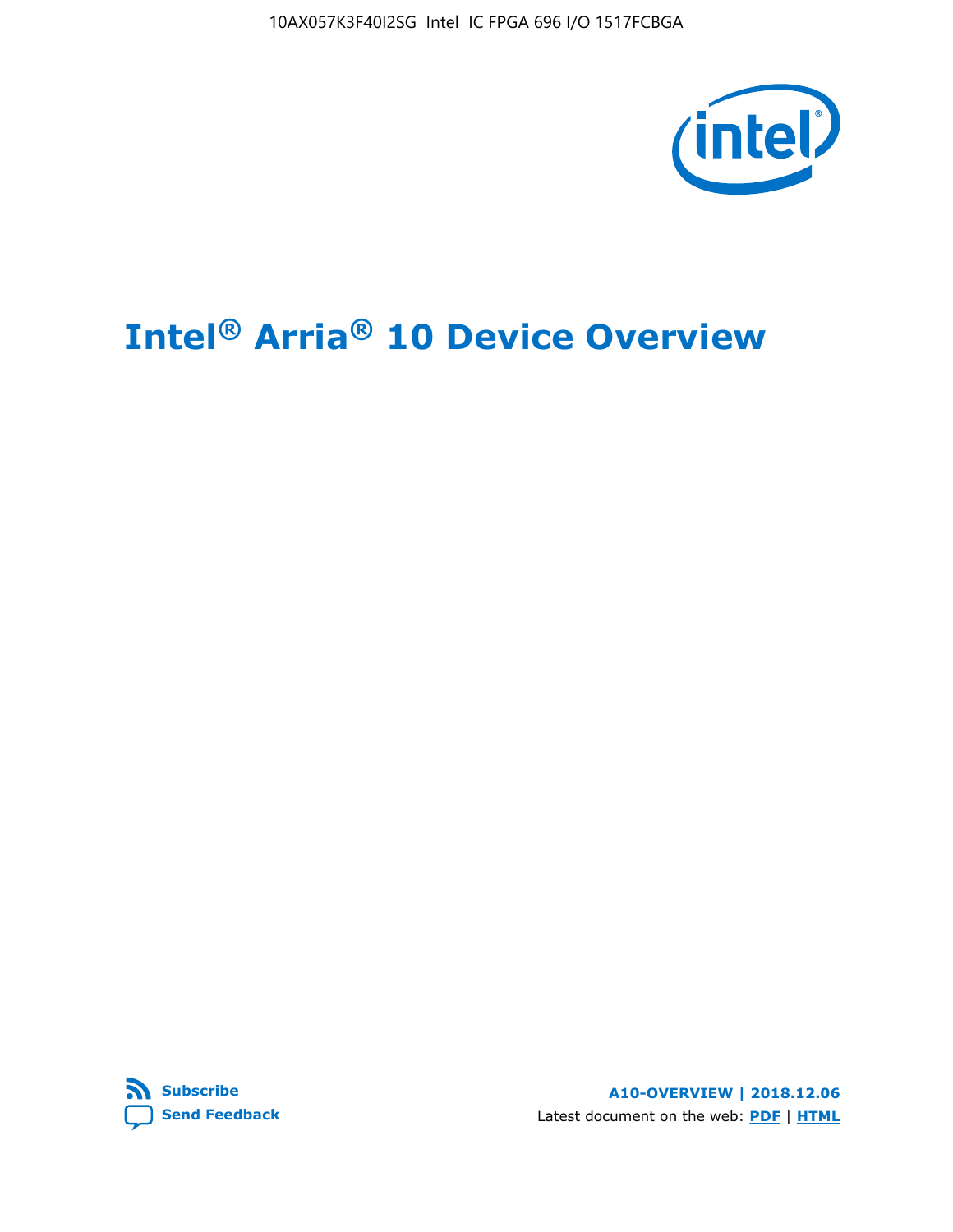

**Contents** 

# **Contents**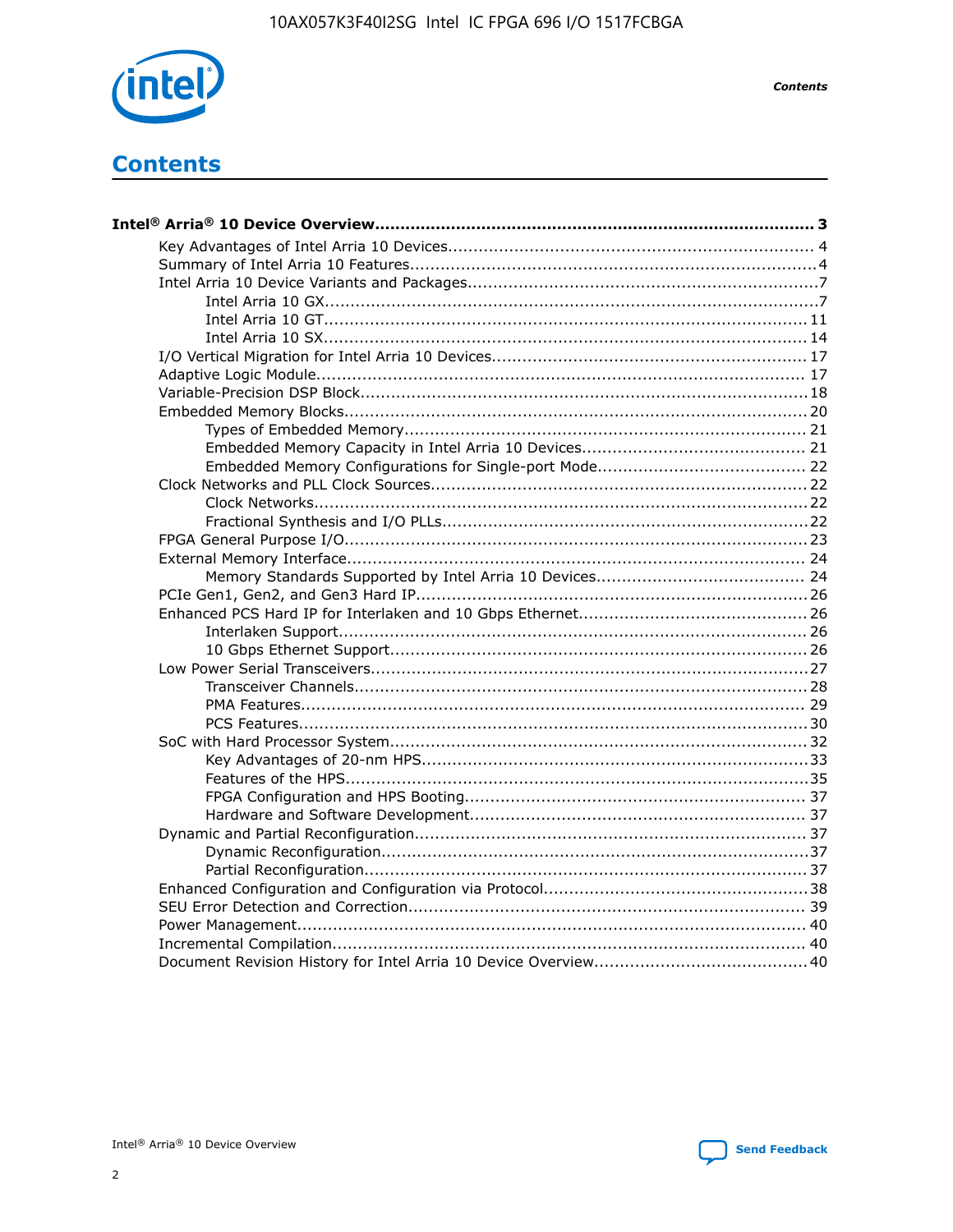**A10-OVERVIEW | 2018.12.06**

**[Send Feedback](mailto:FPGAtechdocfeedback@intel.com?subject=Feedback%20on%20Intel%20Arria%2010%20Device%20Overview%20(A10-OVERVIEW%202018.12.06)&body=We%20appreciate%20your%20feedback.%20In%20your%20comments,%20also%20specify%20the%20page%20number%20or%20paragraph.%20Thank%20you.)**



# **Intel® Arria® 10 Device Overview**

The Intel<sup>®</sup> Arria<sup>®</sup> 10 device family consists of high-performance and power-efficient 20 nm mid-range FPGAs and SoCs.

Intel Arria 10 device family delivers:

- Higher performance than the previous generation of mid-range and high-end FPGAs.
- Power efficiency attained through a comprehensive set of power-saving technologies.

The Intel Arria 10 devices are ideal for high performance, power-sensitive, midrange applications in diverse markets.

| <b>Market</b>         | <b>Applications</b>                                                                                               |
|-----------------------|-------------------------------------------------------------------------------------------------------------------|
| Wireless              | Channel and switch cards in remote radio heads<br>٠<br>Mobile backhaul<br>٠                                       |
| Wireline              | 40G/100G muxponders and transponders<br>٠<br>100G line cards<br>٠<br><b>Bridging</b><br>٠<br>Aggregation<br>٠     |
| <b>Broadcast</b>      | Studio switches<br>٠<br>Servers and transport<br>٠<br>Videoconferencing<br>٠<br>Professional audio and video<br>٠ |
| Computing and Storage | Flash cache<br>٠<br>Cloud computing servers<br>٠<br>Server acceleration<br>٠                                      |
| Medical               | Diagnostic scanners<br>٠<br>Diagnostic imaging<br>٠                                                               |
| Military              | Missile guidance and control<br>٠<br>Radar<br>٠<br>Electronic warfare<br>٠<br>Secure communications<br>٠          |

#### **Table 1. Sample Markets and Ideal Applications for Intel Arria 10 Devices**

#### **Related Information**

- [Intel Arria 10 Device Handbook: Known Issues](http://www.altera.com/support/kdb/solutions/rd07302013_646.html) Lists the planned updates to the *Intel Arria 10 Device Handbook* chapters.
- [Intel Arria 10 GX/GT Device Errata and Design Recommendations](https://www.intel.com/content/www/us/en/programmable/documentation/agz1493851706374.html#yqz1494433888646)
- [Intel Arria 10 SX Device Errata and Design Recommendations](https://www.intel.com/content/www/us/en/programmable/documentation/cru1462832385668.html#cru1462832558642)

Intel Corporation. All rights reserved. Intel, the Intel logo, Altera, Arria, Cyclone, Enpirion, MAX, Nios, Quartus and Stratix words and logos are trademarks of Intel Corporation or its subsidiaries in the U.S. and/or other countries. Intel warrants performance of its FPGA and semiconductor products to current specifications in accordance with Intel's standard warranty, but reserves the right to make changes to any products and services at any time without notice. Intel assumes no responsibility or liability arising out of the application or use of any information, product, or service described herein except as expressly agreed to in writing by Intel. Intel customers are advised to obtain the latest version of device specifications before relying on any published information and before placing orders for products or services. \*Other names and brands may be claimed as the property of others.

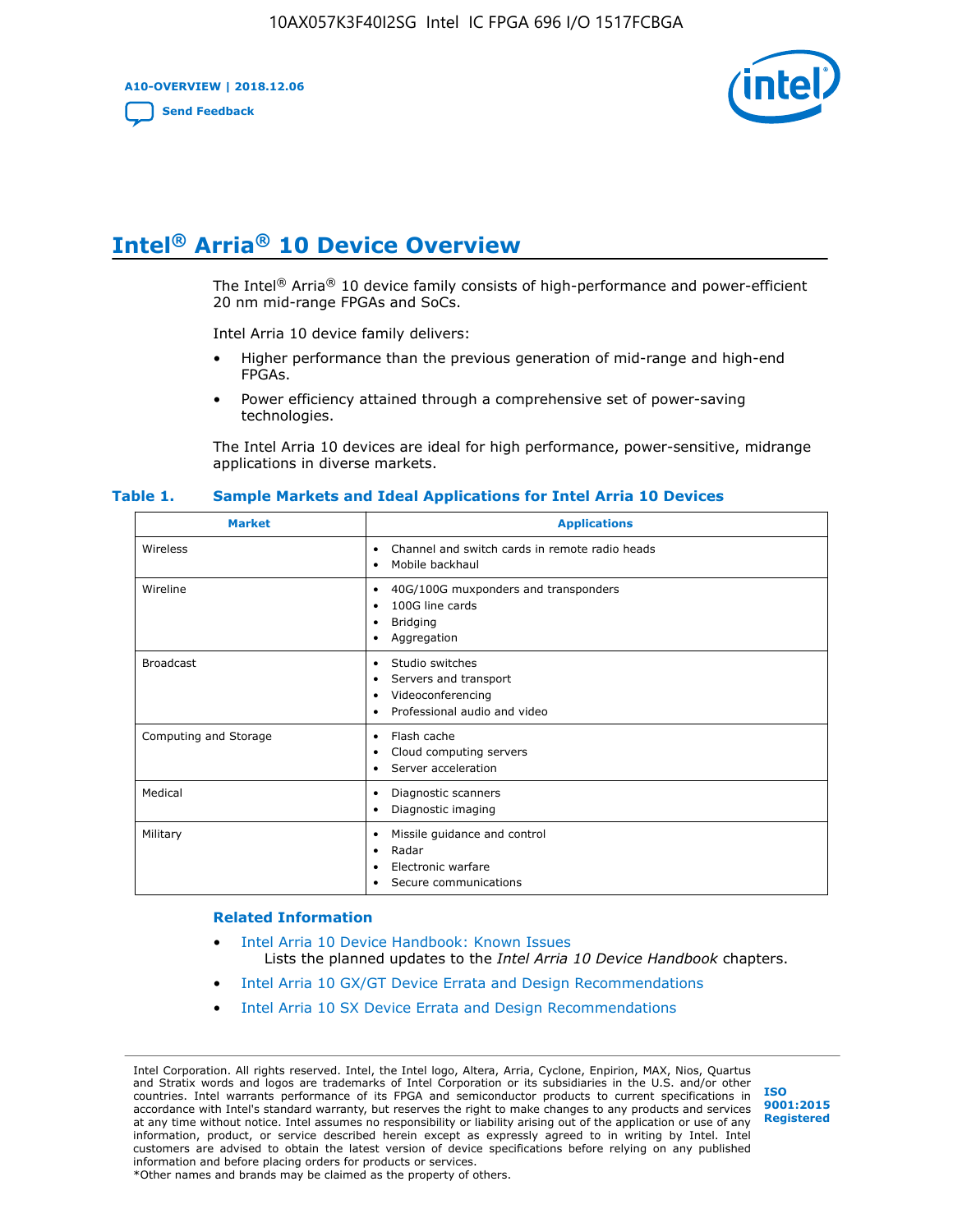

# **Key Advantages of Intel Arria 10 Devices**

## **Table 2. Key Advantages of the Intel Arria 10 Device Family**

| <b>Advantage</b>                                                                                          | <b>Supporting Feature</b>                                                                                                                                                                                                                                                                                                |
|-----------------------------------------------------------------------------------------------------------|--------------------------------------------------------------------------------------------------------------------------------------------------------------------------------------------------------------------------------------------------------------------------------------------------------------------------|
| Enhanced core architecture                                                                                | Built on TSMC's 20 nm process technology<br>٠<br>60% higher performance than the previous generation of mid-range FPGAs<br>٠<br>15% higher performance than the fastest previous-generation FPGA<br>٠                                                                                                                    |
| High-bandwidth integrated<br>transceivers                                                                 | Short-reach rates up to 25.8 Gigabits per second (Gbps)<br>٠<br>Backplane capability up to 12.5 Gbps<br>٠<br>Integrated 10GBASE-KR and 40GBASE-KR4 Forward Error Correction (FEC)<br>٠                                                                                                                                   |
| Improved logic integration and<br>hard IP blocks                                                          | 8-input adaptive logic module (ALM)<br>٠<br>Up to 65.6 megabits (Mb) of embedded memory<br>٠<br>Variable-precision digital signal processing (DSP) blocks<br>Fractional synthesis phase-locked loops (PLLs)<br>Hard PCI Express Gen3 IP blocks<br>Hard memory controllers and PHY up to 2,400 Megabits per second (Mbps) |
| Second generation hard<br>processor system (HPS) with<br>integrated ARM* Cortex*-A9*<br>MPCore* processor | Tight integration of a dual-core ARM Cortex-A9 MPCore processor, hard IP, and an<br>٠<br>FPGA in a single Intel Arria 10 system-on-a-chip (SoC)<br>Supports over 128 Gbps peak bandwidth with integrated data coherency between<br>$\bullet$<br>the processor and the FPGA fabric                                        |
| Advanced power savings                                                                                    | Comprehensive set of advanced power saving features<br>٠<br>Power-optimized MultiTrack routing and core architecture<br>٠<br>Up to 40% lower power compared to previous generation of mid-range FPGAs<br>Up to 60% lower power compared to previous generation of high-end FPGAs                                         |

# **Summary of Intel Arria 10 Features**

## **Table 3. Summary of Features for Intel Arria 10 Devices**

| <b>Feature</b>                  | <b>Description</b>                                                                                                                                                                                                                                                                                                                                                                                 |
|---------------------------------|----------------------------------------------------------------------------------------------------------------------------------------------------------------------------------------------------------------------------------------------------------------------------------------------------------------------------------------------------------------------------------------------------|
| Technology                      | TSMC's 20-nm SoC process technology<br>Allows operation at a lower $V_{\text{CC}}$ level of 0.82 V instead of the 0.9 V standard $V_{\text{CC}}$ core voltage                                                                                                                                                                                                                                      |
| Packaging                       | 1.0 mm ball-pitch Fineline BGA packaging<br>٠<br>0.8 mm ball-pitch Ultra Fineline BGA packaging<br>Multiple devices with identical package footprints for seamless migration between different<br><b>FPGA</b> densities<br>Devices with compatible package footprints allow migration to next generation high-end<br>Stratix $@10$ devices<br>RoHS, leaded $(1)$ , and lead-free (Pb-free) options |
| High-performance<br>FPGA fabric | Enhanced 8-input ALM with four registers<br>Improved multi-track routing architecture to reduce congestion and improve compilation time<br>Hierarchical core clocking architecture<br>Fine-grained partial reconfiguration                                                                                                                                                                         |
| Internal memory<br>blocks       | M20K-20-Kb memory blocks with hard error correction code (ECC)<br>Memory logic array block (MLAB)-640-bit memory                                                                                                                                                                                                                                                                                   |
|                                 | continued                                                                                                                                                                                                                                                                                                                                                                                          |



<sup>(1)</sup> Contact Intel for availability.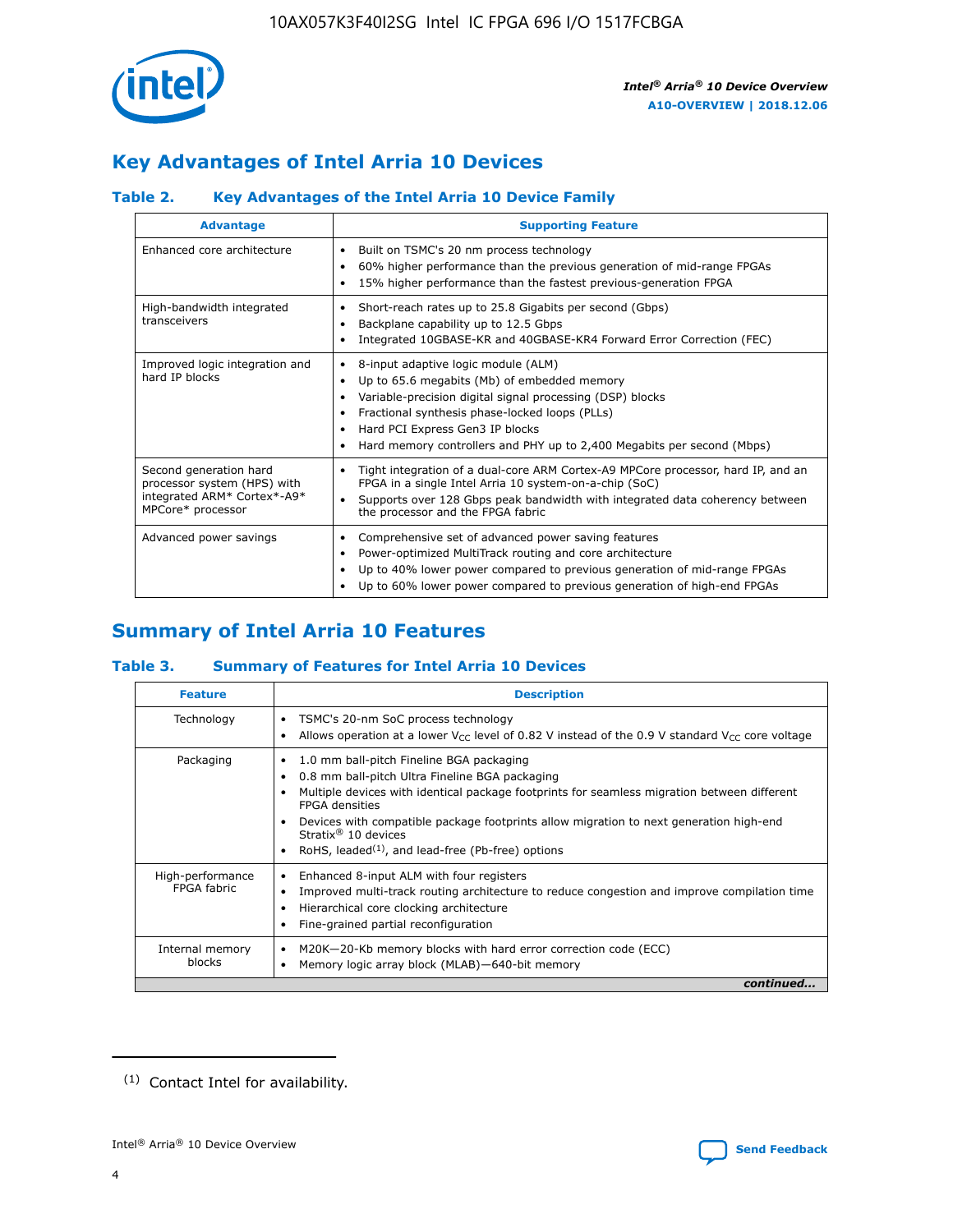$\mathsf{r}$ 



| <b>Feature</b>                         |                                                                                                                | <b>Description</b>                                                                                                                                                                                                                                                                                                                                                                                                                                                                                                                                                                                                                                                                                                                                                                                                                          |
|----------------------------------------|----------------------------------------------------------------------------------------------------------------|---------------------------------------------------------------------------------------------------------------------------------------------------------------------------------------------------------------------------------------------------------------------------------------------------------------------------------------------------------------------------------------------------------------------------------------------------------------------------------------------------------------------------------------------------------------------------------------------------------------------------------------------------------------------------------------------------------------------------------------------------------------------------------------------------------------------------------------------|
| Embedded Hard IP<br>blocks             | Variable-precision DSP                                                                                         | Native support for signal processing precision levels from $18 \times 19$ to<br>$\bullet$<br>54 x 54<br>Native support for 27 x 27 multiplier mode<br>64-bit accumulator and cascade for systolic finite impulse responses<br>(FIRs)<br>Internal coefficient memory banks<br>٠<br>Preadder/subtractor for improved efficiency<br>Additional pipeline register to increase performance and reduce<br>power<br>Supports floating point arithmetic:<br>- Perform multiplication, addition, subtraction, multiply-add,<br>multiply-subtract, and complex multiplication.<br>- Supports multiplication with accumulation capability, cascade<br>summation, and cascade subtraction capability.<br>- Dynamic accumulator reset control.<br>- Support direct vector dot and complex multiplication chaining<br>multiply floating point DSP blocks. |
|                                        | Memory controller                                                                                              | DDR4, DDR3, and DDR3L                                                                                                                                                                                                                                                                                                                                                                                                                                                                                                                                                                                                                                                                                                                                                                                                                       |
|                                        | PCI Express*                                                                                                   | PCI Express (PCIe*) Gen3 (x1, x2, x4, or x8), Gen2 (x1, x2, x4, or x8)<br>and Gen1 (x1, x2, x4, or x8) hard IP with complete protocol stack,<br>endpoint, and root port                                                                                                                                                                                                                                                                                                                                                                                                                                                                                                                                                                                                                                                                     |
|                                        | Transceiver I/O                                                                                                | 10GBASE-KR/40GBASE-KR4 Forward Error Correction (FEC)<br>PCS hard IPs that support:<br>- 10-Gbps Ethernet (10GbE)<br>- PCIe PIPE interface<br>- Interlaken<br>- Gbps Ethernet (GbE)<br>- Common Public Radio Interface (CPRI) with deterministic latency<br>support<br>- Gigabit-capable passive optical network (GPON) with fast lock-<br>time support<br>13.5G JESD204b<br>$\bullet$<br>8B/10B, 64B/66B, 64B/67B encoders and decoders<br>Custom mode support for proprietary protocols                                                                                                                                                                                                                                                                                                                                                   |
| Core clock networks                    | $\bullet$<br>$\bullet$                                                                                         | Up to 800 MHz fabric clocking, depending on the application:<br>- 667 MHz external memory interface clocking with 2,400 Mbps DDR4 interface<br>- 800 MHz LVDS interface clocking with 1,600 Mbps LVDS interface<br>Global, regional, and peripheral clock networks<br>Clock networks that are not used can be gated to reduce dynamic power                                                                                                                                                                                                                                                                                                                                                                                                                                                                                                 |
| Phase-locked loops<br>(PLLs)           | High-resolution fractional synthesis PLLs:<br>$\bullet$<br>Integer PLLs:<br>- Adjacent to general purpose I/Os | - Precision clock synthesis, clock delay compensation, and zero delay buffering (ZDB)<br>- Support integer mode and fractional mode<br>- Fractional mode support with third-order delta-sigma modulation<br>- Support external memory and LVDS interfaces                                                                                                                                                                                                                                                                                                                                                                                                                                                                                                                                                                                   |
| FPGA General-purpose<br>$I/Os$ (GPIOs) | On-chip termination (OCT)<br>$\bullet$                                                                         | 1.6 Gbps LVDS-every pair can be configured as receiver or transmitter<br>1.2 V to 3.0 V single-ended LVTTL/LVCMOS interfacing                                                                                                                                                                                                                                                                                                                                                                                                                                                                                                                                                                                                                                                                                                               |
| <b>External Memory</b><br>Interface    |                                                                                                                | Hard memory controller- DDR4, DDR3, and DDR3L support<br>$-$ DDR4 $-$ speeds up to 1,200 MHz/2,400 Mbps<br>- DDR3-speeds up to 1,067 MHz/2,133 Mbps<br>Soft memory controller—provides support for RLDRAM $3^{(2)}$ , QDR IV $(2^2)$ , and QDR II+<br>continued                                                                                                                                                                                                                                                                                                                                                                                                                                                                                                                                                                             |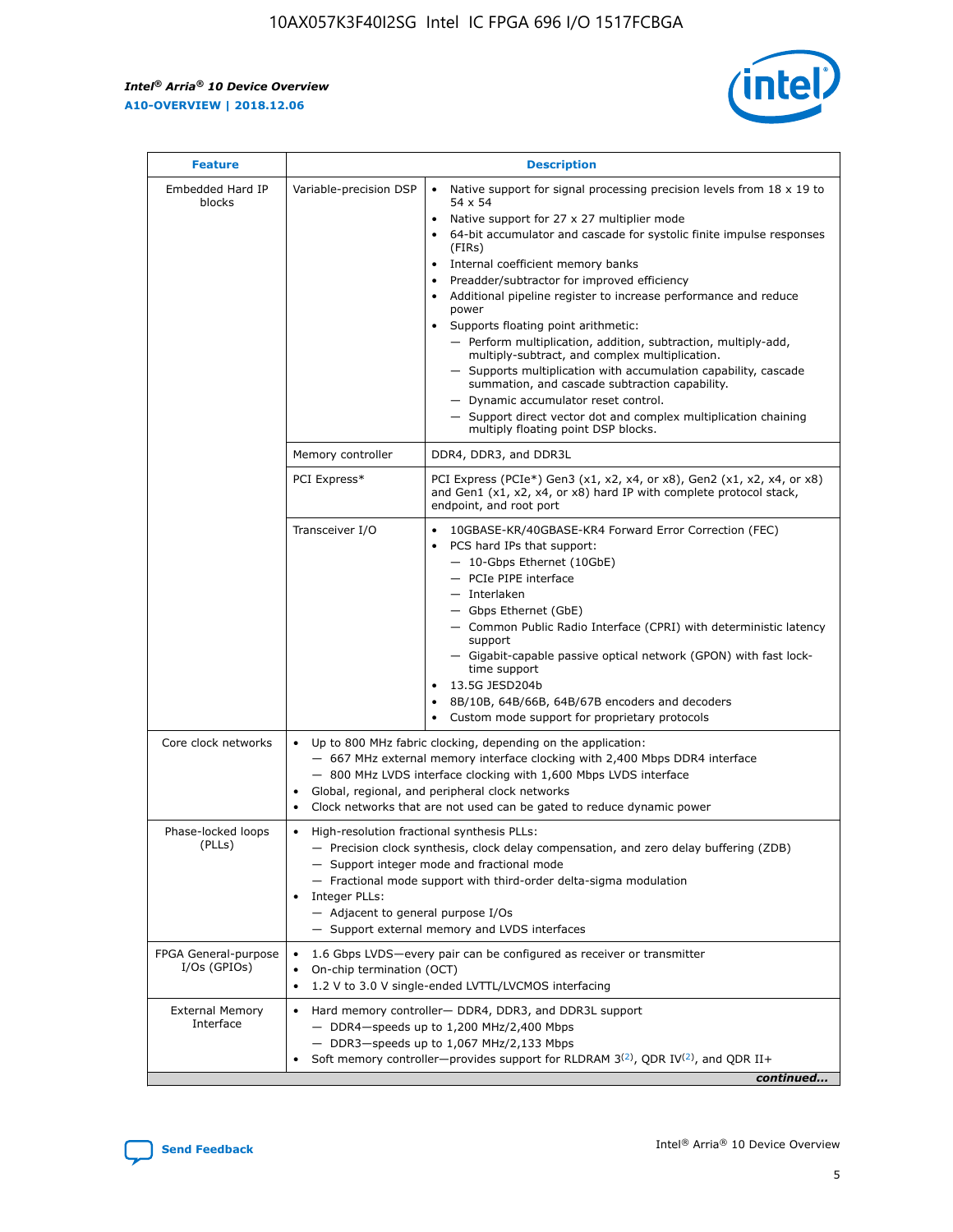

| <b>Feature</b>                                    | <b>Description</b>                                                                                                                                                                                                                                                                                                                                                                                                                                                                                                                                                                                                                                  |
|---------------------------------------------------|-----------------------------------------------------------------------------------------------------------------------------------------------------------------------------------------------------------------------------------------------------------------------------------------------------------------------------------------------------------------------------------------------------------------------------------------------------------------------------------------------------------------------------------------------------------------------------------------------------------------------------------------------------|
| Low-power serial<br>transceivers                  | • Continuous operating range:<br>- Intel Arria 10 GX-1 Gbps to 17.4 Gbps<br>- Intel Arria 10 GT-1 Gbps to 25.8 Gbps<br>Backplane support:<br>- Intel Arria 10 GX-up to 12.5<br>- Intel Arria 10 GT-up to 12.5<br>Extended range down to 125 Mbps with oversampling<br>ATX transmit PLLs with user-configurable fractional synthesis capability<br>Electronic Dispersion Compensation (EDC) support for XFP, SFP+, QSFP, and CFP optical<br>module<br>Adaptive linear and decision feedback equalization<br>$\bullet$<br>Transmitter pre-emphasis and de-emphasis<br>$\bullet$<br>Dynamic partial reconfiguration of individual transceiver channels |
| <b>HPS</b><br>(Intel Arria 10 SX<br>devices only) | Dual-core ARM Cortex-A9 MPCore processor-1.2 GHz CPU with<br>Processor and system<br>$\bullet$<br>1.5 GHz overdrive capability<br>256 KB on-chip RAM and 64 KB on-chip ROM<br>System peripherals—general-purpose timers, watchdog timers, direct<br>memory access (DMA) controller, FPGA configuration manager, and<br>clock and reset managers<br>Security features-anti-tamper, secure boot, Advanced Encryption<br>Standard (AES) and authentication (SHA)<br>ARM CoreSight* JTAG debug access port, trace port, and on-chip<br>trace storage                                                                                                    |
|                                                   | <b>External interfaces</b><br>Hard memory interface-Hard memory controller (2,400 Mbps DDR4,<br>$\bullet$<br>and 2,133 Mbps DDR3), Quad serial peripheral interface (QSPI) flash<br>controller, NAND flash controller, direct memory access (DMA)<br>controller, Secure Digital/MultiMediaCard (SD/MMC) controller<br>Communication interface-10/100/1000 Ethernet media access<br>control (MAC), USB On-The-GO (OTG) controllers, I <sup>2</sup> C controllers,<br>UART 16550, serial peripheral interface (SPI), and up to 62<br>HPS GPIO interfaces (48 direct-share I/Os)                                                                       |
|                                                   | High-performance ARM AMBA* AXI bus bridges that support<br>Interconnects to core<br>$\bullet$<br>simultaneous read and write<br>HPS-FPGA bridges-include the FPGA-to-HPS, HPS-to-FPGA, and<br>$\bullet$<br>lightweight HPS-to-FPGA bridges that allow the FPGA fabric to issue<br>transactions to slaves in the HPS, and vice versa<br>Configuration bridge that allows HPS configuration manager to<br>configure the core logic via dedicated 32-bit configuration port<br>FPGA-to-HPS SDRAM controller bridge-provides configuration<br>interfaces for the multiport front end (MPFE) of the HPS SDRAM<br>controller                              |
| Configuration                                     | Tamper protection—comprehensive design protection to protect your valuable IP investments<br>Enhanced 256-bit advanced encryption standard (AES) design security with authentication<br>٠<br>Configuration via protocol (CvP) using PCIe Gen1, Gen2, or Gen3<br>continued                                                                                                                                                                                                                                                                                                                                                                           |

<sup>(2)</sup> Intel Arria 10 devices support this external memory interface using hard PHY with soft memory controller.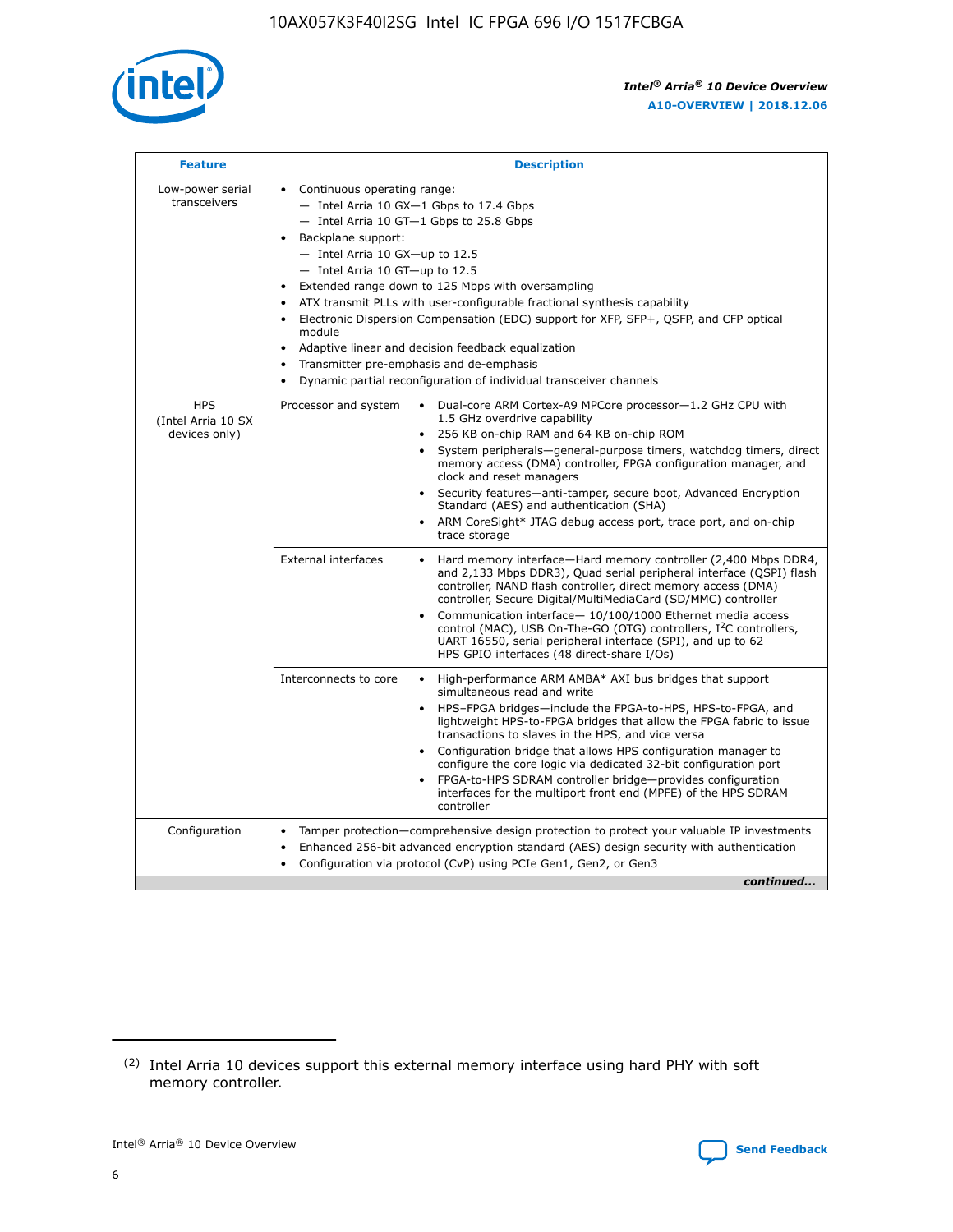

| <b>Feature</b>     | <b>Description</b>                                                                                                                                                                                               |
|--------------------|------------------------------------------------------------------------------------------------------------------------------------------------------------------------------------------------------------------|
|                    | Dynamic reconfiguration of the transceivers and PLLs<br>Fine-grained partial reconfiguration of the core fabric<br>Active Serial x4 Interface<br>$\bullet$                                                       |
| Power management   | SmartVID<br>Low static power device options<br>Programmable Power Technology<br>Intel Quartus <sup>®</sup> Prime integrated power analysis                                                                       |
| Software and tools | Intel Quartus Prime design suite<br>Transceiver toolkit<br>Platform Designer system integration tool<br>DSP Builder for Intel FPGAs<br>OpenCL <sup>™</sup> support<br>Intel SoC FPGA Embedded Design Suite (EDS) |

## **Related Information**

[Intel Arria 10 Transceiver PHY Overview](https://www.intel.com/content/www/us/en/programmable/documentation/nik1398707230472.html#nik1398706768037) Provides details on Intel Arria 10 transceivers.

## **Intel Arria 10 Device Variants and Packages**

#### **Table 4. Device Variants for the Intel Arria 10 Device Family**

| <b>Variant</b>    | <b>Description</b>                                                                                                                                                                                                     |
|-------------------|------------------------------------------------------------------------------------------------------------------------------------------------------------------------------------------------------------------------|
| Intel Arria 10 GX | FPGA featuring 17.4 Gbps transceivers for short reach applications with 12.5 backplane driving<br>capability.                                                                                                          |
| Intel Arria 10 GT | FPGA featuring:<br>17.4 Gbps transceivers for short reach applications with 12.5 backplane driving capability.<br>25.8 Gbps transceivers for supporting CAUI-4 and CEI-25G applications with CFP2 and CFP4<br>modules. |
| Intel Arria 10 SX | SoC integrating ARM-based HPS and FPGA featuring 17.4 Gbps transceivers for short reach<br>applications with 12.5 backplane driving capability.                                                                        |

## **Intel Arria 10 GX**

This section provides the available options, maximum resource counts, and package plan for the Intel Arria 10 GX devices.

The information in this section is correct at the time of publication. For the latest information and to get more details, refer to the Intel FPGA Product Selector.

#### **Related Information**

#### [Intel FPGA Product Selector](http://www.altera.com/products/selector/psg-selector.html) Provides the latest information on Intel products.

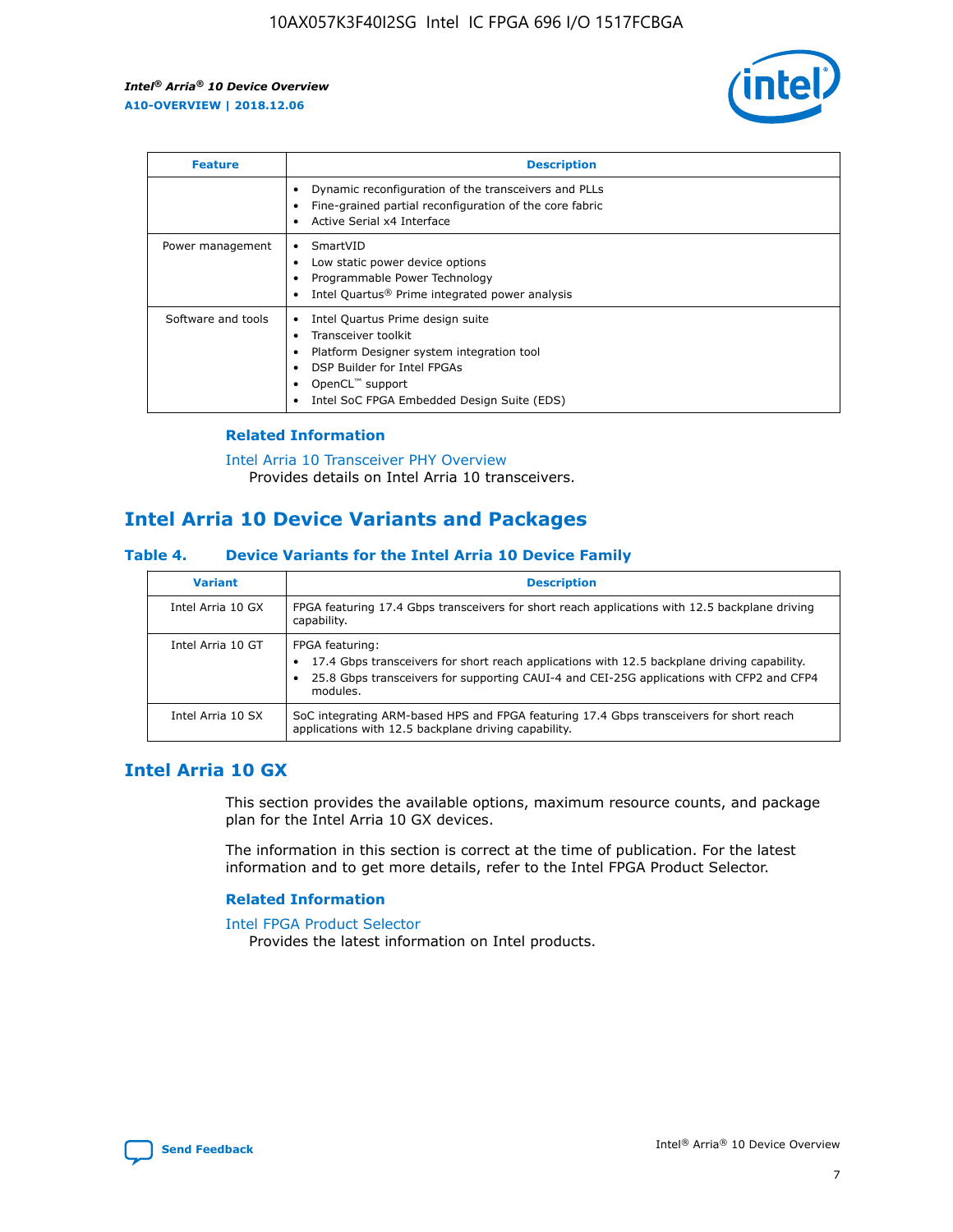

## **Available Options**





#### **Related Information**

[Transceiver Performance for Intel Arria 10 GX/SX Devices](https://www.intel.com/content/www/us/en/programmable/documentation/mcn1413182292568.html#mcn1413213965502) Provides more information about the transceiver speed grade.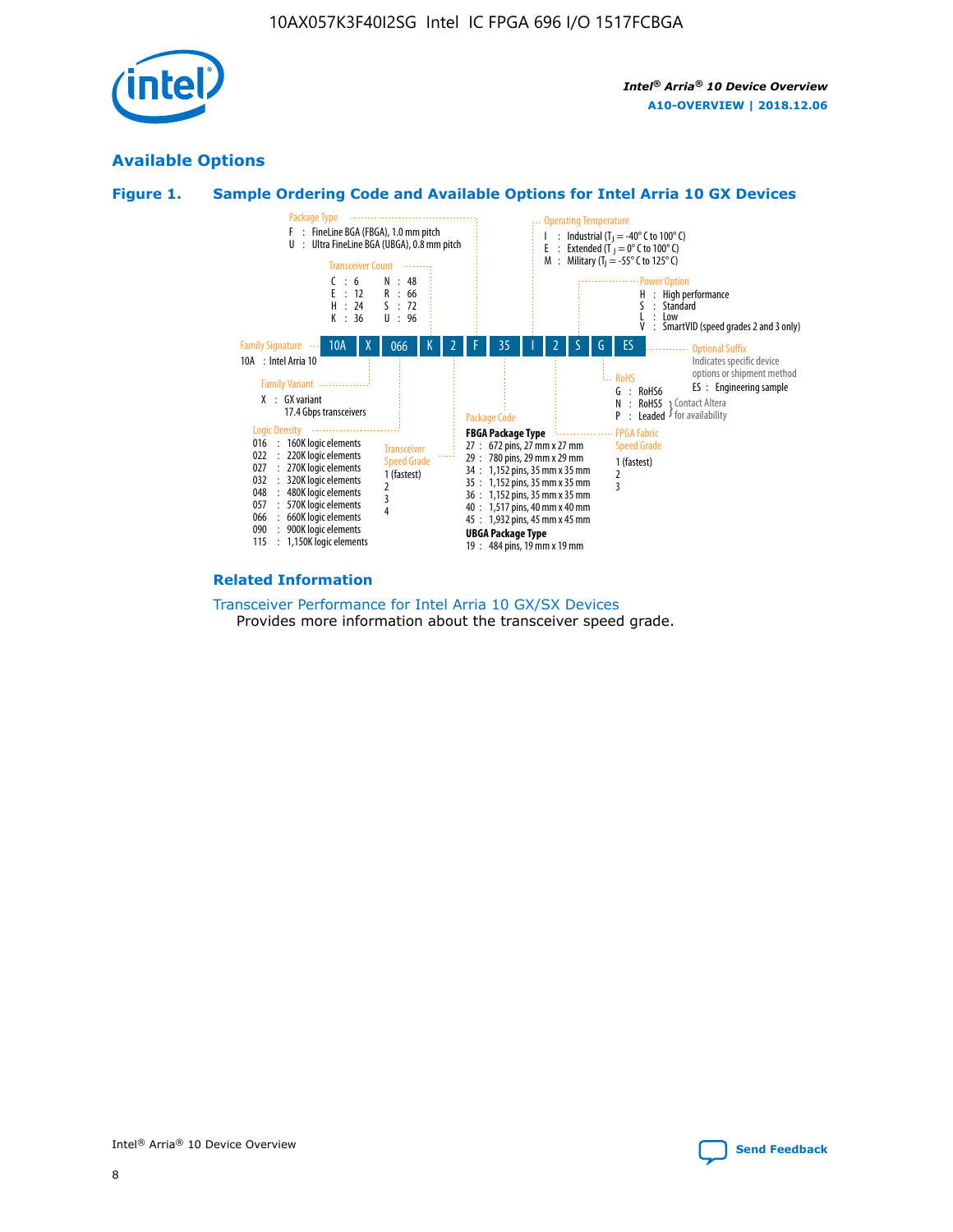

## **Maximum Resources**

#### **Table 5. Maximum Resource Counts for Intel Arria 10 GX Devices (GX 160, GX 220, GX 270, GX 320, and GX 480)**

| <b>Resource</b>              |                         | <b>Product Line</b> |                                                 |                |                |                |  |  |  |
|------------------------------|-------------------------|---------------------|-------------------------------------------------|----------------|----------------|----------------|--|--|--|
|                              |                         | <b>GX 160</b>       | <b>GX 220</b><br><b>GX 270</b><br><b>GX 320</b> |                |                | <b>GX 480</b>  |  |  |  |
| Logic Elements (LE) (K)      |                         | 160                 | 220                                             | 270            | 320            | 480            |  |  |  |
| <b>ALM</b>                   |                         | 61,510              | 80,330                                          | 101,620        | 119,900        | 183,590        |  |  |  |
| Register                     |                         | 246,040             | 406,480<br>321,320                              |                | 479,600        | 734,360        |  |  |  |
| Memory (Kb)                  | M <sub>20</sub> K       | 8,800               | 11,740                                          | 15,000         | 17,820         | 28,620         |  |  |  |
|                              | <b>MLAB</b>             | 1,050               | 1,690                                           | 2,452          | 2,727          | 4,164          |  |  |  |
| Variable-precision DSP Block |                         | 156                 | 192                                             | 830<br>985     |                | 1,368          |  |  |  |
| 18 x 19 Multiplier           |                         | 312                 | 384                                             | 1,970<br>1,660 |                | 2,736          |  |  |  |
| PLL                          | Fractional<br>Synthesis | 6                   | 6                                               | 8              | 8              | 12             |  |  |  |
|                              | I/O                     | 6                   | 6                                               | 8              | 8              | 12             |  |  |  |
| 17.4 Gbps Transceiver        |                         | 12                  | 12                                              | 24             | 24             | 36             |  |  |  |
| GPIO <sup>(3)</sup>          |                         | 288                 | 288                                             | 384            | 384            | 492            |  |  |  |
| LVDS Pair $(4)$              |                         | 120                 | 120                                             | 168            | 168            | 222            |  |  |  |
| PCIe Hard IP Block           |                         | 1                   | 1                                               | 2              | $\overline{2}$ | $\overline{2}$ |  |  |  |
| Hard Memory Controller       |                         | 6                   | 6                                               | 8              | 8              |                |  |  |  |

<sup>(4)</sup> Each LVDS I/O pair can be used as differential input or output.



<sup>(3)</sup> The number of GPIOs does not include transceiver I/Os. In the Intel Quartus Prime software, the number of user I/Os includes transceiver I/Os.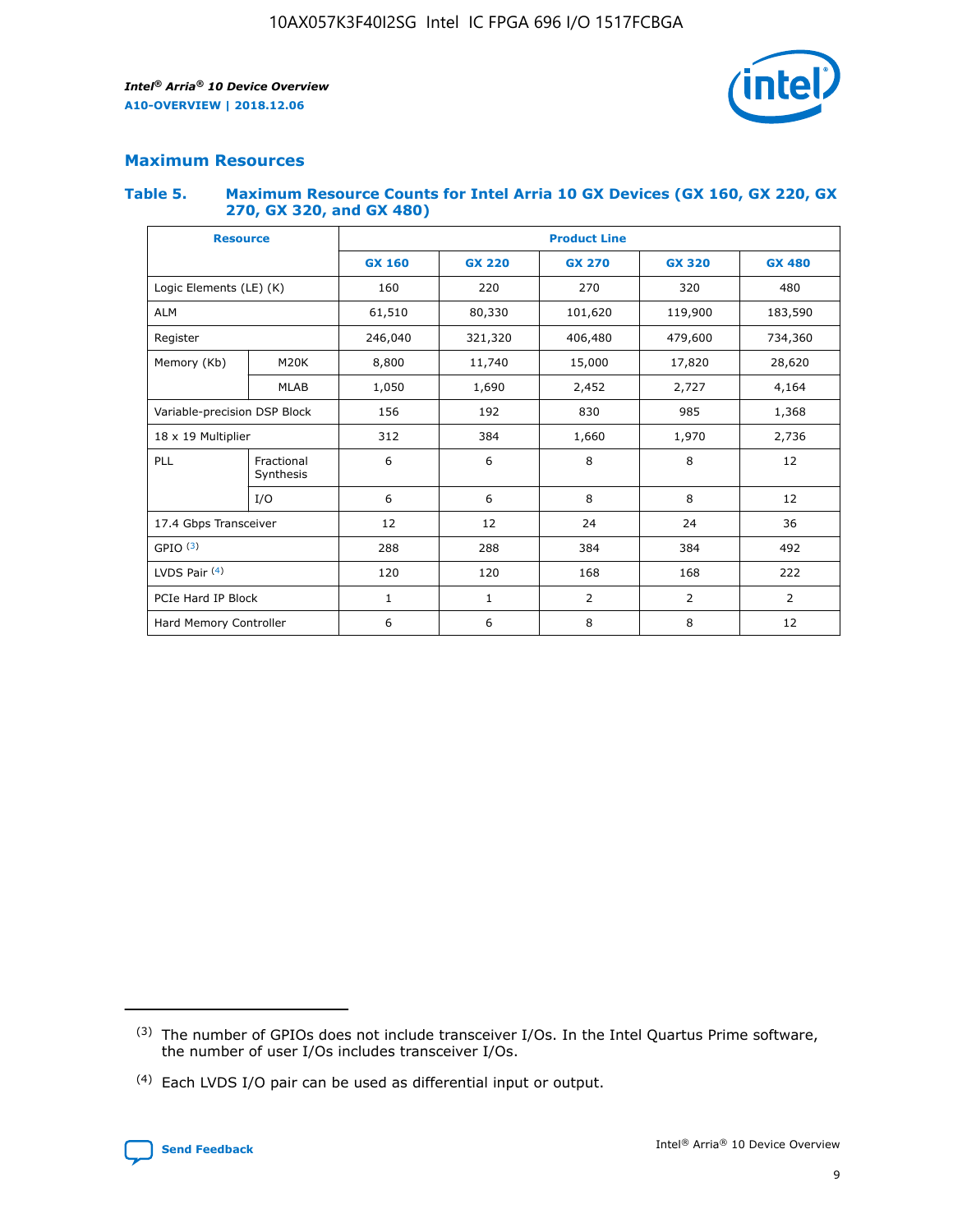

## **Table 6. Maximum Resource Counts for Intel Arria 10 GX Devices (GX 570, GX 660, GX 900, and GX 1150)**

|                              | <b>Resource</b>         | <b>Product Line</b> |                |                |                |  |  |  |  |
|------------------------------|-------------------------|---------------------|----------------|----------------|----------------|--|--|--|--|
|                              |                         | <b>GX 570</b>       | <b>GX 660</b>  | <b>GX 900</b>  | <b>GX 1150</b> |  |  |  |  |
| Logic Elements (LE) (K)      |                         | 570                 | 660            | 900            | 1,150          |  |  |  |  |
| <b>ALM</b>                   |                         | 217,080             | 251,680        | 339,620        | 427,200        |  |  |  |  |
| Register                     |                         | 868,320             | 1,006,720      | 1,358,480      | 1,708,800      |  |  |  |  |
| Memory (Kb)                  | <b>M20K</b>             | 36,000              | 42,620         | 48,460         | 54,260         |  |  |  |  |
|                              | <b>MLAB</b>             | 5,096               | 5,788          | 9,386          | 12,984         |  |  |  |  |
| Variable-precision DSP Block |                         | 1,523               | 1,687          | 1,518          | 1,518          |  |  |  |  |
| $18 \times 19$ Multiplier    |                         | 3,046               | 3,374<br>3,036 |                | 3,036          |  |  |  |  |
| PLL                          | Fractional<br>Synthesis | 16                  | 16             | 32             | 32             |  |  |  |  |
|                              | I/O                     | 16                  | 16             | 16             | 16             |  |  |  |  |
| 17.4 Gbps Transceiver        |                         | 48                  | 96<br>48       |                | 96             |  |  |  |  |
| GPIO <sup>(3)</sup>          |                         | 696                 | 696            | 768            | 768            |  |  |  |  |
| LVDS Pair $(4)$              |                         | 324                 | 324            | 384            | 384            |  |  |  |  |
| PCIe Hard IP Block           |                         | $\overline{2}$      | $\overline{2}$ | $\overline{4}$ | $\overline{4}$ |  |  |  |  |
| Hard Memory Controller       |                         | 16                  | 16             | 16             | 16             |  |  |  |  |

## **Package Plan**

## **Table 7. Package Plan for Intel Arria 10 GX Devices (U19, F27, and F29)**

Refer to I/O and High Speed I/O in Intel Arria 10 Devices chapter for the number of 3 V I/O, LVDS I/O, and LVDS channels in each device package.

| <b>Product Line</b> | <b>U19</b><br>$(19 \text{ mm} \times 19 \text{ mm})$<br>484-pin UBGA) |          |             |         | <b>F27</b><br>(27 mm × 27 mm,<br>672-pin FBGA) |             | <b>F29</b><br>(29 mm × 29 mm,<br>780-pin FBGA) |          |             |  |
|---------------------|-----------------------------------------------------------------------|----------|-------------|---------|------------------------------------------------|-------------|------------------------------------------------|----------|-------------|--|
|                     | 3 V I/O                                                               | LVDS I/O | <b>XCVR</b> | 3 V I/O | LVDS I/O                                       | <b>XCVR</b> | 3 V I/O                                        | LVDS I/O | <b>XCVR</b> |  |
| GX 160              | 48                                                                    | 192      | 6           | 48      | 192                                            | 12          | 48                                             | 240      | 12          |  |
| GX 220              | 48                                                                    | 192      | 6           | 48      | 192                                            | 12          | 48                                             | 240      | 12          |  |
| GX 270              |                                                                       |          |             | 48      | 192                                            | 12          | 48                                             | 312      | 12          |  |
| GX 320              |                                                                       |          |             | 48      | 192                                            | 12          | 48                                             | 312      | 12          |  |
| GX 480              |                                                                       |          |             |         |                                                |             | 48                                             | 312      | 12          |  |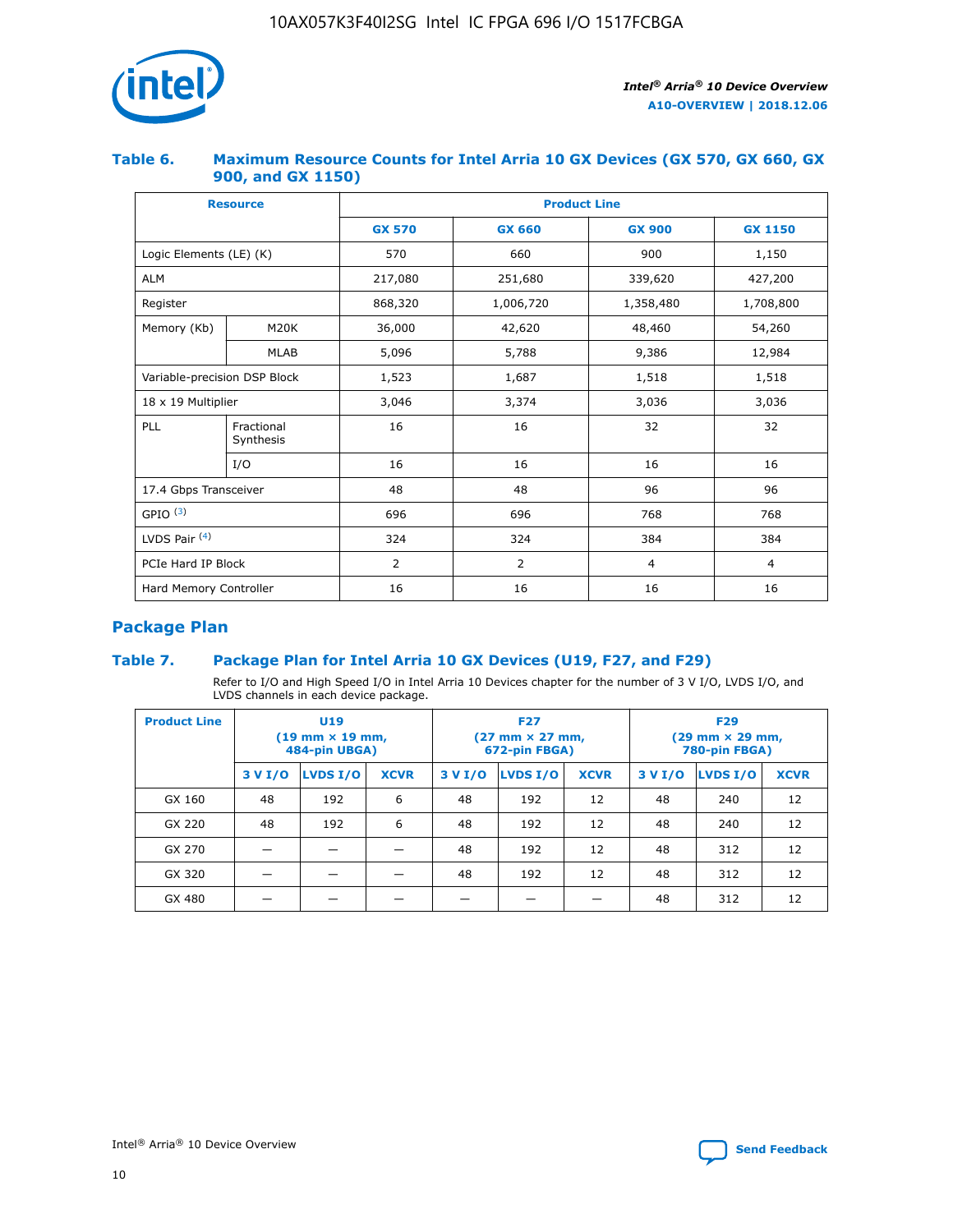

#### **Table 8. Package Plan for Intel Arria 10 GX Devices (F34, F35, NF40, and KF40)**

Refer to I/O and High Speed I/O in Intel Arria 10 Devices chapter for the number of 3 V I/O, LVDS I/O, and LVDS channels in each device package.

| <b>Product Line</b> | <b>F34</b><br>$(35 \text{ mm} \times 35 \text{ mm})$<br>1152-pin FBGA) |                    | <b>F35</b><br>$(35 \text{ mm} \times 35 \text{ mm})$<br><b>1152-pin FBGA)</b> |           | <b>KF40</b><br>$(40 \text{ mm} \times 40 \text{ mm})$<br>1517-pin FBGA) |             |            | <b>NF40</b><br>$(40 \text{ mm} \times 40 \text{ mm})$<br><b>1517-pin FBGA)</b> |             |            |                    |             |
|---------------------|------------------------------------------------------------------------|--------------------|-------------------------------------------------------------------------------|-----------|-------------------------------------------------------------------------|-------------|------------|--------------------------------------------------------------------------------|-------------|------------|--------------------|-------------|
|                     | 3V<br>I/O                                                              | <b>LVDS</b><br>I/O | <b>XCVR</b>                                                                   | 3V<br>I/O | <b>LVDS</b><br>I/O                                                      | <b>XCVR</b> | 3 V<br>I/O | <b>LVDS</b><br>I/O                                                             | <b>XCVR</b> | 3 V<br>I/O | <b>LVDS</b><br>I/O | <b>XCVR</b> |
| GX 270              | 48                                                                     | 336                | 24                                                                            | 48        | 336                                                                     | 24          |            |                                                                                |             |            |                    |             |
| GX 320              | 48                                                                     | 336                | 24                                                                            | 48        | 336                                                                     | 24          |            |                                                                                |             |            |                    |             |
| GX 480              | 48                                                                     | 444                | 24                                                                            | 48        | 348                                                                     | 36          |            |                                                                                |             |            |                    |             |
| GX 570              | 48                                                                     | 444                | 24                                                                            | 48        | 348                                                                     | 36          | 96         | 600                                                                            | 36          | 48         | 540                | 48          |
| GX 660              | 48                                                                     | 444                | 24                                                                            | 48        | 348                                                                     | 36          | 96         | 600                                                                            | 36          | 48         | 540                | 48          |
| GX 900              |                                                                        | 504                | 24                                                                            | -         |                                                                         |             |            |                                                                                |             |            | 600                | 48          |
| GX 1150             |                                                                        | 504                | 24                                                                            |           |                                                                         |             |            |                                                                                |             |            | 600                | 48          |

#### **Table 9. Package Plan for Intel Arria 10 GX Devices (RF40, NF45, SF45, and UF45)**

Refer to I/O and High Speed I/O in Intel Arria 10 Devices chapter for the number of 3 V I/O, LVDS I/O, and LVDS channels in each device package.

| <b>Product Line</b> | <b>RF40</b><br>$(40$ mm $\times$ 40 mm,<br>1517-pin FBGA) |                    |             | <b>NF45</b><br>$(45 \text{ mm} \times 45 \text{ mm})$<br><b>1932-pin FBGA)</b> |                    |             | <b>SF45</b><br>$(45 \text{ mm} \times 45 \text{ mm})$<br><b>1932-pin FBGA)</b> |                    |             | <b>UF45</b><br>$(45 \text{ mm} \times 45 \text{ mm})$<br><b>1932-pin FBGA)</b> |                    |             |
|---------------------|-----------------------------------------------------------|--------------------|-------------|--------------------------------------------------------------------------------|--------------------|-------------|--------------------------------------------------------------------------------|--------------------|-------------|--------------------------------------------------------------------------------|--------------------|-------------|
|                     | 3V<br>I/O                                                 | <b>LVDS</b><br>I/O | <b>XCVR</b> | 3 V<br>I/O                                                                     | <b>LVDS</b><br>I/O | <b>XCVR</b> | 3 V<br>I/O                                                                     | <b>LVDS</b><br>I/O | <b>XCVR</b> | 3V<br>I/O                                                                      | <b>LVDS</b><br>I/O | <b>XCVR</b> |
| GX 900              |                                                           | 342                | 66          | _                                                                              | 768                | 48          |                                                                                | 624                | 72          |                                                                                | 480                | 96          |
| GX 1150             |                                                           | 342                | 66          | _                                                                              | 768                | 48          |                                                                                | 624                | 72          |                                                                                | 480                | 96          |

#### **Related Information**

[I/O and High-Speed Differential I/O Interfaces in Intel Arria 10 Devices chapter, Intel](https://www.intel.com/content/www/us/en/programmable/documentation/sam1403482614086.html#sam1403482030321) [Arria 10 Device Handbook](https://www.intel.com/content/www/us/en/programmable/documentation/sam1403482614086.html#sam1403482030321)

Provides the number of 3 V and LVDS I/Os, and LVDS channels for each Intel Arria 10 device package.

## **Intel Arria 10 GT**

This section provides the available options, maximum resource counts, and package plan for the Intel Arria 10 GT devices.

The information in this section is correct at the time of publication. For the latest information and to get more details, refer to the Intel FPGA Product Selector.

#### **Related Information**

#### [Intel FPGA Product Selector](http://www.altera.com/products/selector/psg-selector.html)

Provides the latest information on Intel products.

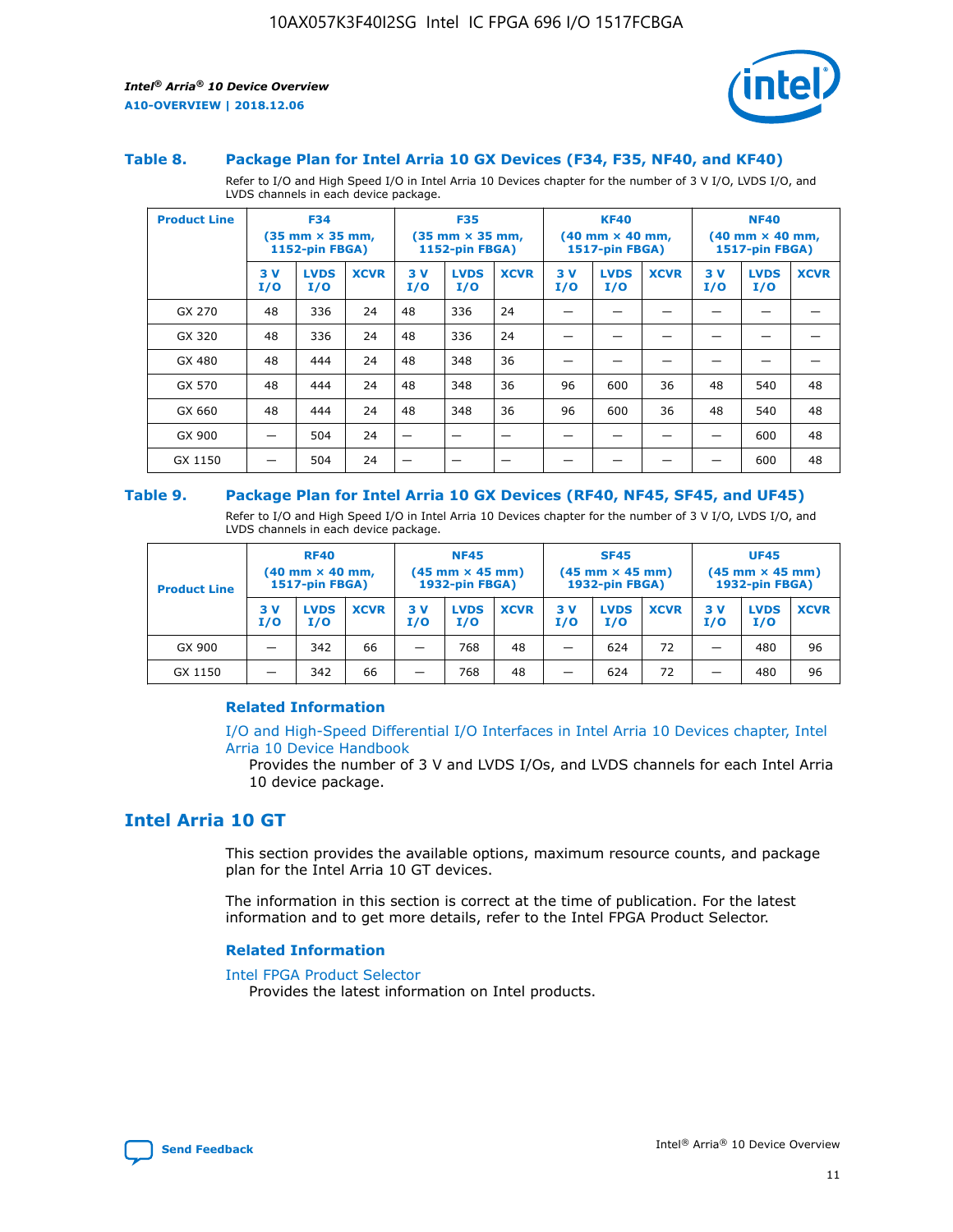

## **Available Options**

## **Figure 2. Sample Ordering Code and Available Options for Intel Arria 10 GT Devices**

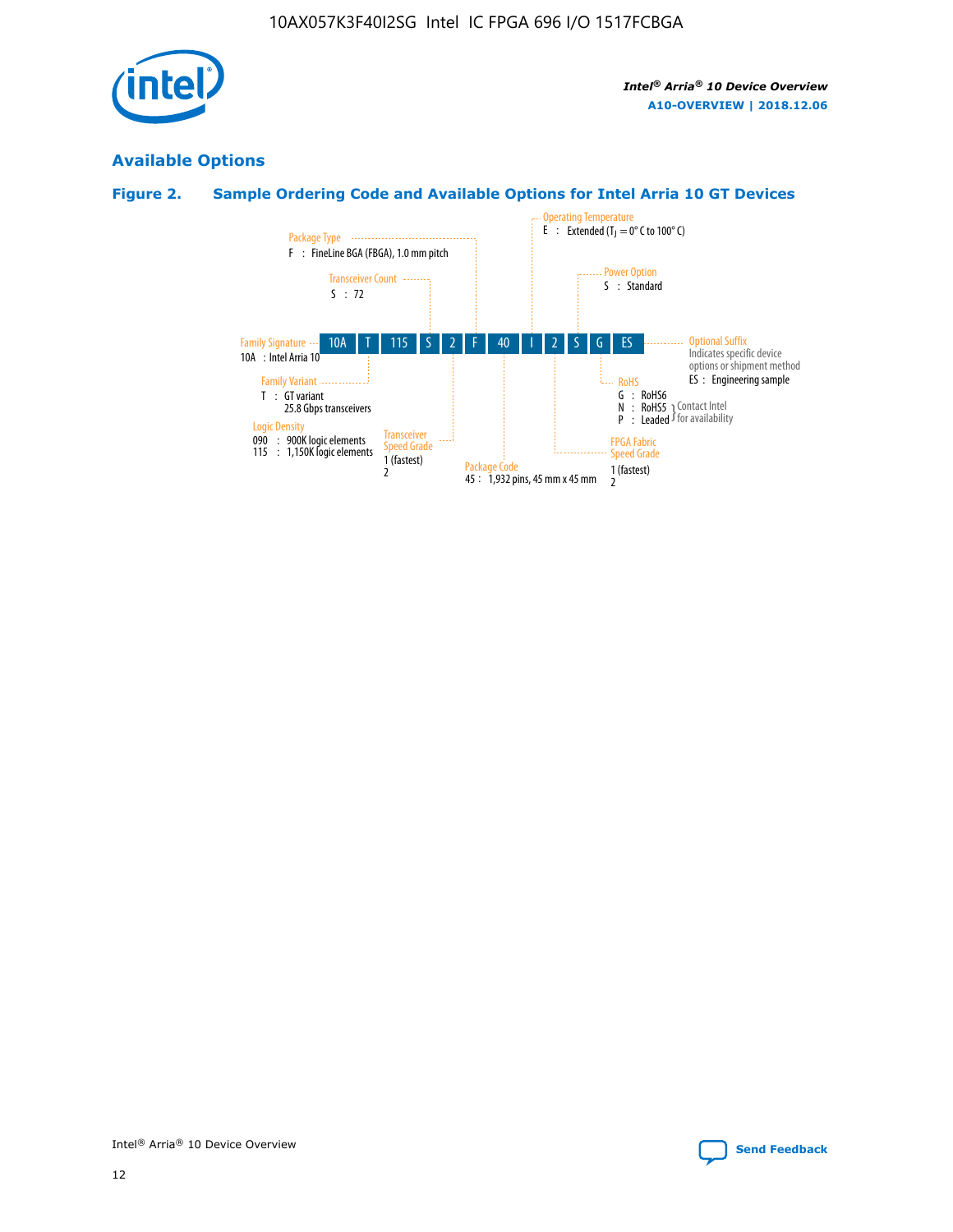

## **Maximum Resources**

#### **Table 10. Maximum Resource Counts for Intel Arria 10 GT Devices**

|                              | <b>Resource</b>      |                                                                                                                       |                |  |
|------------------------------|----------------------|-----------------------------------------------------------------------------------------------------------------------|----------------|--|
|                              |                      | <b>GT 900</b>                                                                                                         | GT 1150        |  |
| Logic Elements (LE) (K)      |                      | 900                                                                                                                   | 1,150          |  |
| <b>ALM</b>                   |                      | 339,620                                                                                                               | 427,200        |  |
| Register                     |                      | 1,358,480                                                                                                             | 1,708,800      |  |
| Memory (Kb)                  | M20K                 | 48,460                                                                                                                | 54,260         |  |
|                              | <b>MLAB</b>          | <b>Product Line</b><br>9,386<br>1,518<br>3,036<br>32<br>16<br>I/O<br>72(5)<br>6<br>624<br>312<br>$\overline{4}$<br>16 | 12,984         |  |
| Variable-precision DSP Block |                      |                                                                                                                       | 1,518          |  |
| 18 x 19 Multiplier           |                      |                                                                                                                       | 3,036          |  |
| PLL                          | Fractional Synthesis |                                                                                                                       | 32             |  |
|                              |                      |                                                                                                                       | 16             |  |
| Transceiver                  | 17.4 Gbps            |                                                                                                                       | 72(5)          |  |
|                              | 25.8 Gbps            |                                                                                                                       | 6              |  |
| GPIO <sup>(6)</sup>          |                      |                                                                                                                       | 624            |  |
| LVDS Pair $(7)$              |                      |                                                                                                                       | 312            |  |
| PCIe Hard IP Block           |                      |                                                                                                                       | $\overline{4}$ |  |
| Hard Memory Controller       |                      |                                                                                                                       | 16             |  |

#### **Related Information**

#### [Intel Arria 10 GT Channel Usage](https://www.intel.com/content/www/us/en/programmable/documentation/nik1398707230472.html#nik1398707008178)

Configuring GT/GX channels in Intel Arria 10 GT devices.

## **Package Plan**

#### **Table 11. Package Plan for Intel Arria 10 GT Devices**

Refer to I/O and High Speed I/O in Intel Arria 10 Devices chapter for the number of 3 V I/O, LVDS I/O, and LVDS channels in each device package.

| <b>Product Line</b> | <b>SF45</b><br>(45 mm × 45 mm, 1932-pin FBGA) |                 |             |  |  |  |
|---------------------|-----------------------------------------------|-----------------|-------------|--|--|--|
|                     | 3 V I/O                                       | <b>LVDS I/O</b> | <b>XCVR</b> |  |  |  |
| GT 900              |                                               | 624             | 72          |  |  |  |
| GT 1150             |                                               | 624             | 72          |  |  |  |

<sup>(7)</sup> Each LVDS I/O pair can be used as differential input or output.



 $(5)$  If all 6 GT channels are in use, 12 of the GX channels are not usable.

<sup>(6)</sup> The number of GPIOs does not include transceiver I/Os. In the Intel Quartus Prime software, the number of user I/Os includes transceiver I/Os.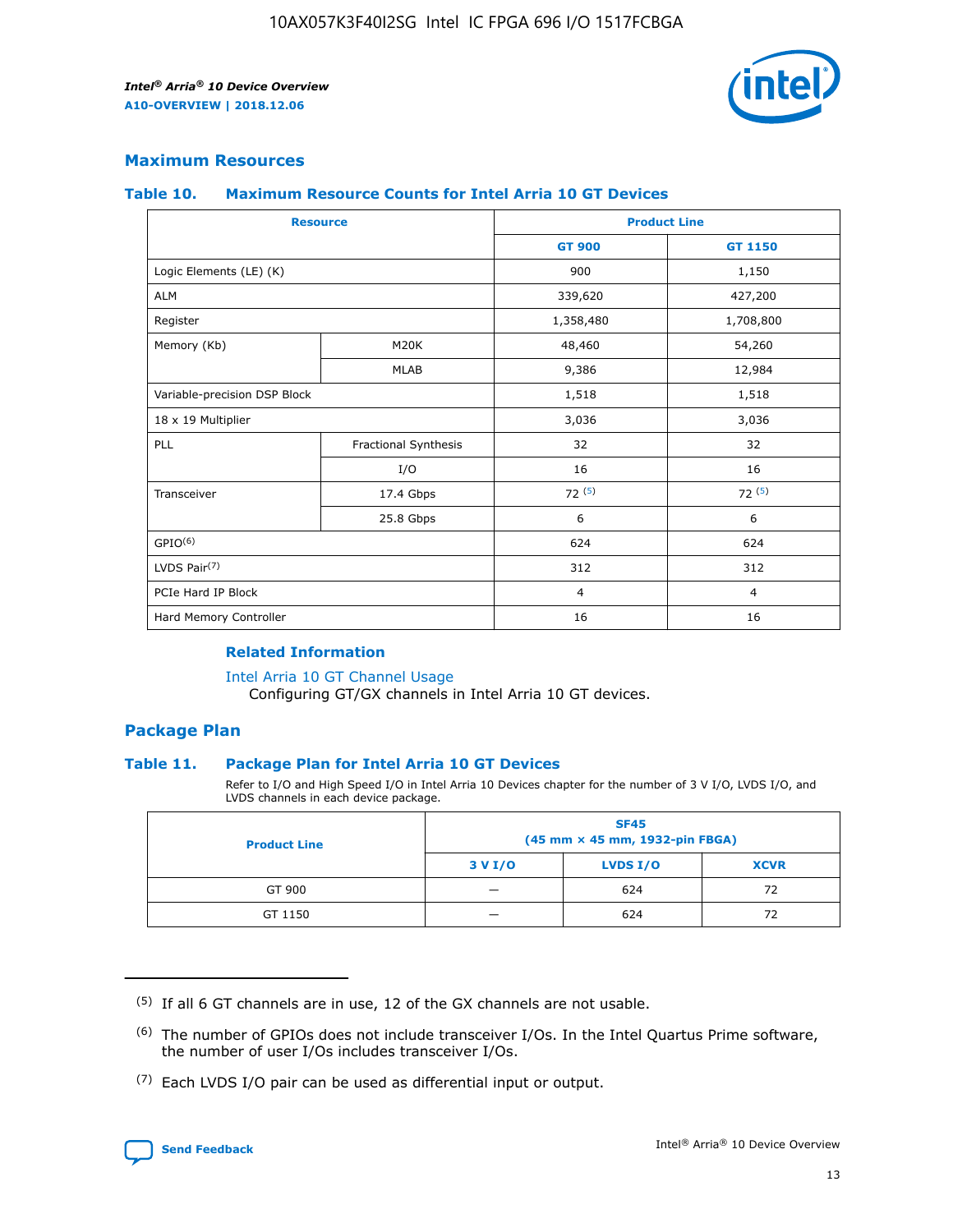

#### **Related Information**

[I/O and High-Speed Differential I/O Interfaces in Intel Arria 10 Devices chapter, Intel](https://www.intel.com/content/www/us/en/programmable/documentation/sam1403482614086.html#sam1403482030321) [Arria 10 Device Handbook](https://www.intel.com/content/www/us/en/programmable/documentation/sam1403482614086.html#sam1403482030321)

Provides the number of 3 V and LVDS I/Os, and LVDS channels for each Intel Arria 10 device package.

## **Intel Arria 10 SX**

This section provides the available options, maximum resource counts, and package plan for the Intel Arria 10 SX devices.

The information in this section is correct at the time of publication. For the latest information and to get more details, refer to the Intel FPGA Product Selector.

#### **Related Information**

[Intel FPGA Product Selector](http://www.altera.com/products/selector/psg-selector.html) Provides the latest information on Intel products.

#### **Available Options**

#### **Figure 3. Sample Ordering Code and Available Options for Intel Arria 10 SX Devices**



#### **Related Information**

[Transceiver Performance for Intel Arria 10 GX/SX Devices](https://www.intel.com/content/www/us/en/programmable/documentation/mcn1413182292568.html#mcn1413213965502) Provides more information about the transceiver speed grade.

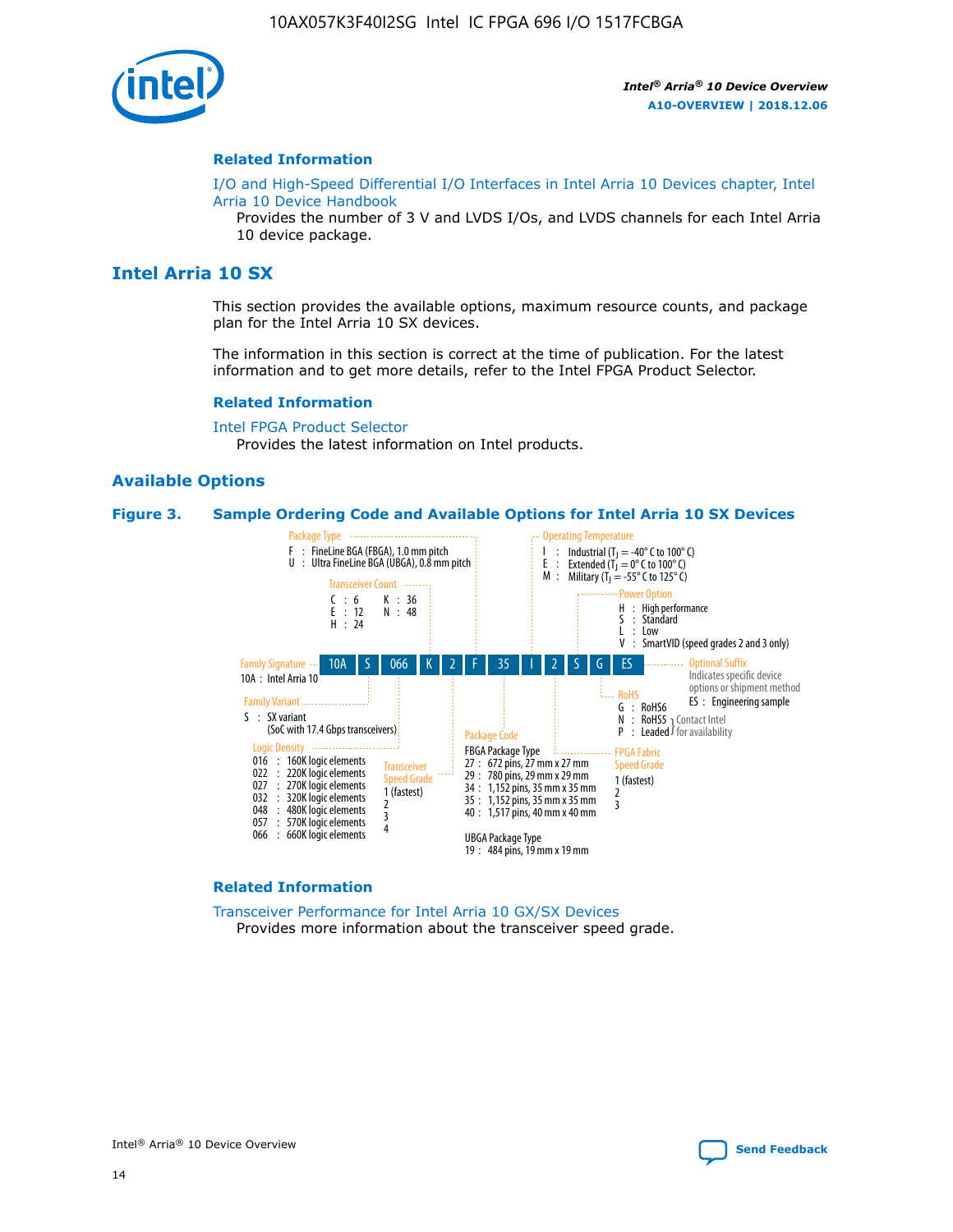

## **Maximum Resources**

#### **Table 12. Maximum Resource Counts for Intel Arria 10 SX Devices**

|                                   | <b>Resource</b>         | <b>Product Line</b> |               |                |                |                |                |                |  |  |  |
|-----------------------------------|-------------------------|---------------------|---------------|----------------|----------------|----------------|----------------|----------------|--|--|--|
|                                   |                         | <b>SX 160</b>       | <b>SX 220</b> | <b>SX 270</b>  | <b>SX 320</b>  | <b>SX 480</b>  | <b>SX 570</b>  | <b>SX 660</b>  |  |  |  |
| Logic Elements (LE) (K)           |                         | 160                 | 220           | 270            | 320            | 480            | 570            | 660            |  |  |  |
| <b>ALM</b>                        |                         | 61,510              | 80,330        | 101,620        | 119,900        | 183,590        | 217,080        | 251,680        |  |  |  |
| Register                          |                         | 246,040             | 321,320       | 406,480        | 479,600        | 734,360        | 868,320        | 1,006,720      |  |  |  |
| Memory (Kb)                       | M <sub>20</sub> K       | 8,800               | 11,740        | 15,000         | 17,820         | 28,620         | 36,000         | 42,620         |  |  |  |
|                                   | <b>MLAB</b>             | 1,050               | 1,690         | 2,452          | 2,727          | 4,164          | 5,096          | 5,788          |  |  |  |
| Variable-precision DSP Block      |                         | 156                 | 192           | 830            | 985            | 1,368          | 1,523          | 1,687          |  |  |  |
| 18 x 19 Multiplier                |                         | 312                 | 384           | 1,660          | 1,970          | 2,736          | 3,046          | 3,374          |  |  |  |
| <b>PLL</b>                        | Fractional<br>Synthesis | 6                   | 6             | 8              | 8              | 12             | 16             | 16             |  |  |  |
|                                   | I/O                     | 6                   | 6             | 8              | 8              | 12             | 16             | 16             |  |  |  |
| 17.4 Gbps Transceiver             |                         | 12                  | 12            | 24             | 24             | 36             | 48             | 48             |  |  |  |
| GPIO <sup>(8)</sup>               |                         | 288                 | 288           | 384            | 384            | 492            | 696            | 696            |  |  |  |
| LVDS Pair $(9)$                   |                         | 120                 | 120           | 168            | 168            | 174            | 324            | 324            |  |  |  |
| PCIe Hard IP Block                |                         | $\mathbf{1}$        | $\mathbf{1}$  | $\overline{2}$ | $\overline{2}$ | $\overline{2}$ | $\overline{2}$ | $\overline{2}$ |  |  |  |
| Hard Memory Controller            |                         | 6                   | 6             | 8              | 8              | 12             | 16             | 16             |  |  |  |
| ARM Cortex-A9 MPCore<br>Processor |                         | Yes                 | Yes           | Yes            | Yes            | Yes            | Yes            | Yes            |  |  |  |

## **Package Plan**

#### **Table 13. Package Plan for Intel Arria 10 SX Devices (U19, F27, F29, and F34)**

Refer to I/O and High Speed I/O in Intel Arria 10 Devices chapter for the number of 3 V I/O, LVDS I/O, and LVDS channels in each device package.

| <b>Product Line</b> | U19<br>$(19 \text{ mm} \times 19 \text{ mm})$<br>484-pin UBGA) |                    |             | <b>F27</b><br>$(27 \text{ mm} \times 27 \text{ mm})$ .<br>672-pin FBGA) |                    | <b>F29</b><br>$(29 \text{ mm} \times 29 \text{ mm})$ .<br>780-pin FBGA) |            |                    | <b>F34</b><br>$(35 \text{ mm} \times 35 \text{ mm})$<br><b>1152-pin FBGA)</b> |           |                    |             |
|---------------------|----------------------------------------------------------------|--------------------|-------------|-------------------------------------------------------------------------|--------------------|-------------------------------------------------------------------------|------------|--------------------|-------------------------------------------------------------------------------|-----------|--------------------|-------------|
|                     | 3V<br>I/O                                                      | <b>LVDS</b><br>I/O | <b>XCVR</b> | 3V<br>I/O                                                               | <b>LVDS</b><br>I/O | <b>XCVR</b>                                                             | 3 V<br>I/O | <b>LVDS</b><br>I/O | <b>XCVR</b>                                                                   | 3V<br>I/O | <b>LVDS</b><br>I/O | <b>XCVR</b> |
| SX 160              | 48                                                             | 144                | 6           | 48                                                                      | 192                | 12                                                                      | 48         | 240                | 12                                                                            |           |                    |             |
| SX 220              | 48                                                             | 144                | 6           | 48                                                                      | 192                | 12                                                                      | 48         | 240                | 12                                                                            |           |                    |             |
| SX 270              |                                                                |                    |             | 48                                                                      | 192                | 12                                                                      | 48         | 312                | 12                                                                            | 48        | 336                | 24          |
| SX 320              |                                                                |                    |             | 48                                                                      | 192                | 12                                                                      | 48         | 312                | 12                                                                            | 48        | 336                | 24          |
|                     | continued                                                      |                    |             |                                                                         |                    |                                                                         |            |                    |                                                                               |           |                    |             |

 $(8)$  The number of GPIOs does not include transceiver I/Os. In the Intel Quartus Prime software, the number of user I/Os includes transceiver I/Os.

 $(9)$  Each LVDS I/O pair can be used as differential input or output.

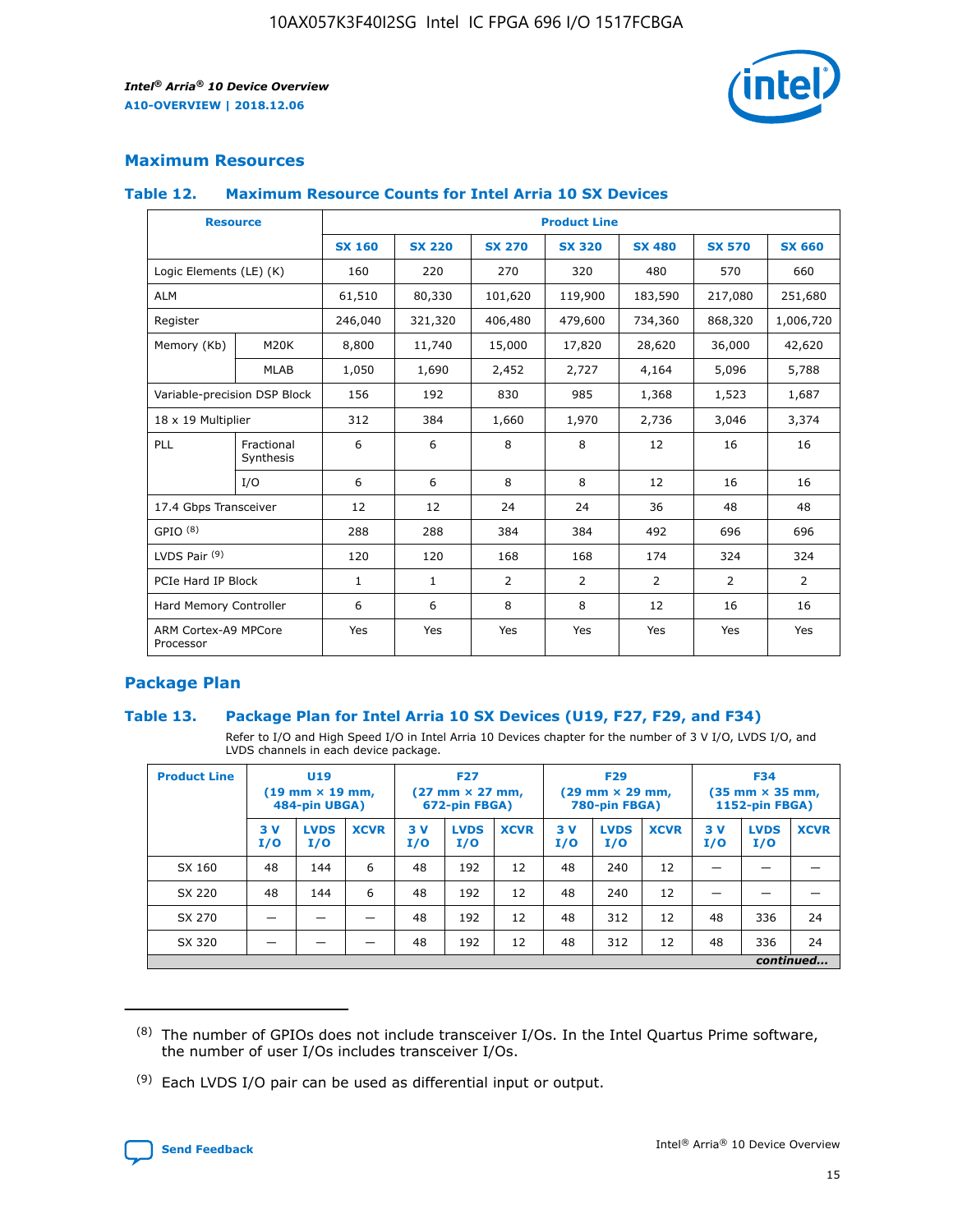

| <b>Product Line</b> | U <sub>19</sub><br>$(19 \text{ mm} \times 19 \text{ mm})$<br>484-pin UBGA) |                    | <b>F27</b><br>$(27 \text{ mm} \times 27 \text{ mm})$<br>672-pin FBGA) |           |                    | <b>F29</b><br>$(29 \text{ mm} \times 29 \text{ mm})$<br>780-pin FBGA) |           |                    | <b>F34</b><br>$(35$ mm $\times$ 35 mm,<br><b>1152-pin FBGA)</b> |           |                    |             |
|---------------------|----------------------------------------------------------------------------|--------------------|-----------------------------------------------------------------------|-----------|--------------------|-----------------------------------------------------------------------|-----------|--------------------|-----------------------------------------------------------------|-----------|--------------------|-------------|
|                     | 3V<br>I/O                                                                  | <b>LVDS</b><br>I/O | <b>XCVR</b>                                                           | 3V<br>I/O | <b>LVDS</b><br>I/O | <b>XCVR</b>                                                           | 3V<br>I/O | <b>LVDS</b><br>I/O | <b>XCVR</b>                                                     | 3V<br>I/O | <b>LVDS</b><br>I/O | <b>XCVR</b> |
| SX 480              |                                                                            |                    |                                                                       |           |                    |                                                                       | 48        | 312                | 12                                                              | 48        | 444                | 24          |
| SX 570              |                                                                            |                    |                                                                       |           |                    |                                                                       |           |                    |                                                                 | 48        | 444                | 24          |
| SX 660              |                                                                            |                    |                                                                       |           |                    |                                                                       |           |                    |                                                                 | 48        | 444                | 24          |

## **Table 14. Package Plan for Intel Arria 10 SX Devices (F35, KF40, and NF40)**

Refer to I/O and High Speed I/O in Intel Arria 10 Devices chapter for the number of 3 V I/O, LVDS I/O, and LVDS channels in each device package.

| <b>Product Line</b> | <b>F35</b><br>$(35 \text{ mm} \times 35 \text{ mm})$<br><b>1152-pin FBGA)</b> |          |             |                                           | <b>KF40</b><br>(40 mm × 40 mm,<br>1517-pin FBGA) |    | <b>NF40</b><br>$(40 \text{ mm} \times 40 \text{ mm})$<br>1517-pin FBGA) |          |             |  |
|---------------------|-------------------------------------------------------------------------------|----------|-------------|-------------------------------------------|--------------------------------------------------|----|-------------------------------------------------------------------------|----------|-------------|--|
|                     | 3 V I/O                                                                       | LVDS I/O | <b>XCVR</b> | <b>LVDS I/O</b><br><b>XCVR</b><br>3 V I/O |                                                  |    | 3 V I/O                                                                 | LVDS I/O | <b>XCVR</b> |  |
| SX 270              | 48                                                                            | 336      | 24          |                                           |                                                  |    |                                                                         |          |             |  |
| SX 320              | 48                                                                            | 336      | 24          |                                           |                                                  |    |                                                                         |          |             |  |
| SX 480              | 48                                                                            | 348      | 36          |                                           |                                                  |    |                                                                         |          |             |  |
| SX 570              | 48                                                                            | 348      | 36          | 96                                        | 600                                              | 36 | 48                                                                      | 540      | 48          |  |
| SX 660              | 48                                                                            | 348      | 36          | 96                                        | 600                                              | 36 | 48                                                                      | 540      | 48          |  |

## **Related Information**

[I/O and High-Speed Differential I/O Interfaces in Intel Arria 10 Devices chapter, Intel](https://www.intel.com/content/www/us/en/programmable/documentation/sam1403482614086.html#sam1403482030321) [Arria 10 Device Handbook](https://www.intel.com/content/www/us/en/programmable/documentation/sam1403482614086.html#sam1403482030321)

Provides the number of 3 V and LVDS I/Os, and LVDS channels for each Intel Arria 10 device package.

Intel<sup>®</sup> Arria<sup>®</sup> 10 Device Overview **[Send Feedback](mailto:FPGAtechdocfeedback@intel.com?subject=Feedback%20on%20Intel%20Arria%2010%20Device%20Overview%20(A10-OVERVIEW%202018.12.06)&body=We%20appreciate%20your%20feedback.%20In%20your%20comments,%20also%20specify%20the%20page%20number%20or%20paragraph.%20Thank%20you.)** Send Feedback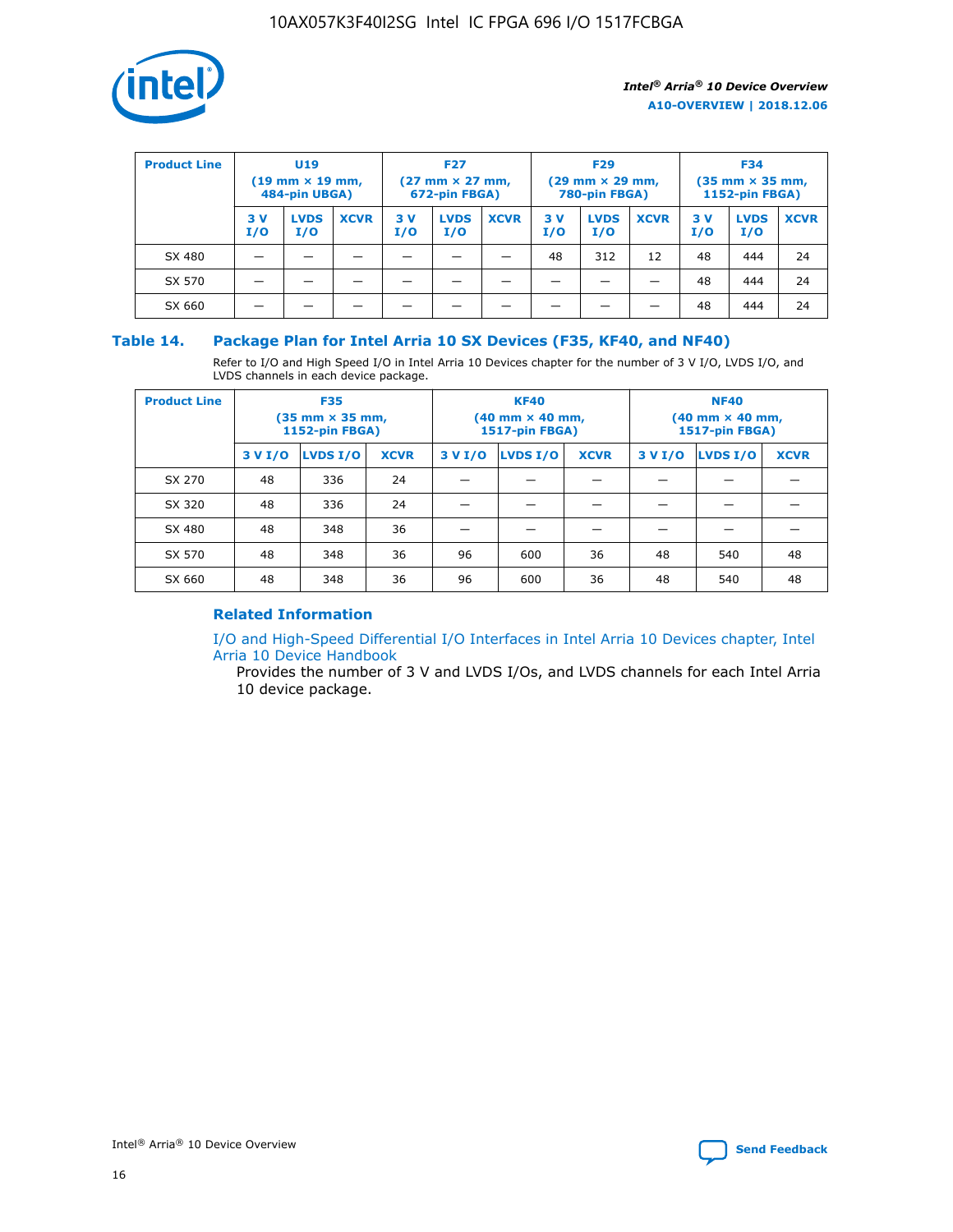

# **I/O Vertical Migration for Intel Arria 10 Devices**

#### **Figure 4. Migration Capability Across Intel Arria 10 Product Lines**

- The arrows indicate the migration paths. The devices included in each vertical migration path are shaded. Devices with fewer resources in the same path have lighter shades.
- To achieve the full I/O migration across product lines in the same migration path, restrict I/Os and transceivers usage to match the product line with the lowest I/O and transceiver counts.
- An LVDS I/O bank in the source device may be mapped to a 3 V I/O bank in the target device. To use memory interface clock frequency higher than 533 MHz, assign external memory interface pins only to banks that are LVDS I/O in both devices.
- There may be nominal 0.15 mm package height difference between some product lines in the same package type.
	- **Variant Product Line Package U19 F27 F29 F34 F35 KF40 NF40 RF40 NF45 SF45 UF45** Intel® Arria® 10 GX GX 160 GX 220 GX 270 GX 320 GX 480 GX 570 GX 660 GX 900 GX 1150 Intel Arria 10 GT GT 900 GT 1150 Intel Arria 10 SX SX 160 SX 220 SX 270 SX 320 SX 480 SX 570 SX 660
- Some migration paths are not shown in the Intel Quartus Prime software **Pin Migration View**.

*Note:* To verify the pin migration compatibility, use the **Pin Migration View** window in the Intel Quartus Prime software Pin Planner.

# **Adaptive Logic Module**

Intel Arria 10 devices use a 20 nm ALM as the basic building block of the logic fabric.

The ALM architecture is the same as the previous generation FPGAs, allowing for efficient implementation of logic functions and easy conversion of IP between the device generations.

The ALM, as shown in following figure, uses an 8-input fracturable look-up table (LUT) with four dedicated registers to help improve timing closure in register-rich designs and achieve an even higher design packing capability than the traditional two-register per LUT architecture.

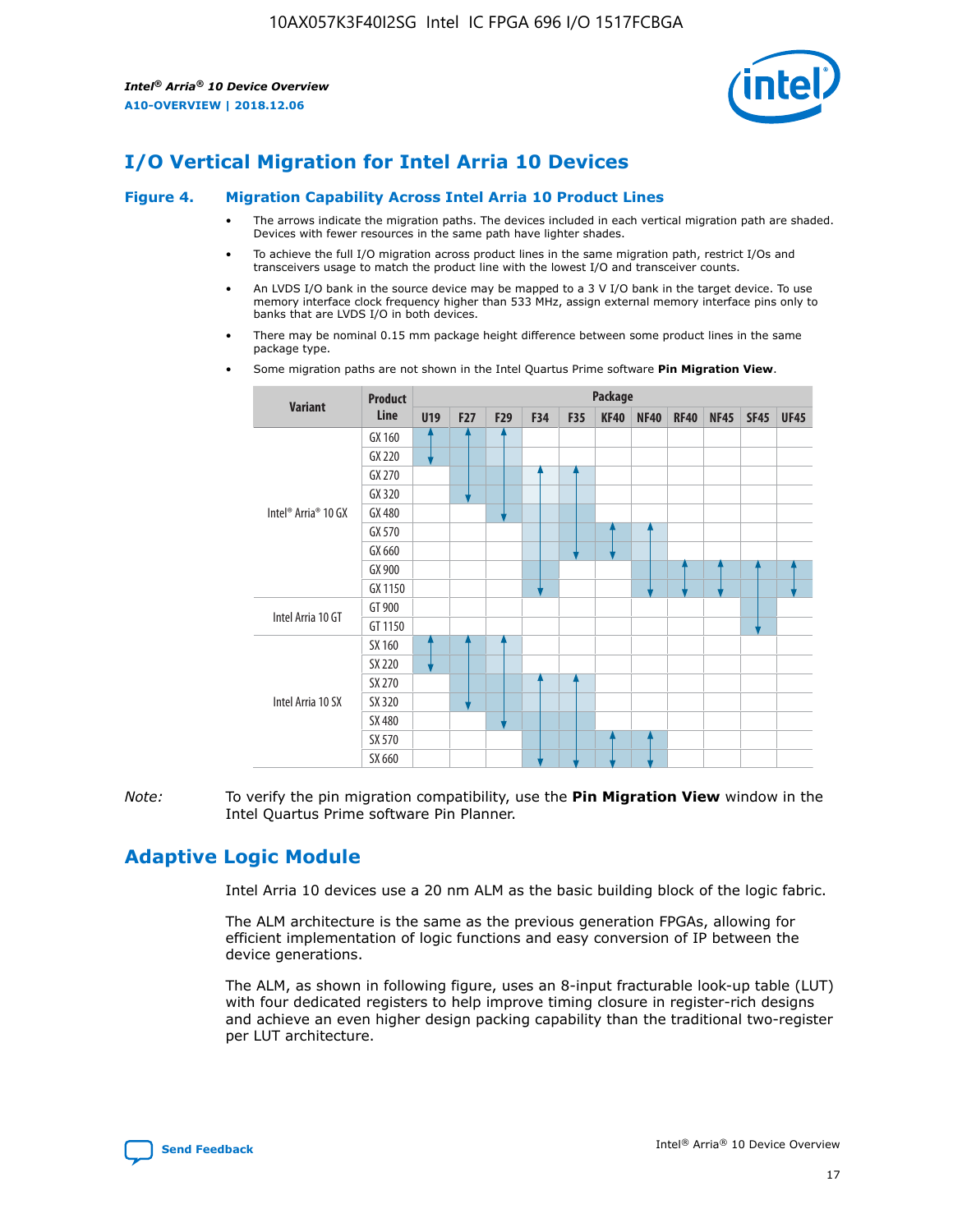

**Figure 5. ALM for Intel Arria 10 Devices**



The Intel Quartus Prime software optimizes your design according to the ALM logic structure and automatically maps legacy designs into the Intel Arria 10 ALM architecture.

## **Variable-Precision DSP Block**

The Intel Arria 10 variable precision DSP blocks support fixed-point arithmetic and floating-point arithmetic.

Features for fixed-point arithmetic:

- High-performance, power-optimized, and fully registered multiplication operations
- 18-bit and 27-bit word lengths
- Two 18 x 19 multipliers or one 27 x 27 multiplier per DSP block
- Built-in addition, subtraction, and 64-bit double accumulation register to combine multiplication results
- Cascading 19-bit or 27-bit when pre-adder is disabled and cascading 18-bit when pre-adder is used to form the tap-delay line for filtering applications
- Cascading 64-bit output bus to propagate output results from one block to the next block without external logic support
- Hard pre-adder supported in 19-bit and 27-bit modes for symmetric filters
- Internal coefficient register bank in both 18-bit and 27-bit modes for filter implementation
- 18-bit and 27-bit systolic finite impulse response (FIR) filters with distributed output adder
- Biased rounding support

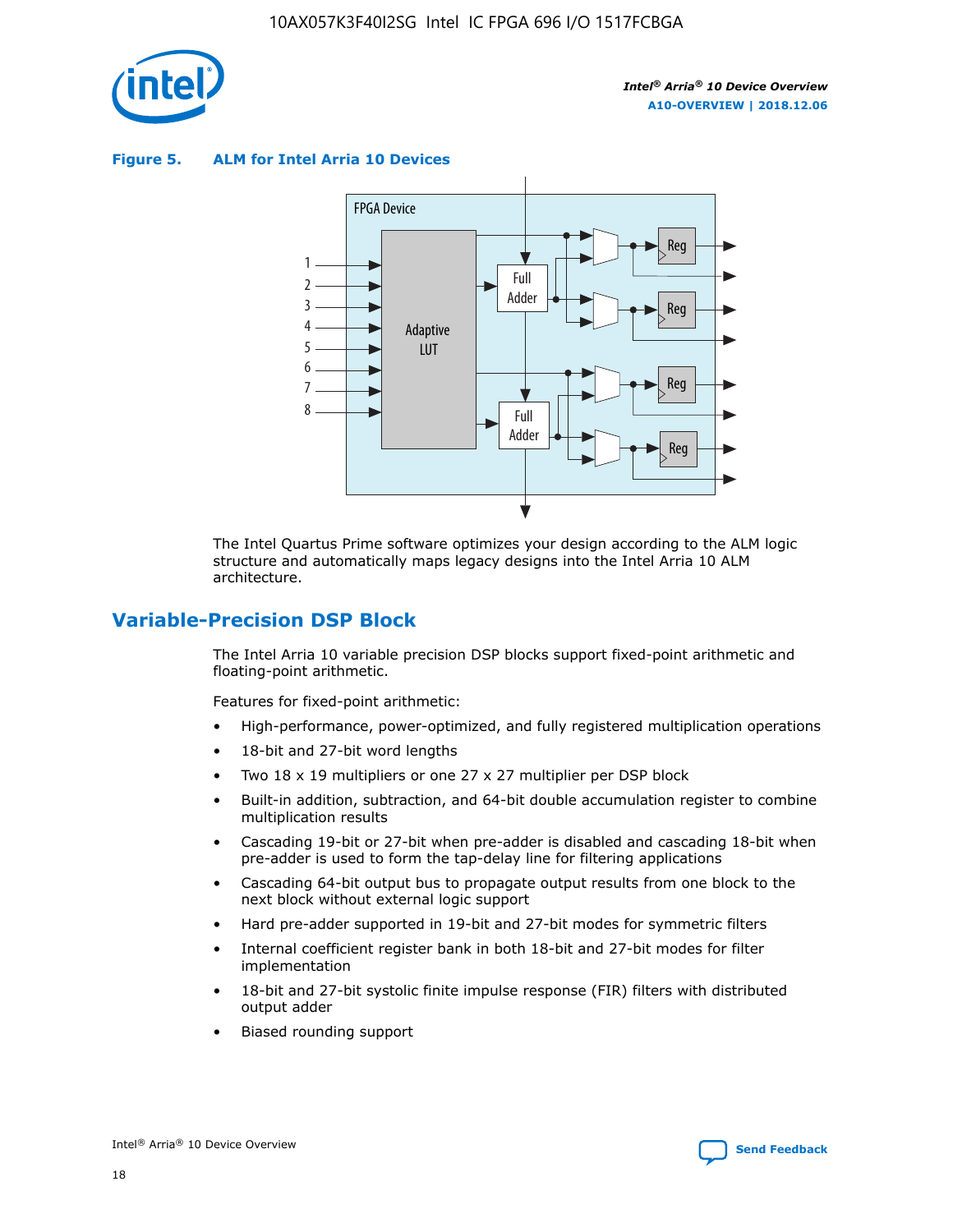

Features for floating-point arithmetic:

- A completely hardened architecture that supports multiplication, addition, subtraction, multiply-add, and multiply-subtract
- Multiplication with accumulation capability and a dynamic accumulator reset control
- Multiplication with cascade summation capability
- Multiplication with cascade subtraction capability
- Complex multiplication
- Direct vector dot product
- Systolic FIR filter

#### **Table 15. Variable-Precision DSP Block Configurations for Intel Arria 10 Devices**

| <b>Usage Example</b>                                       | <b>Multiplier Size (Bit)</b>    | <b>DSP Block Resources</b> |
|------------------------------------------------------------|---------------------------------|----------------------------|
| Medium precision fixed point                               | Two 18 x 19                     |                            |
| High precision fixed or Single precision<br>floating point | One 27 x 27                     |                            |
| Fixed point FFTs                                           | One 19 x 36 with external adder |                            |
| Very high precision fixed point                            | One 36 x 36 with external adder |                            |
| Double precision floating point                            | One 54 x 54 with external adder | 4                          |

#### **Table 16. Resources for Fixed-Point Arithmetic in Intel Arria 10 Devices**

The table lists the variable-precision DSP resources by bit precision for each Intel Arria 10 device.

| <b>Variant</b>        | <b>Product Line</b> | <b>Variable-</b><br>precision<br><b>DSP Block</b> | <b>Independent Input and Output</b><br><b>Multiplications Operator</b> |                                     | 18 x 19<br><b>Multiplier</b><br><b>Adder Sum</b> | $18 \times 18$<br><b>Multiplier</b><br><b>Adder</b> |
|-----------------------|---------------------|---------------------------------------------------|------------------------------------------------------------------------|-------------------------------------|--------------------------------------------------|-----------------------------------------------------|
|                       |                     |                                                   | 18 x 19<br><b>Multiplier</b>                                           | $27 \times 27$<br><b>Multiplier</b> | <b>Mode</b>                                      | <b>Summed with</b><br>36 bit Input                  |
| AIntel Arria 10<br>GX | GX 160              | 156                                               | 312                                                                    | 156                                 | 156                                              | 156                                                 |
|                       | GX 220              | 192                                               | 384                                                                    | 192                                 | 192                                              | 192                                                 |
|                       | GX 270              | 830                                               | 1,660                                                                  | 830                                 | 830                                              | 830                                                 |
|                       | GX 320              | 984                                               | 1,968                                                                  | 984                                 | 984                                              | 984                                                 |
|                       | GX 480              | 1,368                                             | 2,736                                                                  | 1,368                               | 1,368                                            | 1,368                                               |
|                       | GX 570              | 1,523                                             | 3,046                                                                  | 1,523                               | 1,523                                            | 1,523                                               |
|                       | GX 660              | 1,687                                             | 3,374                                                                  | 1,687                               | 1,687                                            | 1,687                                               |
|                       | GX 900              | 1,518                                             | 3,036                                                                  | 1,518                               | 1,518                                            | 1,518                                               |
|                       | GX 1150             | 1,518                                             | 3,036                                                                  | 1,518                               | 1,518                                            | 1,518                                               |
| Intel Arria 10        | GT 900              | 1,518                                             | 3,036                                                                  | 1,518                               | 1,518                                            | 1,518                                               |
| GT                    | GT 1150             | 1,518                                             | 3,036                                                                  | 1,518                               | 1,518                                            | 1,518                                               |
| Intel Arria 10        | SX 160              | 156                                               | 312                                                                    | 156                                 | 156                                              | 156                                                 |
| <b>SX</b>             | SX 220              | 192                                               | 384                                                                    | 192                                 | 192                                              | 192                                                 |
|                       | SX 270              | 830                                               | 1,660                                                                  | 830                                 | 830                                              | 830                                                 |
|                       |                     |                                                   |                                                                        |                                     |                                                  | continued                                           |

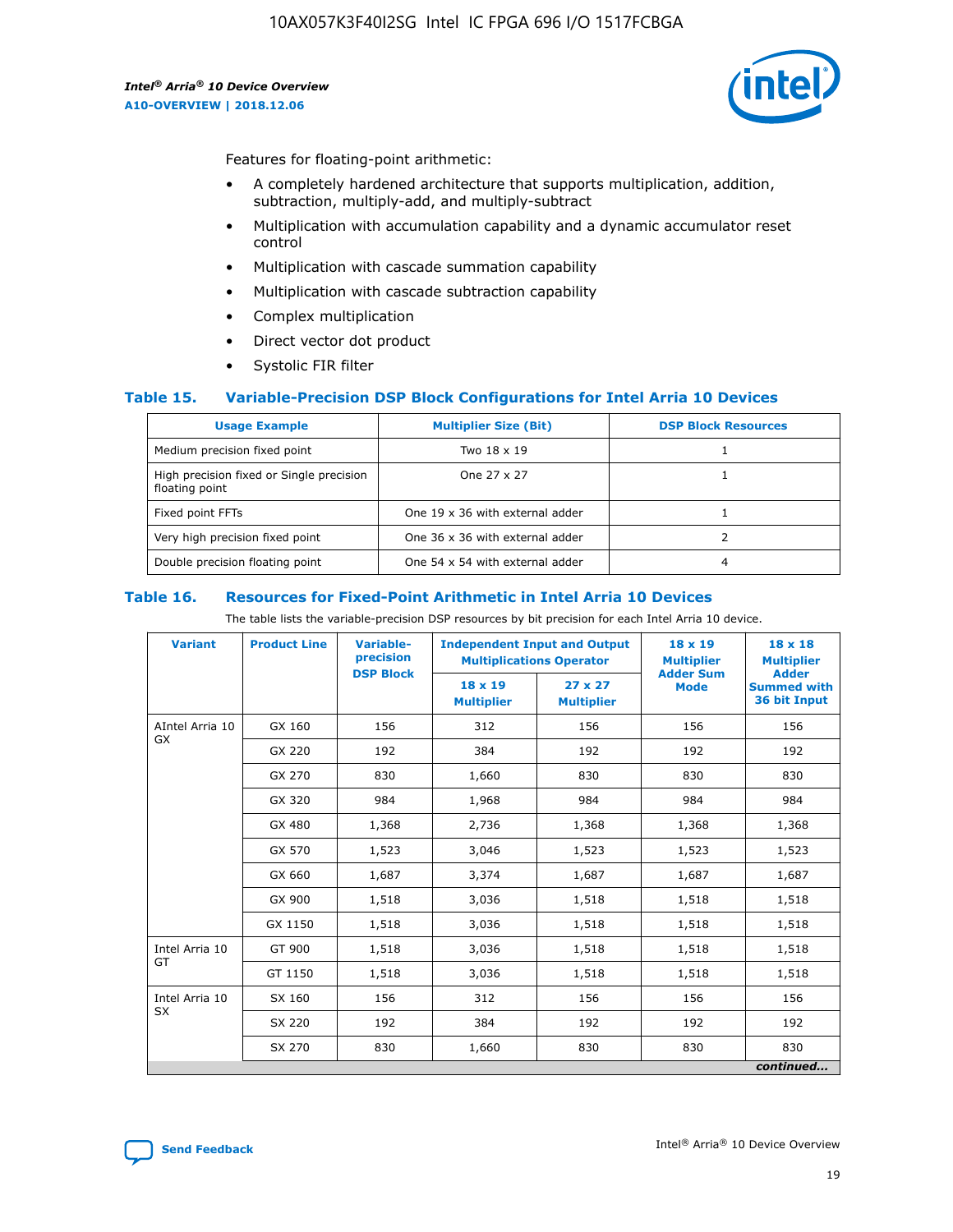

| <b>Variant</b> | <b>Product Line</b> | <b>Variable-</b><br>precision<br><b>DSP Block</b> | <b>Independent Input and Output</b><br><b>Multiplications Operator</b> |                                     | $18 \times 19$<br><b>Multiplier</b><br><b>Adder Sum</b> | $18 \times 18$<br><b>Multiplier</b><br><b>Adder</b> |  |
|----------------|---------------------|---------------------------------------------------|------------------------------------------------------------------------|-------------------------------------|---------------------------------------------------------|-----------------------------------------------------|--|
|                |                     |                                                   | $18 \times 19$<br><b>Multiplier</b>                                    | $27 \times 27$<br><b>Multiplier</b> | <b>Mode</b>                                             | <b>Summed with</b><br>36 bit Input                  |  |
|                | SX 320              | 984                                               | 1,968                                                                  | 984                                 | 984                                                     | 984                                                 |  |
|                | SX 480              | 1,368                                             | 2,736                                                                  | 1,368                               | 1,368                                                   | 1,368                                               |  |
|                | SX 570              | 1,523                                             | 3,046                                                                  | 1,523                               | 1,523                                                   | 1,523                                               |  |
|                | SX 660              | 1,687                                             | 3,374                                                                  | 1,687                               | 1,687                                                   | 1,687                                               |  |

## **Table 17. Resources for Floating-Point Arithmetic in Intel Arria 10 Devices**

The table lists the variable-precision DSP resources by bit precision for each Intel Arria 10 device.

| <b>Variant</b> | <b>Product Line</b> | <b>Variable-</b><br>precision<br><b>DSP Block</b> | <b>Single</b><br><b>Precision</b><br><b>Floating-Point</b><br><b>Multiplication</b><br><b>Mode</b> | <b>Single-Precision</b><br><b>Floating-Point</b><br><b>Adder Mode</b> | Single-<br><b>Precision</b><br><b>Floating-Point</b><br><b>Multiply</b><br><b>Accumulate</b><br><b>Mode</b> | <b>Peak</b><br><b>Giga Floating-</b><br><b>Point</b><br><b>Operations</b><br>per Second<br>(GFLOPs) |
|----------------|---------------------|---------------------------------------------------|----------------------------------------------------------------------------------------------------|-----------------------------------------------------------------------|-------------------------------------------------------------------------------------------------------------|-----------------------------------------------------------------------------------------------------|
| Intel Arria 10 | GX 160              | 156                                               | 156                                                                                                | 156                                                                   | 156                                                                                                         | 140                                                                                                 |
| GX             | GX 220              | 192                                               | 192                                                                                                | 192                                                                   | 192                                                                                                         | 173                                                                                                 |
|                | GX 270              | 830                                               | 830                                                                                                | 830                                                                   | 830                                                                                                         | 747                                                                                                 |
|                | GX 320              | 984                                               | 984                                                                                                | 984                                                                   | 984                                                                                                         | 886                                                                                                 |
|                | GX 480              | 1,369                                             | 1,368                                                                                              | 1,368                                                                 | 1,368                                                                                                       | 1,231                                                                                               |
|                | GX 570              | 1,523                                             | 1,523                                                                                              | 1,523                                                                 | 1,523                                                                                                       | 1,371                                                                                               |
|                | GX 660              | 1,687                                             | 1,687                                                                                              | 1,687                                                                 | 1,687                                                                                                       | 1,518                                                                                               |
|                | GX 900              | 1,518                                             | 1,518                                                                                              | 1,518                                                                 | 1,518                                                                                                       | 1,366                                                                                               |
|                | GX 1150             | 1,518                                             | 1,518                                                                                              | 1,518                                                                 | 1,518                                                                                                       | 1,366                                                                                               |
| Intel Arria 10 | GT 900              | 1,518                                             | 1,518                                                                                              | 1,518                                                                 | 1,518                                                                                                       | 1,366                                                                                               |
| GT             | GT 1150             | 1,518                                             | 1,518                                                                                              | 1,518                                                                 | 1,518                                                                                                       | 1,366                                                                                               |
| Intel Arria 10 | SX 160              | 156                                               | 156                                                                                                | 156                                                                   | 156                                                                                                         | 140                                                                                                 |
| <b>SX</b>      | SX 220              | 192                                               | 192                                                                                                | 192                                                                   | 192                                                                                                         | 173                                                                                                 |
|                | SX 270              | 830                                               | 830                                                                                                | 830                                                                   | 830                                                                                                         | 747                                                                                                 |
|                | SX 320              | 984                                               | 984                                                                                                | 984                                                                   | 984                                                                                                         | 886                                                                                                 |
|                | SX 480              | 1,369                                             | 1,368                                                                                              | 1,368                                                                 | 1,368                                                                                                       | 1,231                                                                                               |
|                | SX 570              | 1,523                                             | 1,523                                                                                              | 1,523                                                                 | 1,523                                                                                                       | 1,371                                                                                               |
|                | SX 660              | 1,687                                             | 1,687                                                                                              | 1,687                                                                 | 1,687                                                                                                       | 1,518                                                                                               |

# **Embedded Memory Blocks**

The embedded memory blocks in the devices are flexible and designed to provide an optimal amount of small- and large-sized memory arrays to fit your design requirements.

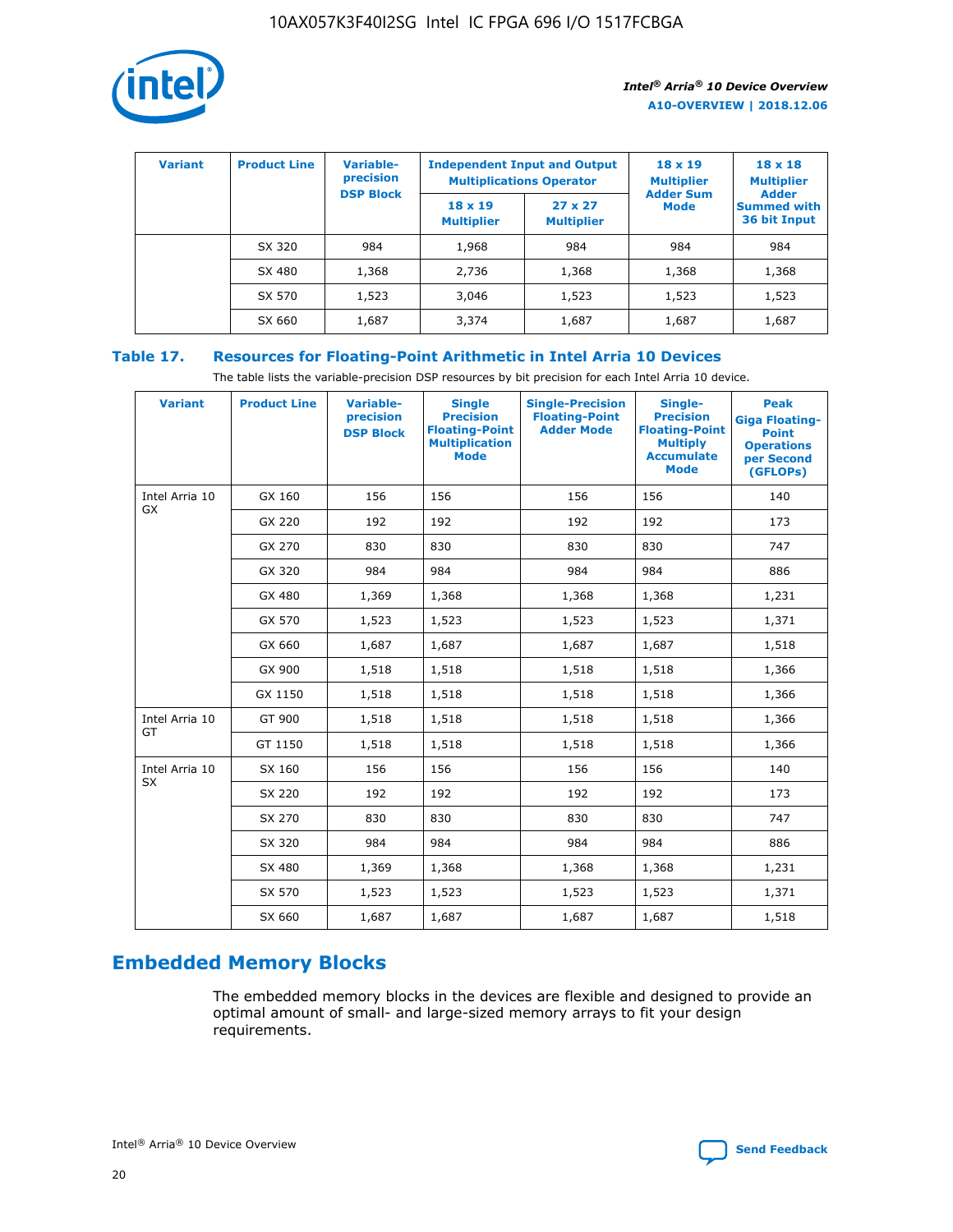

## **Types of Embedded Memory**

The Intel Arria 10 devices contain two types of memory blocks:

- 20 Kb M20K blocks—blocks of dedicated memory resources. The M20K blocks are ideal for larger memory arrays while still providing a large number of independent ports.
- 640 bit memory logic array blocks (MLABs)—enhanced memory blocks that are configured from dual-purpose logic array blocks (LABs). The MLABs are ideal for wide and shallow memory arrays. The MLABs are optimized for implementation of shift registers for digital signal processing (DSP) applications, wide and shallow FIFO buffers, and filter delay lines. Each MLAB is made up of ten adaptive logic modules (ALMs). In the Intel Arria 10 devices, you can configure these ALMs as ten 32 x 2 blocks, giving you one 32 x 20 simple dual-port SRAM block per MLAB.

## **Embedded Memory Capacity in Intel Arria 10 Devices**

|                   | <b>Product</b> |              | <b>M20K</b>         | <b>MLAB</b>  |                     | <b>Total RAM Bit</b> |
|-------------------|----------------|--------------|---------------------|--------------|---------------------|----------------------|
| <b>Variant</b>    | Line           | <b>Block</b> | <b>RAM Bit (Kb)</b> | <b>Block</b> | <b>RAM Bit (Kb)</b> | (Kb)                 |
| Intel Arria 10 GX | GX 160         | 440          | 8,800               | 1,680        | 1,050               | 9,850                |
|                   | GX 220         | 587          | 11,740              | 2,703        | 1,690               | 13,430               |
|                   | GX 270         | 750          | 15,000              | 3,922        | 2,452               | 17,452               |
|                   | GX 320         | 891          | 17,820              | 4,363        | 2,727               | 20,547               |
|                   | GX 480         | 1,431        | 28,620              | 6,662        | 4,164               | 32,784               |
|                   | GX 570         | 1,800        | 36,000              | 8,153        | 5,096               | 41,096               |
|                   | GX 660         | 2,131        | 42,620              | 9,260        | 5,788               | 48,408               |
|                   | GX 900         | 2,423        | 48,460              | 15,017       | 9,386               | 57,846               |
|                   | GX 1150        | 2,713        | 54,260              | 20,774       | 12,984              | 67,244               |
| Intel Arria 10 GT | GT 900         | 2,423        | 48,460              | 15,017       | 9,386               | 57,846               |
|                   | GT 1150        | 2,713        | 54,260              | 20,774       | 12,984              | 67,244               |
| Intel Arria 10 SX | SX 160         | 440          | 8,800               | 1,680        | 1,050               | 9,850                |
|                   | SX 220         | 587          | 11,740              | 2,703        | 1,690               | 13,430               |
|                   | SX 270         | 750          | 15,000              | 3,922        | 2,452               | 17,452               |
|                   | SX 320         | 891          | 17,820              | 4,363        | 2,727               | 20,547               |
|                   | SX 480         | 1,431        | 28,620              | 6,662        | 4,164               | 32,784               |
|                   | SX 570         | 1,800        | 36,000              | 8,153        | 5,096               | 41,096               |
|                   | SX 660         | 2,131        | 42,620              | 9,260        | 5,788               | 48,408               |

#### **Table 18. Embedded Memory Capacity and Distribution in Intel Arria 10 Devices**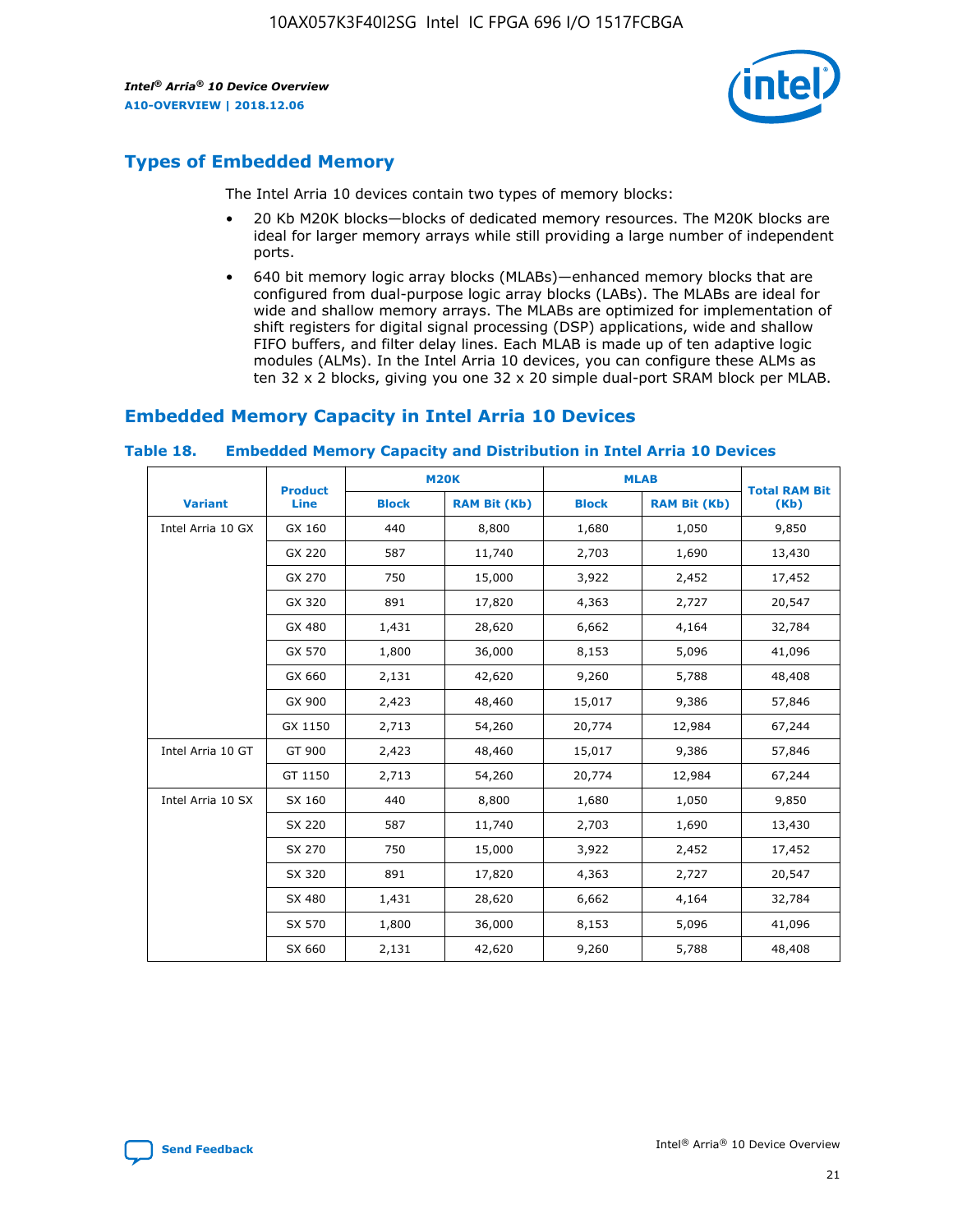

## **Embedded Memory Configurations for Single-port Mode**

#### **Table 19. Single-port Embedded Memory Configurations for Intel Arria 10 Devices**

This table lists the maximum configurations supported for single-port RAM and ROM modes.

| <b>Memory Block</b> | Depth (bits) | <b>Programmable Width</b> |
|---------------------|--------------|---------------------------|
| MLAB                | 32           | x16, x18, or x20          |
|                     | 64(10)       | x8, x9, x10               |
| M20K                | 512          | x40, x32                  |
|                     | 1K           | x20, x16                  |
|                     | 2K           | x10, x8                   |
|                     | 4K           | x5, x4                    |
|                     | 8K           | x2                        |
|                     | 16K          | x1                        |

# **Clock Networks and PLL Clock Sources**

The clock network architecture is based on Intel's global, regional, and peripheral clock structure. This clock structure is supported by dedicated clock input pins, fractional clock synthesis PLLs, and integer I/O PLLs.

## **Clock Networks**

The Intel Arria 10 core clock networks are capable of up to 800 MHz fabric operation across the full industrial temperature range. For the external memory interface, the clock network supports the hard memory controller with speeds up to 2,400 Mbps in a quarter-rate transfer.

To reduce power consumption, the Intel Quartus Prime software identifies all unused sections of the clock network and powers them down.

## **Fractional Synthesis and I/O PLLs**

Intel Arria 10 devices contain up to 32 fractional synthesis PLLs and up to 16 I/O PLLs that are available for both specific and general purpose uses in the core:

- Fractional synthesis PLLs—located in the column adjacent to the transceiver blocks
- I/O PLLs—located in each bank of the 48 I/Os

## **Fractional Synthesis PLLs**

You can use the fractional synthesis PLLs to:

- Reduce the number of oscillators that are required on your board
- Reduce the number of clock pins that are used in the device by synthesizing multiple clock frequencies from a single reference clock source

<sup>(10)</sup> Supported through software emulation and consumes additional MLAB blocks.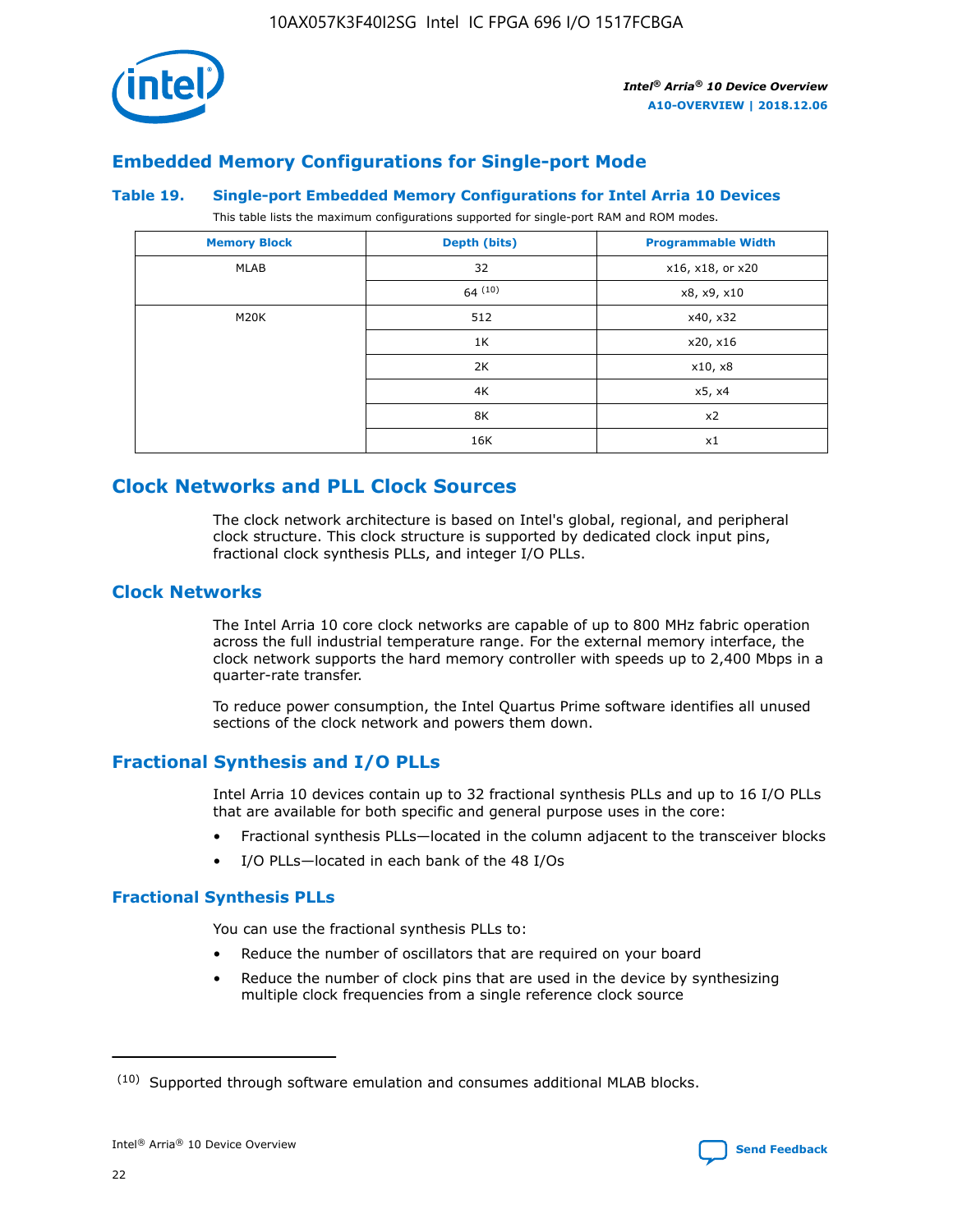

The fractional synthesis PLLs support the following features:

- Reference clock frequency synthesis for transceiver CMU and Advanced Transmit (ATX) PLLs
- Clock network delay compensation
- Zero-delay buffering
- Direct transmit clocking for transceivers
- Independently configurable into two modes:
	- Conventional integer mode equivalent to the general purpose PLL
	- Enhanced fractional mode with third order delta-sigma modulation
- PLL cascading

#### **I/O PLLs**

The integer mode I/O PLLs are located in each bank of 48 I/Os. You can use the I/O PLLs to simplify the design of external memory and high-speed LVDS interfaces.

In each I/O bank, the I/O PLLs are adjacent to the hard memory controllers and LVDS SERDES. Because these PLLs are tightly coupled with the I/Os that need to use them, it makes it easier to close timing.

You can use the I/O PLLs for general purpose applications in the core such as clock network delay compensation and zero-delay buffering.

Intel Arria 10 devices support PLL-to-PLL cascading.

## **FPGA General Purpose I/O**

Intel Arria 10 devices offer highly configurable GPIOs. Each I/O bank contains 48 general purpose I/Os and a high-efficiency hard memory controller.

The following list describes the features of the GPIOs:

- Consist of 3 V I/Os for high-voltage application and LVDS I/Os for differential signaling
	- Up to two 3 V I/O banks, available in some devices, that support up to 3 V I/O standards
	- LVDS I/O banks that support up to 1.8 V I/O standards
- Support a wide range of single-ended and differential I/O interfaces
- LVDS speeds up to 1.6 Gbps
- Each LVDS pair of pins has differential input and output buffers, allowing you to configure the LVDS direction for each pair.
- Programmable bus hold and weak pull-up
- Programmable differential output voltage  $(V_{OD})$  and programmable pre-emphasis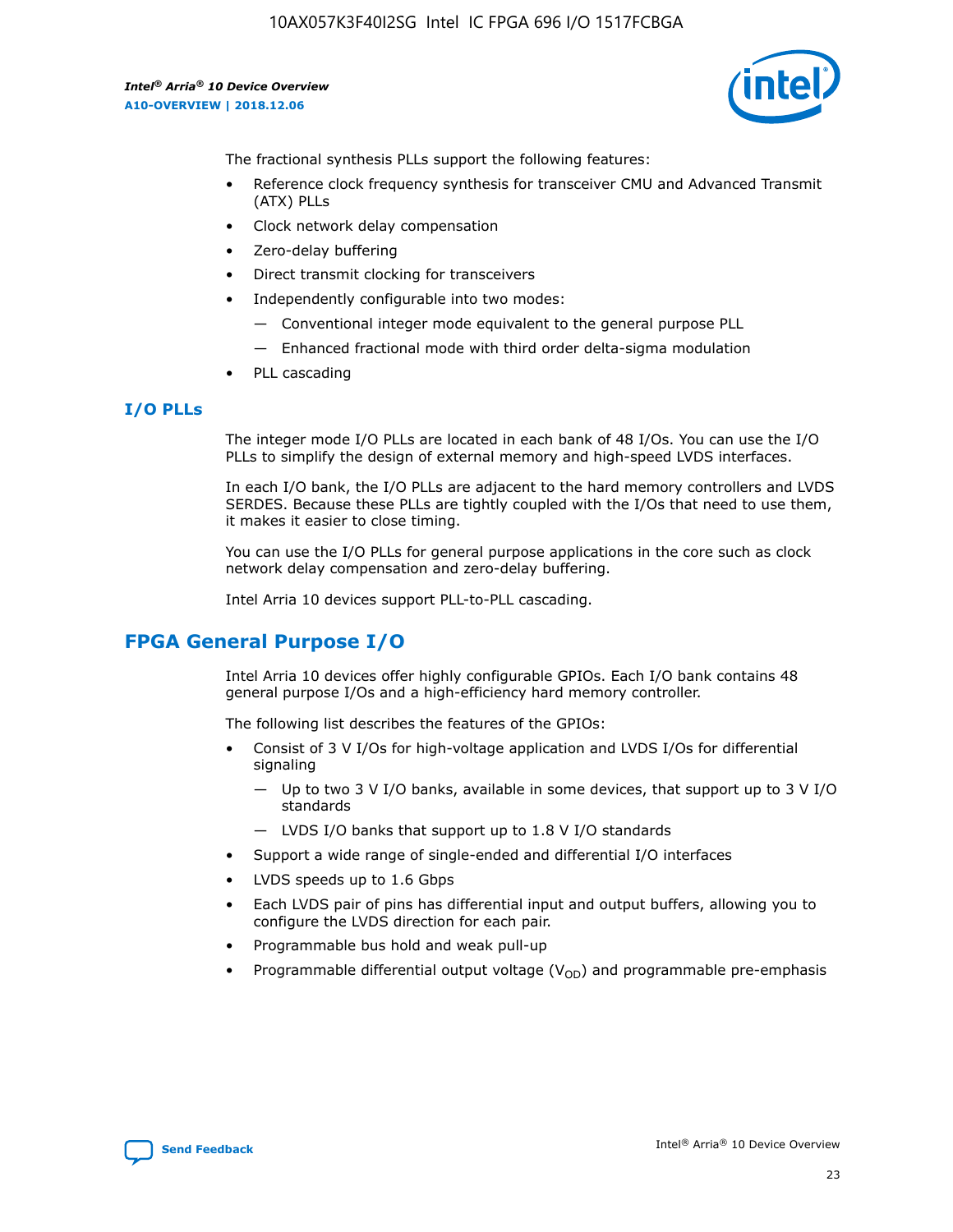

- Series (R<sub>S</sub>) and parallel (R<sub>T</sub>) on-chip termination (OCT) for all I/O banks with OCT calibration to limit the termination impedance variation
- On-chip dynamic termination that has the ability to swap between series and parallel termination, depending on whether there is read or write on a common bus for signal integrity
- Easy timing closure support using the hard read FIFO in the input register path, and delay-locked loop (DLL) delay chain with fine and coarse architecture

# **External Memory Interface**

Intel Arria 10 devices offer massive external memory bandwidth, with up to seven 32 bit DDR4 memory interfaces running at up to 2,400 Mbps. This bandwidth provides additional ease of design, lower power, and resource efficiencies of hardened highperformance memory controllers.

The memory interface within Intel Arria 10 FPGAs and SoCs delivers the highest performance and ease of use. You can configure up to a maximum width of 144 bits when using the hard or soft memory controllers. If required, you can bypass the hard memory controller and use a soft controller implemented in the user logic.

Each I/O contains a hardened DDR read/write path (PHY) capable of performing key memory interface functionality such as read/write leveling, FIFO buffering to lower latency and improve margin, timing calibration, and on-chip termination.

The timing calibration is aided by the inclusion of hard microcontrollers based on Intel's Nios® II technology, specifically tailored to control the calibration of multiple memory interfaces. This calibration allows the Intel Arria 10 device to compensate for any changes in process, voltage, or temperature either within the Intel Arria 10 device itself, or within the external memory device. The advanced calibration algorithms ensure maximum bandwidth and robust timing margin across all operating conditions.

In addition to parallel memory interfaces, Intel Arria 10 devices support serial memory technologies such as the Hybrid Memory Cube (HMC). The HMC is supported by the Intel Arria 10 high-speed serial transceivers which connect up to four HMC links, with each link running at data rates up to 15 Gbps.

#### **Related Information**

#### [External Memory Interface Spec Estimator](http://www.altera.com/technology/memory/estimator/mem-emif-index.html)

Provides a parametric tool that allows you to find and compare the performance of the supported external memory interfaces in IntelFPGAs.

## **Memory Standards Supported by Intel Arria 10 Devices**

The I/Os are designed to provide high performance support for existing and emerging external memory standards.

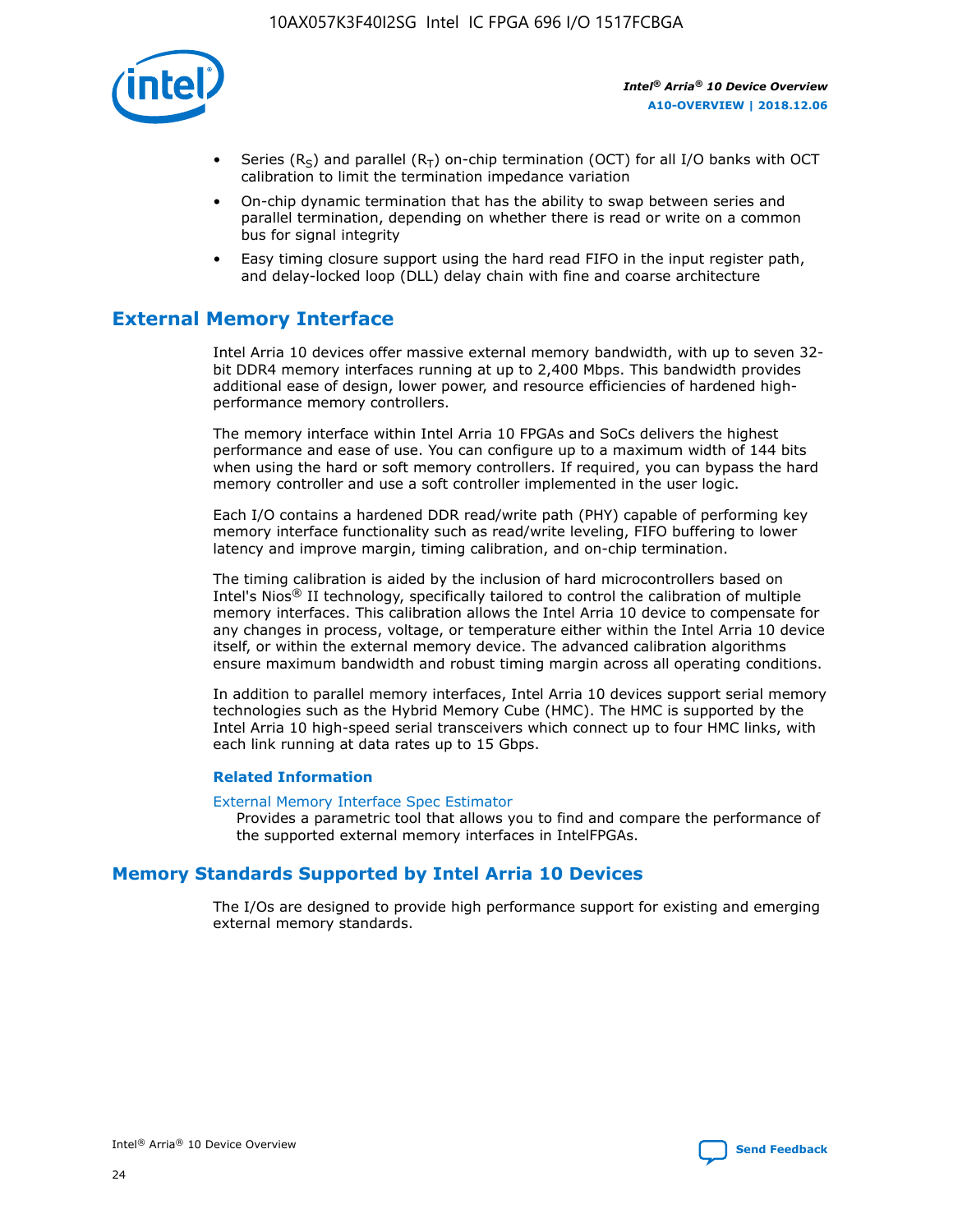

#### **Table 20. Memory Standards Supported by the Hard Memory Controller**

This table lists the overall capability of the hard memory controller. For specific details, refer to the External Memory Interface Spec Estimator and Intel Arria 10 Device Datasheet.

| <b>Memory Standard</b> | <b>Rate Support</b> | <b>Ping Pong PHY Support</b> | <b>Maximum Frequency</b><br>(MHz) |
|------------------------|---------------------|------------------------------|-----------------------------------|
| <b>DDR4 SDRAM</b>      | Quarter rate        | Yes                          | 1,067                             |
|                        |                     |                              | 1,200                             |
| <b>DDR3 SDRAM</b>      | Half rate           | Yes                          | 533                               |
|                        |                     |                              | 667                               |
|                        | Quarter rate        | Yes                          | 1,067                             |
|                        |                     |                              | 1,067                             |
| <b>DDR3L SDRAM</b>     | Half rate           | Yes                          | 533                               |
|                        |                     |                              | 667                               |
|                        | Quarter rate        | Yes                          | 933                               |
|                        |                     |                              | 933                               |
| LPDDR3 SDRAM           | Half rate           |                              | 533                               |
|                        | Quarter rate        |                              | 800                               |

#### **Table 21. Memory Standards Supported by the Soft Memory Controller**

| <b>Memory Standard</b>      | <b>Rate Support</b> | <b>Maximum Frequency</b><br>(MHz) |
|-----------------------------|---------------------|-----------------------------------|
| <b>RLDRAM 3 (11)</b>        | Quarter rate        | 1,200                             |
| ODR IV SRAM <sup>(11)</sup> | Quarter rate        | 1,067                             |
| <b>ODR II SRAM</b>          | Full rate           | 333                               |
|                             | Half rate           | 633                               |
| <b>ODR II+ SRAM</b>         | Full rate           | 333                               |
|                             | Half rate           | 633                               |
| <b>ODR II+ Xtreme SRAM</b>  | Full rate           | 333                               |
|                             | Half rate           | 633                               |

#### **Table 22. Memory Standards Supported by the HPS Hard Memory Controller**

The hard processor system (HPS) is available in Intel Arria 10 SoC devices only.

| <b>Memory Standard</b> | <b>Rate Support</b> | <b>Maximum Frequency</b><br>(MHz) |
|------------------------|---------------------|-----------------------------------|
| <b>DDR4 SDRAM</b>      | Half rate           | 1,200                             |
| <b>DDR3 SDRAM</b>      | Half rate           | 1,067                             |
| <b>DDR3L SDRAM</b>     | Half rate           | 933                               |

<sup>(11)</sup> Intel Arria 10 devices support this external memory interface using hard PHY with soft memory controller.

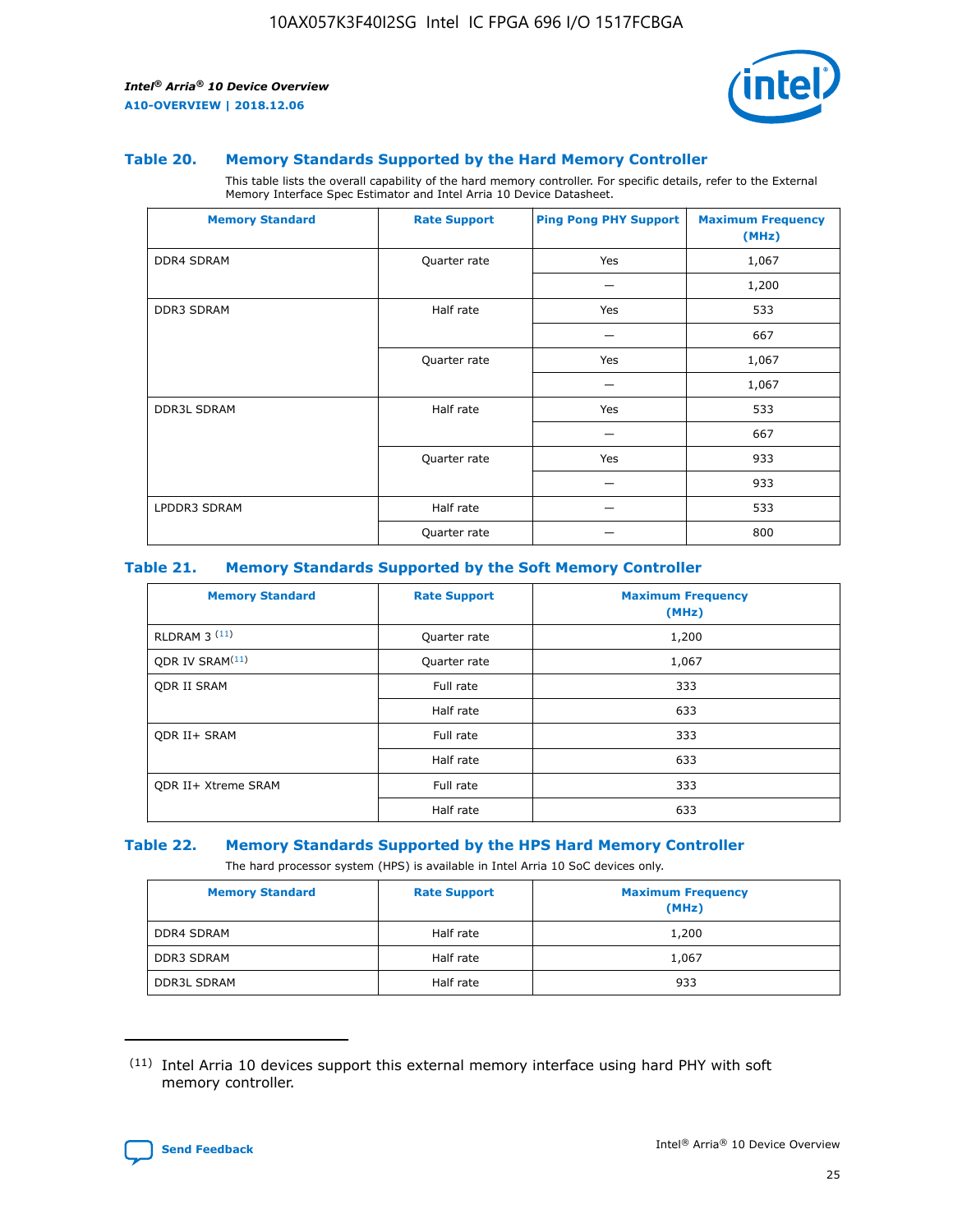

#### **Related Information**

#### [Intel Arria 10 Device Datasheet](https://www.intel.com/content/www/us/en/programmable/documentation/mcn1413182292568.html#mcn1413182153340)

Lists the memory interface performance according to memory interface standards, rank or chip select configurations, and Intel Arria 10 device speed grades.

# **PCIe Gen1, Gen2, and Gen3 Hard IP**

Intel Arria 10 devices contain PCIe hard IP that is designed for performance and ease-of-use:

- Includes all layers of the PCIe stack—transaction, data link and physical layers.
- Supports PCIe Gen3, Gen2, and Gen1 Endpoint and Root Port in x1, x2, x4, or x8 lane configuration.
- Operates independently from the core logic—optional configuration via protocol (CvP) allows the PCIe link to power up and complete link training in less than 100 ms while the Intel Arria 10 device completes loading the programming file for the rest of the FPGA.
- Provides added functionality that makes it easier to support emerging features such as Single Root I/O Virtualization (SR-IOV) and optional protocol extensions.
- Provides improved end-to-end datapath protection using ECC.
- Supports FPGA configuration via protocol (CvP) using PCIe at Gen3, Gen2, or Gen1 speed.

#### **Related Information**

PCS Features on page 30

# **Enhanced PCS Hard IP for Interlaken and 10 Gbps Ethernet**

## **Interlaken Support**

The Intel Arria 10 enhanced PCS hard IP provides integrated Interlaken PCS supporting rates up to 25.8 Gbps per lane.

The Interlaken PCS is based on the proven functionality of the PCS developed for Intel's previous generation FPGAs, which demonstrated interoperability with Interlaken ASSP vendors and third-party IP suppliers. The Interlaken PCS is present in every transceiver channel in Intel Arria 10 devices.

#### **Related Information**

PCS Features on page 30

## **10 Gbps Ethernet Support**

The Intel Arria 10 enhanced PCS hard IP supports 10GBASE-R PCS compliant with IEEE 802.3 10 Gbps Ethernet (10GbE). The integrated hard IP support for 10GbE and the 10 Gbps transceivers save external PHY cost, board space, and system power.

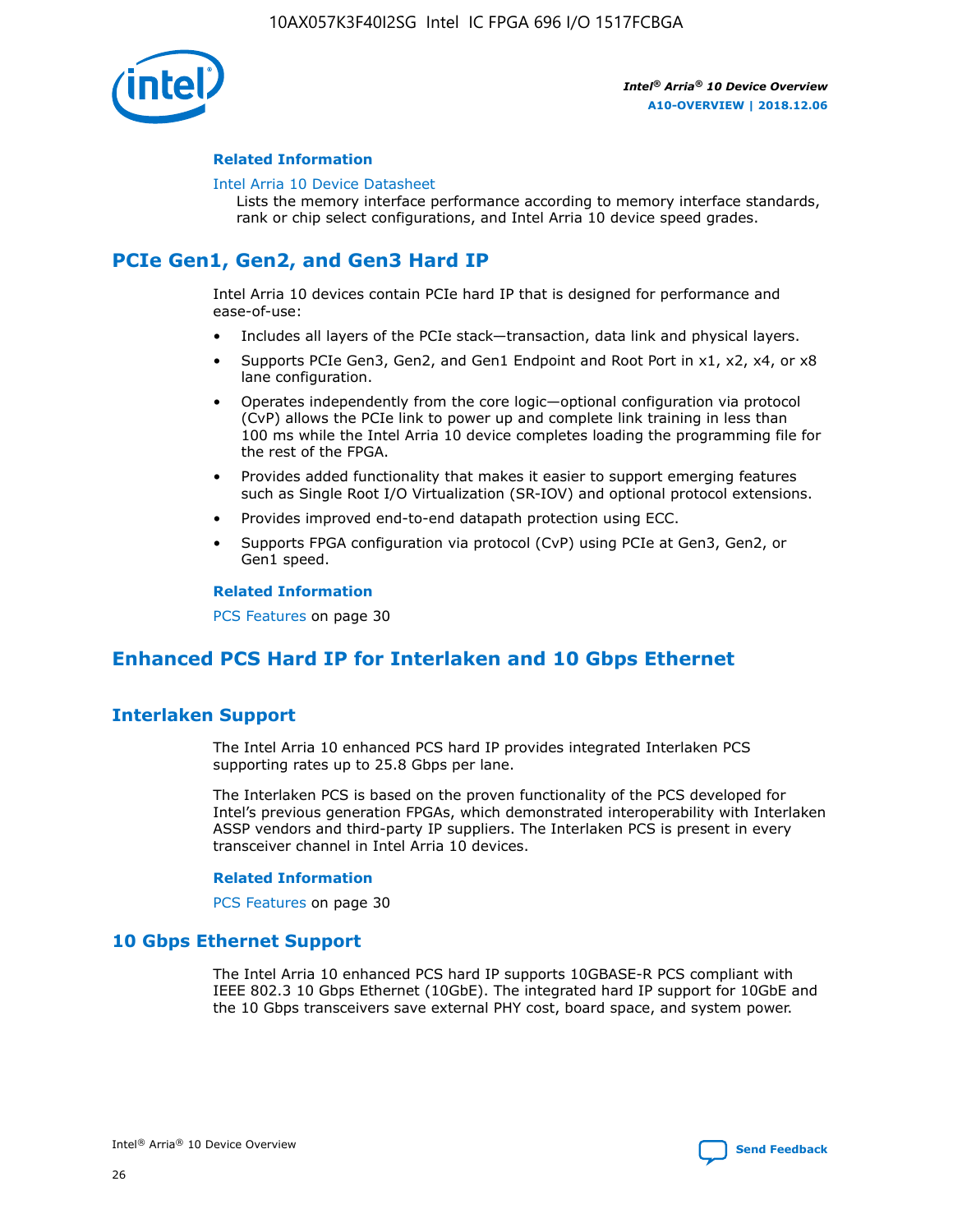

The scalable hard IP supports multiple independent 10GbE ports while using a single PLL for all the 10GBASE-R PCS instantiations, which saves on core logic resources and clock networks:

- Simplifies multiport 10GbE systems compared to XAUI interfaces that require an external XAUI-to-10G PHY.
- Incorporates Electronic Dispersion Compensation (EDC), which enables direct connection to standard 10 Gbps XFP and SFP+ pluggable optical modules.
- Supports backplane Ethernet applications and includes a hard 10GBASE-KR Forward Error Correction (FEC) circuit that you can use for 10 Gbps and 40 Gbps applications.

The 10 Gbps Ethernet PCS hard IP and 10GBASE-KR FEC are present in every transceiver channel.

#### **Related Information**

PCS Features on page 30

# **Low Power Serial Transceivers**

Intel Arria 10 FPGAs and SoCs include lowest power transceivers that deliver high bandwidth, throughput and low latency.

Intel Arria 10 devices deliver the industry's lowest power consumption per transceiver channel:

- 12.5 Gbps transceivers at as low as 242 mW
- 10 Gbps transceivers at as low as 168 mW
- 6 Gbps transceivers at as low as 117 mW

Intel Arria 10 transceivers support various data rates according to application:

- Chip-to-chip and chip-to-module applications—from 1 Gbps up to 25.8 Gbps
- Long reach and backplane applications—from 1 Gbps up to 12.5 with advanced adaptive equalization
- Critical power sensitive applications—from 1 Gbps up to 11.3 Gbps using lower power modes

The combination of 20 nm process technology and architectural advances provide the following benefits:

- Significant reduction in die area and power consumption
- Increase of up to two times in transceiver I/O density compared to previous generation devices while maintaining optimal signal integrity
- Up to 72 total transceiver channels—you can configure up to 6 of these channels to run as fast as 25.8 Gbps
- All channels feature continuous data rate support up to the maximum rated speed

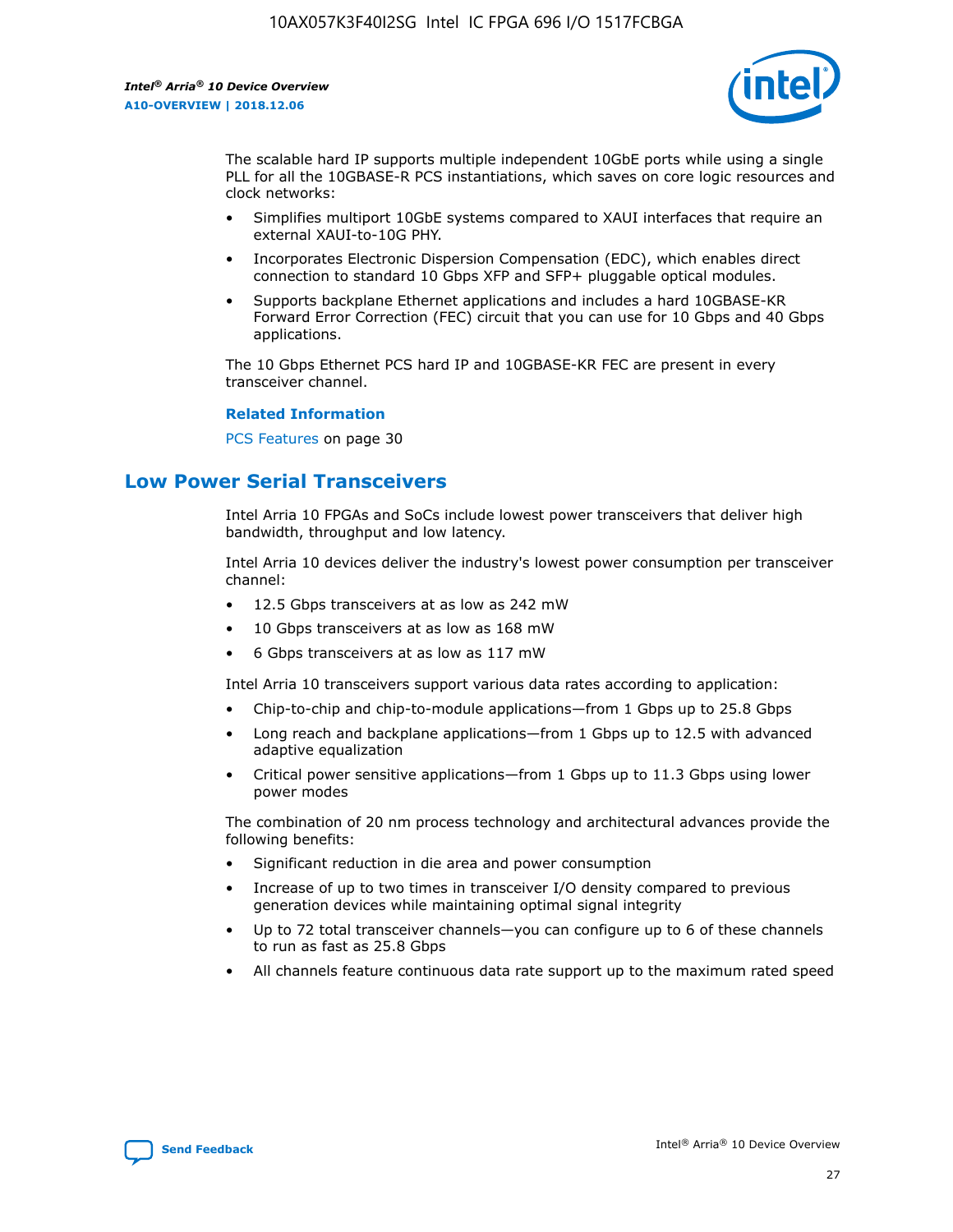

## Transceiver PMA TX/RX PCS ATX PLL Transceiver PMA TX/RX PCS fPLL Network Flexible Clock Distribution Network PCS Transceiver PMA TX/RX FPGA **Clock Distribution** Fabric PCS Transceiver PMA TX/RX ATX Flexible PLL PCS Transceiver PMA TX/RX ▲ fPLL Transceiver PMA TX/RX PCS 4

## **Figure 6. Intel Arria 10 Transceiver Block Architecture**

## **Transceiver Channels**

All transceiver channels feature a dedicated Physical Medium Attachment (PMA) and a hardened Physical Coding Sublayer (PCS).

- The PMA provides primary interfacing capabilities to physical channels.
- The PCS typically handles encoding/decoding, word alignment, and other preprocessing functions before transferring data to the FPGA core fabric.

A transceiver channel consists of a PMA and a PCS block. Most transceiver banks have 6 channels. There are some transceiver banks that contain only 3 channels.

A wide variety of bonded and non-bonded data rate configurations is possible using a highly configurable clock distribution network. Up to 80 independent transceiver data rates can be configured.

The following figures are graphical representations of top views of the silicon die, which correspond to reverse views for flip chip packages. Different Intel Arria 10 devices may have different floorplans than the ones shown in the figures.

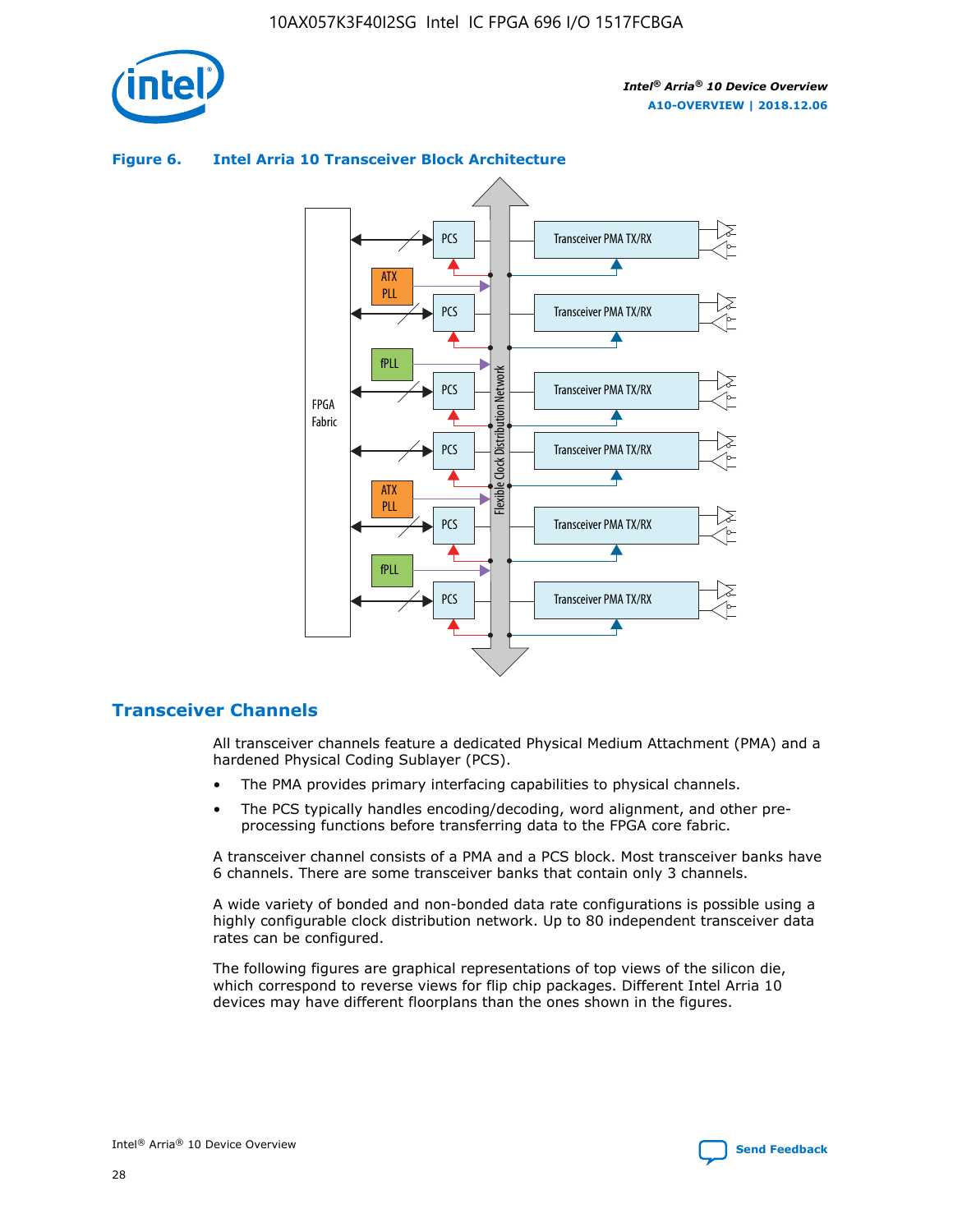

## **Figure 7. Device Chip Overview for Intel Arria 10 GX and GT Devices**



M20K Internal Memory Blocks Core Logic Fabric Transceiver Channels Hard IP Per Transceiver: Standard PCS and Enhanced PCS Hard IPs PCI Express Gen3 Hard IP Fractional PLLs M20K Internal Memory Blocks PCI Express Gen3 Hard IP Variable Precision DSP Blocks I/O PLLs Hard Memory Controllers, General-Purpose I/O Cells, LVDS Hard Processor Subsystem, Dual-Core ARM Cortex A9 M20K Internal Memory Blocks Variable Precision DSP Blocks M20K Internal Memory Blocks Core Logic Fabric I/O PLLs Hard Memory Controllers, General-Purpose I/O Cells, LVDS M20K Internal Memory Blocks Variable Precision DSP Blocks M20K Internal Memory Blocks Transceiver Channels Hard IP Per Transceiver: Standard PCS and Enhanced PCS Hard IPs PCI Express Gen3 Hard IP Fractional PLLs PCI Express Gen3 Hard IP  $\ddot{\cdot}$ Hard PCS Transceiver PMA fPLL ATX (LC) Hard PCS Transceiver PMA **Transmit** Hard PCS Transceiver PMA PLL fPLL Hard PCS Transceiver PMA Transceiver Clock Networks ATX (LC) Hard PCS Transceiver PMA Transmi Hard PCS Transceiver PMA PLL fPLL Hard PCS Transceiver PMA Transceiver PMA Hard PCS ATX (LC) **Transmit** Hard PCS Transceiver PMA PLL Unused transceiver chann can be used as additional transceiver transmit PLLs

#### **PMA Features**

Intel Arria 10 transceivers provide exceptional signal integrity at data rates up to 25.8 Gbps. Clocking options include ultra-low jitter ATX PLLs (LC tank based), clock multiplier unit (CMU) PLLs, and fractional PLLs.

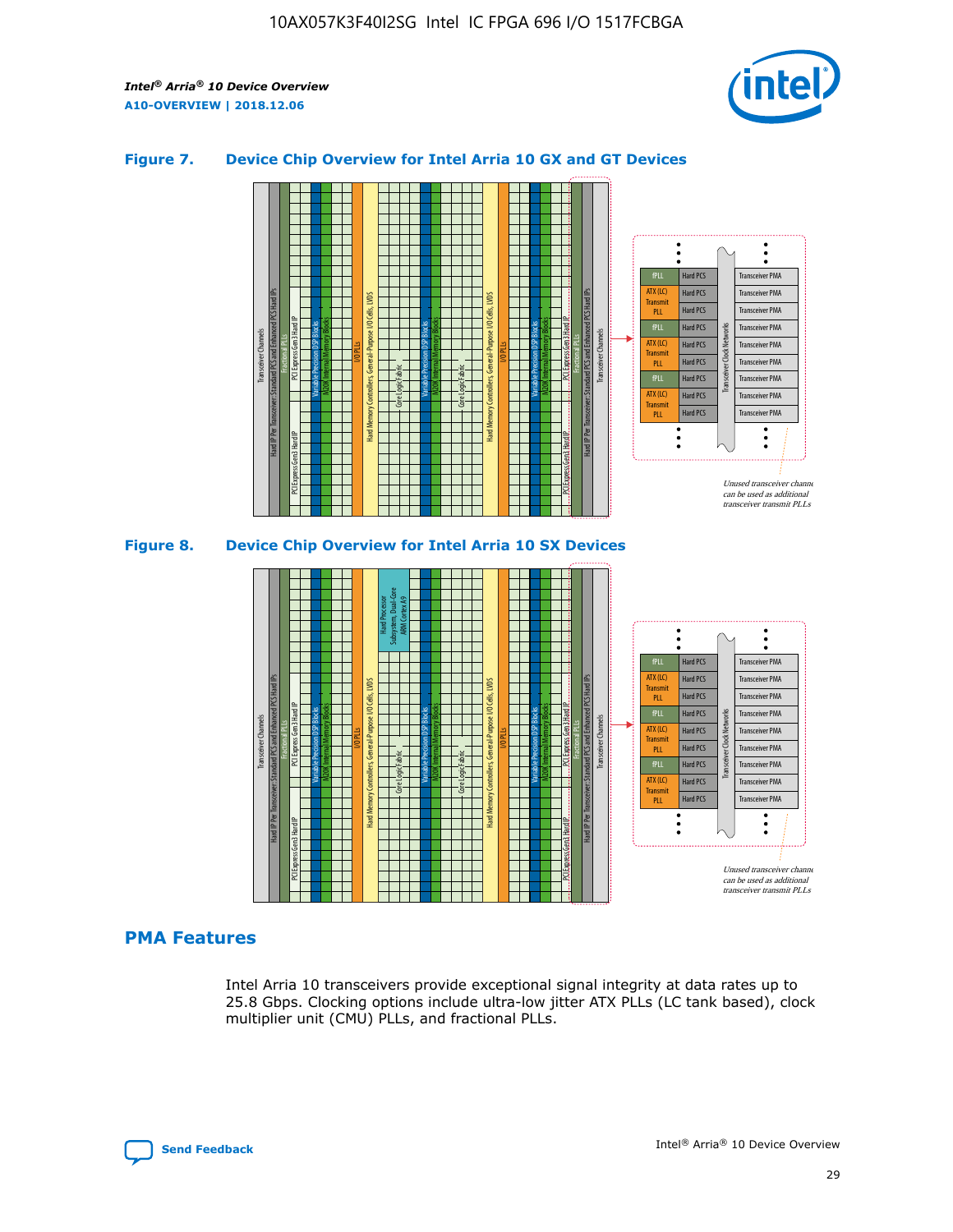

Each transceiver channel contains a channel PLL that can be used as the CMU PLL or clock data recovery (CDR) PLL. In CDR mode, the channel PLL recovers the receiver clock and data in the transceiver channel. Up to 80 independent data rates can be configured on a single Intel Arria 10 device.

## **Table 23. PMA Features of the Transceivers in Intel Arria 10 Devices**

| <b>Feature</b>                                             | <b>Capability</b>                                                                                                                                                                                                             |
|------------------------------------------------------------|-------------------------------------------------------------------------------------------------------------------------------------------------------------------------------------------------------------------------------|
| Chip-to-Chip Data Rates                                    | 1 Gbps to 17.4 Gbps (Intel Arria 10 GX devices)<br>1 Gbps to 25.8 Gbps (Intel Arria 10 GT devices)                                                                                                                            |
| Backplane Support                                          | Drive backplanes at data rates up to 12.5 Gbps                                                                                                                                                                                |
| Optical Module Support                                     | SFP+/SFP, XFP, CXP, QSFP/QSFP28, CFP/CFP2/CFP4                                                                                                                                                                                |
| Cable Driving Support                                      | SFP+ Direct Attach, PCI Express over cable, eSATA                                                                                                                                                                             |
| Transmit Pre-Emphasis                                      | 4-tap transmit pre-emphasis and de-emphasis to compensate for system channel loss                                                                                                                                             |
| Continuous Time Linear<br>Equalizer (CTLE)                 | Dual mode, high-gain, and high-data rate, linear receive equalization to compensate for<br>system channel loss                                                                                                                |
| Decision Feedback Equalizer<br>(DFE)                       | 7-fixed and 4-floating tap DFE to equalize backplane channel loss in the presence of<br>crosstalk and noisy environments                                                                                                      |
| Variable Gain Amplifier                                    | Optimizes the signal amplitude prior to the CDR sampling and operates in fixed and<br>adaptive modes                                                                                                                          |
| Altera Digital Adaptive<br>Parametric Tuning (ADAPT)       | Fully digital adaptation engine to automatically adjust all link equalization parameters-<br>including CTLE, DFE, and variable gain amplifier blocks—that provide optimal link margin<br>without intervention from user logic |
| Precision Signal Integrity<br>Calibration Engine (PreSICE) | Hardened calibration controller to quickly calibrate all transceiver control parameters on<br>power-up, which provides the optimal signal integrity and jitter performance                                                    |
| Advanced Transmit (ATX)<br>PLL                             | Low jitter ATX (LC tank based) PLLs with continuous tuning range to cover a wide range of<br>standard and proprietary protocols                                                                                               |
| <b>Fractional PLLs</b>                                     | On-chip fractional frequency synthesizers to replace on-board crystal oscillators and reduce<br>system cost                                                                                                                   |
| Digitally Assisted Analog<br><b>CDR</b>                    | Superior jitter tolerance with fast lock time                                                                                                                                                                                 |
| Dynamic Partial<br>Reconfiguration                         | Allows independent control of the Avalon memory-mapped interface of each transceiver<br>channel for the highest transceiver flexibility                                                                                       |
| Multiple PCS-PMA and PCS-<br>PLD interface widths          | 8-, 10-, 16-, 20-, 32-, 40-, or 64-bit interface widths for flexibility of deserialization width,<br>encoding, and reduced latency                                                                                            |

## **PCS Features**

This table summarizes the Intel Arria 10 transceiver PCS features. You can use the transceiver PCS to support a wide range of protocols ranging from 1 Gbps to 25.8 Gbps.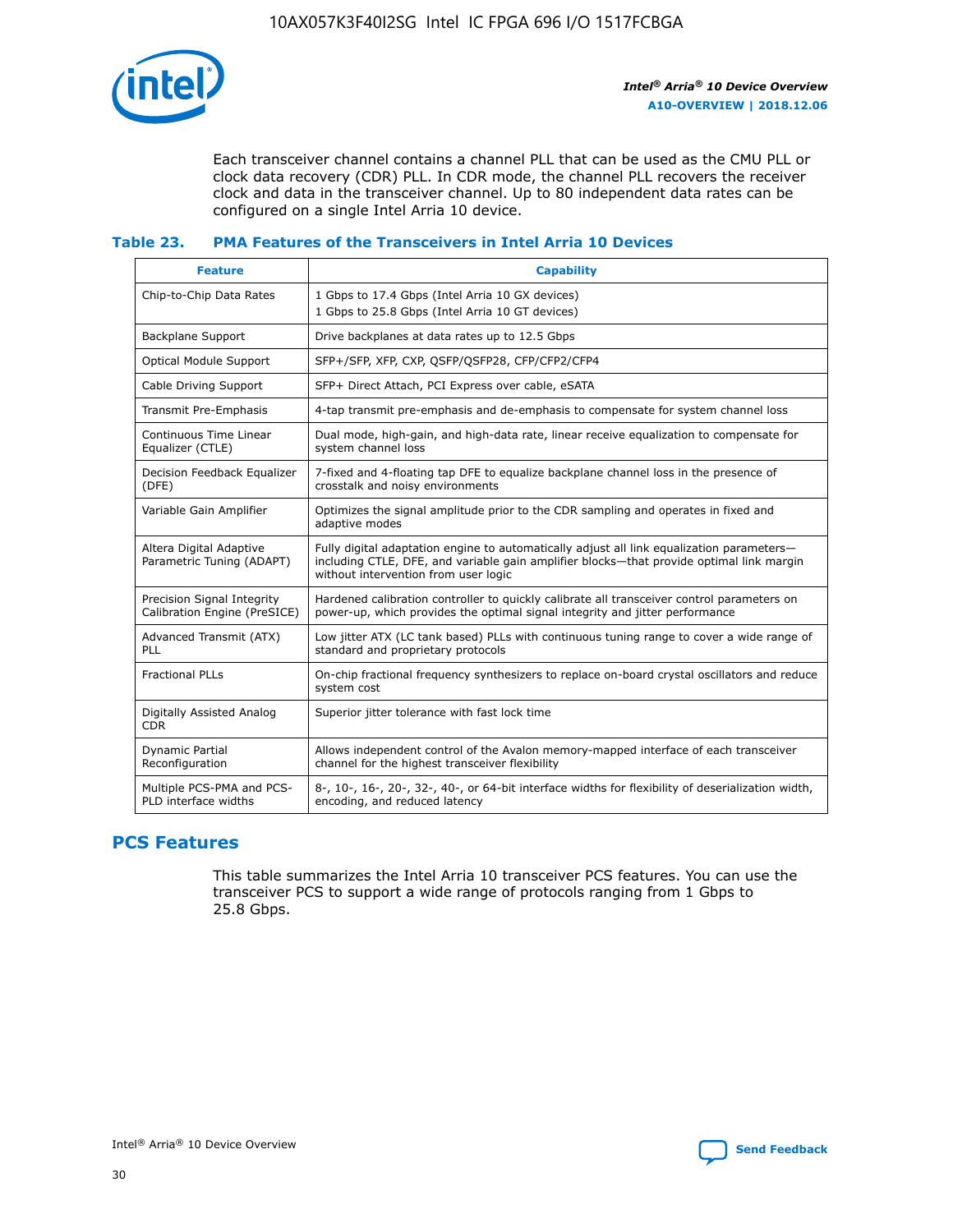

| <b>PCS</b>    | <b>Description</b>                                                                                                                                                                                                                                                                                                                                                                                             |
|---------------|----------------------------------------------------------------------------------------------------------------------------------------------------------------------------------------------------------------------------------------------------------------------------------------------------------------------------------------------------------------------------------------------------------------|
| Standard PCS  | Operates at a data rate up to 12 Gbps<br>Supports protocols such as PCI-Express, CPRI 4.2+, GigE, IEEE 1588 in Hard PCS<br>Implements other protocols using Basic/Custom (Standard PCS) transceiver<br>configuration rules.                                                                                                                                                                                    |
| Enhanced PCS  | Performs functions common to most serial data industry standards, such as word<br>alignment, encoding/decoding, and framing, before data is sent or received off-chip<br>through the PMA<br>• Handles data transfer to and from the FPGA fabric<br>Handles data transfer internally to and from the PMA<br>Provides frequency compensation<br>Performs channel bonding for multi-channel low skew applications |
| PCIe Gen3 PCS | Supports the seamless switching of Data and Clock between the Gen1, Gen2, and Gen3<br>data rates<br>Provides support for PIPE 3.0 features<br>Supports the PIPE interface with the Hard IP enabled, as well as with the Hard IP<br>bypassed                                                                                                                                                                    |

#### **Related Information**

- PCIe Gen1, Gen2, and Gen3 Hard IP on page 26
- Interlaken Support on page 26
- 10 Gbps Ethernet Support on page 26

## **PCS Protocol Support**

This table lists some of the protocols supported by the Intel Arria 10 transceiver PCS. For more information about the blocks in the transmitter and receiver data paths, refer to the related information.

| <b>Protocol</b>                                 | <b>Data Rate</b><br>(Gbps) | <b>Transceiver IP</b>       | <b>PCS Support</b>                      |
|-------------------------------------------------|----------------------------|-----------------------------|-----------------------------------------|
| PCIe Gen3 x1, x2, x4, x8                        | 8.0                        | Native PHY (PIPE)           | Standard PCS and PCIe<br>Gen3 PCS       |
| PCIe Gen2 x1, x2, x4, x8                        | 5.0                        | Native PHY (PIPE)           | <b>Standard PCS</b>                     |
| PCIe Gen1 x1, x2, x4, x8                        | 2.5                        | Native PHY (PIPE)           | Standard PCS                            |
| 1000BASE-X Gigabit Ethernet                     | 1.25                       | Native PHY                  | <b>Standard PCS</b>                     |
| 1000BASE-X Gigabit Ethernet with<br>IEEE 1588v2 | 1.25                       | Native PHY                  | Standard PCS                            |
| 10GBASE-R                                       | 10.3125                    | Native PHY                  | <b>Enhanced PCS</b>                     |
| 10GBASE-R with IEEE 1588v2                      | 10.3125                    | Native PHY                  | <b>Enhanced PCS</b>                     |
| 10GBASE-R with KR FEC                           | 10.3125                    | Native PHY                  | <b>Enhanced PCS</b>                     |
| 10GBASE-KR and 1000BASE-X                       | 10.3125                    | 1G/10GbE and 10GBASE-KR PHY | Standard PCS and<br><b>Enhanced PCS</b> |
| Interlaken (CEI-6G/11G)                         | 3.125 to 17.4              | Native PHY                  | <b>Enhanced PCS</b>                     |
| SFI-S/SFI-5.2                                   | 11.2                       | Native PHY                  | <b>Enhanced PCS</b>                     |
| $10G$ SDI                                       | 10.692                     | Native PHY                  | <b>Enhanced PCS</b>                     |
|                                                 |                            |                             | continued                               |

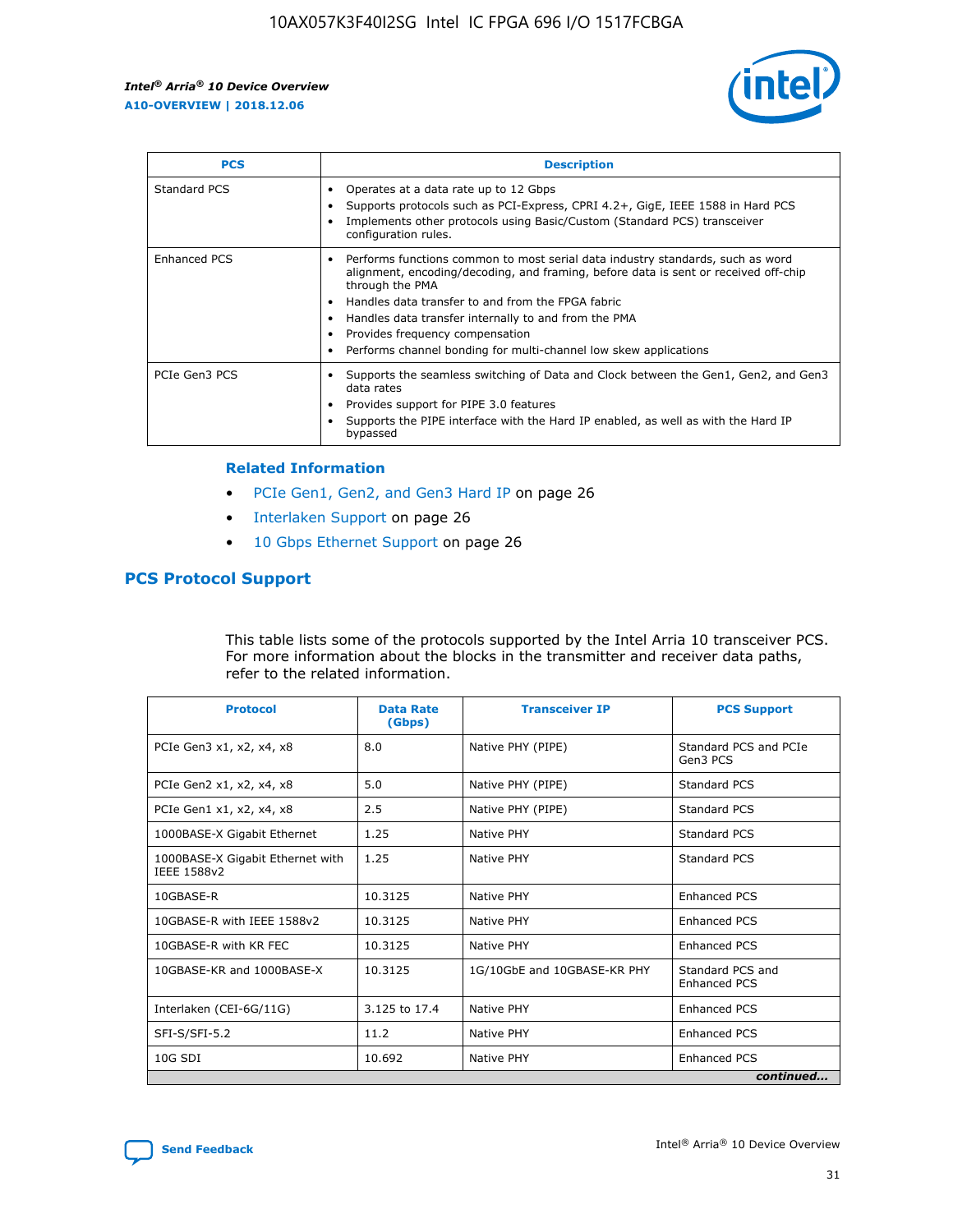

| <b>Protocol</b>      | <b>Data Rate</b><br>(Gbps) | <b>Transceiver IP</b> | <b>PCS Support</b>  |
|----------------------|----------------------------|-----------------------|---------------------|
| CPRI 6.0 (64B/66B)   | 0.6144 to<br>10.1376       | Native PHY            | <b>Enhanced PCS</b> |
| CPRI 4.2 (8B/10B)    | 0.6144 to<br>9.8304        | Native PHY            | Standard PCS        |
| OBSAI RP3 v4.2       | 0.6144 to 6.144            | Native PHY            | Standard PCS        |
| SD-SDI/HD-SDI/3G-SDI | $0.143(12)$ to<br>2.97     | Native PHY            | Standard PCS        |

## **Related Information**

#### [Intel Arria 10 Transceiver PHY User Guide](https://www.intel.com/content/www/us/en/programmable/documentation/nik1398707230472.html#nik1398707091164)

Provides more information about the supported transceiver protocols and PHY IP, the PMA architecture, and the standard, enhanced, and PCIe Gen3 PCS architecture.

# **SoC with Hard Processor System**

Each SoC device combines an FPGA fabric and a hard processor system (HPS) in a single device. This combination delivers the flexibility of programmable logic with the power and cost savings of hard IP in these ways:

- Reduces board space, system power, and bill of materials cost by eliminating a discrete embedded processor
- Allows you to differentiate the end product in both hardware and software, and to support virtually any interface standard
- Extends the product life and revenue through in-field hardware and software updates

 $(12)$  The 0.143 Gbps data rate is supported using oversampling of user logic that you must implement in the FPGA fabric.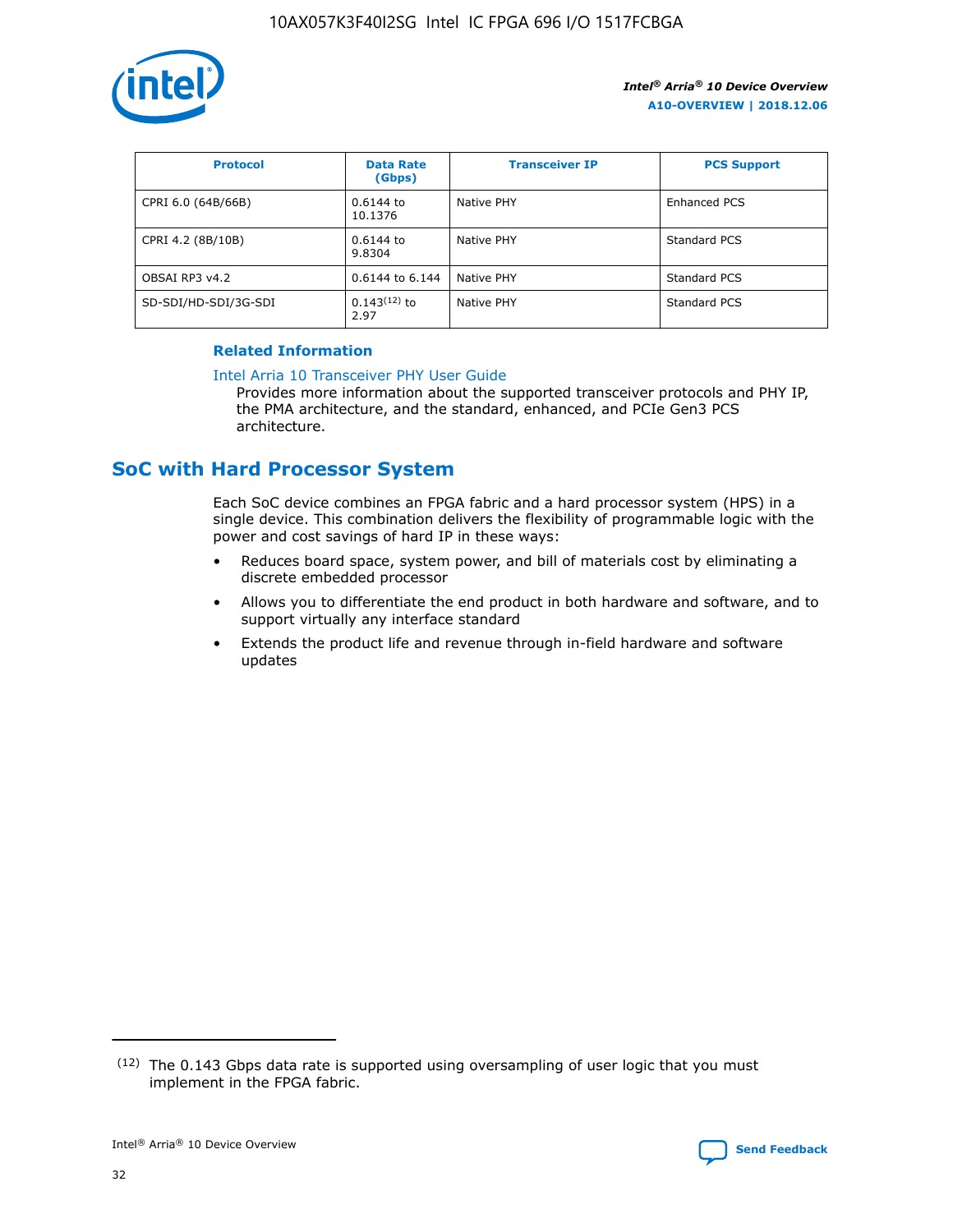

#### **Figure 9. HPS Block Diagram**

This figure shows a block diagram of the HPS with the dual ARM Cortex-A9 MPCore processor.



## **Key Advantages of 20-nm HPS**

The 20-nm HPS strikes a balance between enabling maximum software compatibility with 28-nm SoCs while still improving upon the 28-nm HPS architecture. These improvements address the requirements of the next generation target markets such as wireless and wireline communications, compute and storage equipment, broadcast and military in terms of performance, memory bandwidth, connectivity via backplane and security.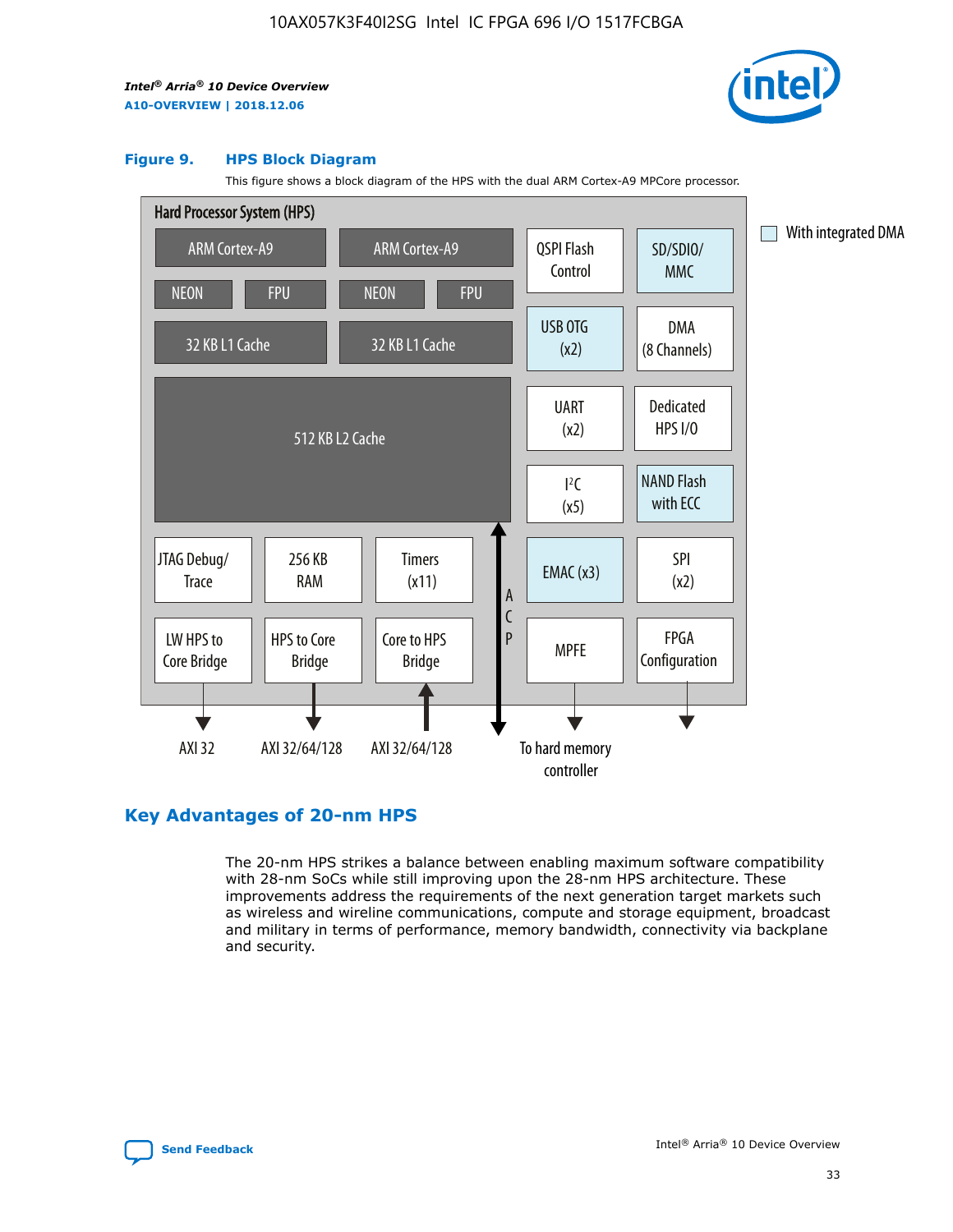

## **Table 24. Improvements in 20 nm HPS**

This table lists the key improvements of the 20 nm HPS compared to the 28 nm HPS.

| Advantages/<br><b>Improvements</b>                          | <b>Description</b>                                                                                                                                                                                                                                                                                                                                                                                                                                                                                                                                                                                                                                                                                                                                                                                                                                                                                                                   |
|-------------------------------------------------------------|--------------------------------------------------------------------------------------------------------------------------------------------------------------------------------------------------------------------------------------------------------------------------------------------------------------------------------------------------------------------------------------------------------------------------------------------------------------------------------------------------------------------------------------------------------------------------------------------------------------------------------------------------------------------------------------------------------------------------------------------------------------------------------------------------------------------------------------------------------------------------------------------------------------------------------------|
| Increased performance and<br>overdrive capability           | While the nominal processor frequency is 1.2 GHz, the 20 nm HPS offers an "overdrive"<br>feature which enables a higher processor operating frequency. This requires a higher supply<br>voltage value that is unique to the HPS and may require a separate requlator.                                                                                                                                                                                                                                                                                                                                                                                                                                                                                                                                                                                                                                                                |
| Increased processor memory<br>bandwidth and DDR4<br>support | Up to 64-bit DDR4 memory at 2,400 Mbps support is available for the processor. The hard<br>memory controller for the HPS comprises a multi-port front end that manages connections<br>to a single port memory controller. The multi-port front end allows logic core and the HPS<br>to share ports and thereby the available bandwidth of the memory controller.                                                                                                                                                                                                                                                                                                                                                                                                                                                                                                                                                                     |
| Flexible I/O sharing                                        | An advanced I/O pin muxing scheme allows improved sharing of I/O between the HPS and<br>the core logic. The following types of I/O are available for SoC:<br>17 dedicated I/Os-physically located inside the HPS block and are not accessible to<br>logic within the core. The 17 dedicated I/Os are used for HPS clock, resets, and<br>interfacing with boot devices, QSPI, and SD/MMC.<br>48 direct shared I/O-located closest to the HPS block and are ideal for high speed HPS<br>peripherals such as EMAC, USB, and others. There is one bank of 48 I/Os that supports<br>direct sharing where the 48 I/Os can be shared 12 I/Os at a time.<br>Standard (shared) I/O-all standard I/Os can be shared by the HPS peripherals and any<br>$\bullet$<br>logic within the core. For designs where more than 48 I/Os are required to fully use all<br>the peripherals in the HPS, these I/Os can be connected through the core logic. |
| <b>EMAC</b> core                                            | Three EMAC cores are available in the HPS. The EMAC cores enable an application to<br>support two redundant Ethernet connections; for example, backplane, or two EMAC cores<br>for managing IEEE 1588 time stamp information while allowing a third EMAC core for debug<br>and configuration. All three EMACs can potentially share the same time stamps, simplifying<br>the 1588 time stamping implementation. A new serial time stamp interface allows core<br>logic to access and read the time stamp values. The integrated EMAC controllers can be<br>connected to external Ethernet PHY through the provided MDIO or I <sup>2</sup> C interface.                                                                                                                                                                                                                                                                               |
| On-chip memory                                              | The on-chip memory is updated to 256 KB support and can support larger data sets and<br>real time algorithms.                                                                                                                                                                                                                                                                                                                                                                                                                                                                                                                                                                                                                                                                                                                                                                                                                        |
| <b>ECC</b> enhancements                                     | Improvements in L2 Cache ECC management allow identification of errors down to the<br>address level. ECC enhancements also enable improved error injection and status reporting<br>via the introduction of new memory mapped access to syndrome and data signals.                                                                                                                                                                                                                                                                                                                                                                                                                                                                                                                                                                                                                                                                    |
| HPS to FPGA Interconnect<br>Backbone                        | Although the HPS and the Logic Core can operate independently, they are tightly coupled<br>via a high-bandwidth system interconnect built from high-performance ARM AMBA AXI bus<br>bridges. IP bus masters in the FPGA fabric have access to HPS bus slaves via the FPGA-to-<br>HPS interconnect. Similarly, HPS bus masters have access to bus slaves in the core fabric<br>via the HPS-to-FPGA bridge. Both bridges are AMBA AXI-3 compliant and support<br>simultaneous read and write transactions. Up to three masters within the core fabric can<br>share the HPS SDRAM controller with the processor. Additionally, the processor can be used<br>to configure the core fabric under program control via a dedicated 32-bit configuration port.                                                                                                                                                                               |
| FPGA configuration and HPS<br>booting                       | The FPGA fabric and HPS in the SoCs are powered independently. You can reduce the clock<br>frequencies or gate the clocks to reduce dynamic power.<br>You can configure the FPGA fabric and boot the HPS independently, in any order, providing<br>you with more design flexibility.                                                                                                                                                                                                                                                                                                                                                                                                                                                                                                                                                                                                                                                 |
| Security                                                    | New security features have been introduced for anti-tamper management, secure boot,<br>encryption (AES), and authentication (SHA).                                                                                                                                                                                                                                                                                                                                                                                                                                                                                                                                                                                                                                                                                                                                                                                                   |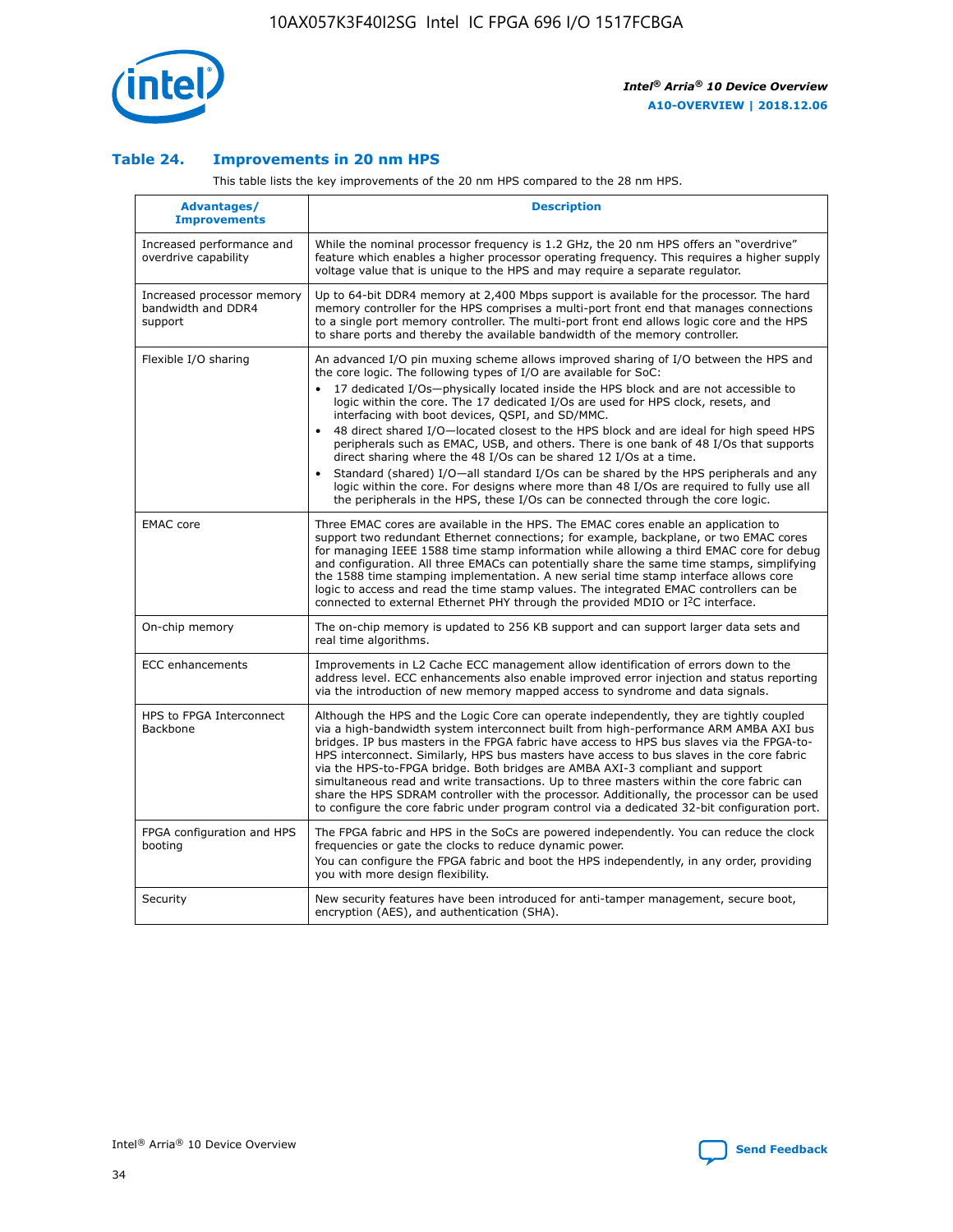

## **Features of the HPS**

The HPS has the following features:

- 1.2-GHz, dual-core ARM Cortex-A9 MPCore processor with up to 1.5-GHz via overdrive
	- ARMv7-A architecture that runs 32-bit ARM instructions, 16-bit and 32-bit Thumb instructions, and 8-bit Java byte codes in Jazelle style
	- Superscalar, variable length, out-of-order pipeline with dynamic branch prediction
	- Instruction Efficiency 2.5 MIPS/MHz, which provides total performance of 7500 MIPS at 1.5 GHz
- Each processor core includes:
	- 32 KB of L1 instruction cache, 32 KB of L1 data cache
	- Single- and double-precision floating-point unit and NEON media engine
	- CoreSight debug and trace technology
	- Snoop Control Unit (SCU) and Acceleration Coherency Port (ACP)
- 512 KB of shared L2 cache
- 256 KB of scratch RAM
- Hard memory controller with support for DDR3, DDR4 and optional error correction code (ECC) support
- Multiport Front End (MPFE) Scheduler interface to the hard memory controller
- 8-channel direct memory access (DMA) controller
- QSPI flash controller with SIO, DIO, QIO SPI Flash support
- NAND flash controller (ONFI 1.0 or later) with DMA and ECC support, updated to support 8 and 16-bit Flash devices and new command DMA to offload CPU for fast power down recovery
- Updated SD/SDIO/MMC controller to eMMC 4.5 with DMA with CE-ATA digital command support
- 3 10/100/1000 Ethernet media access control (MAC) with DMA
- 2 USB On-the-Go (OTG) controllers with DMA
- $\bullet$  5 I<sup>2</sup>C controllers (3 can be used by EMAC for MIO to external PHY)
- 2 UART 16550 Compatible controllers
- 4 serial peripheral interfaces (SPI) (2 Master, 2 Slaves)
- 62 programmable general-purpose I/Os, which includes 48 direct share I/Os that allows the HPS peripherals to connect directly to the FPGA I/Os
- 7 general-purpose timers
- 4 watchdog timers
- Anti-tamper, Secure Boot, Encryption (AES) and Authentication (SHA)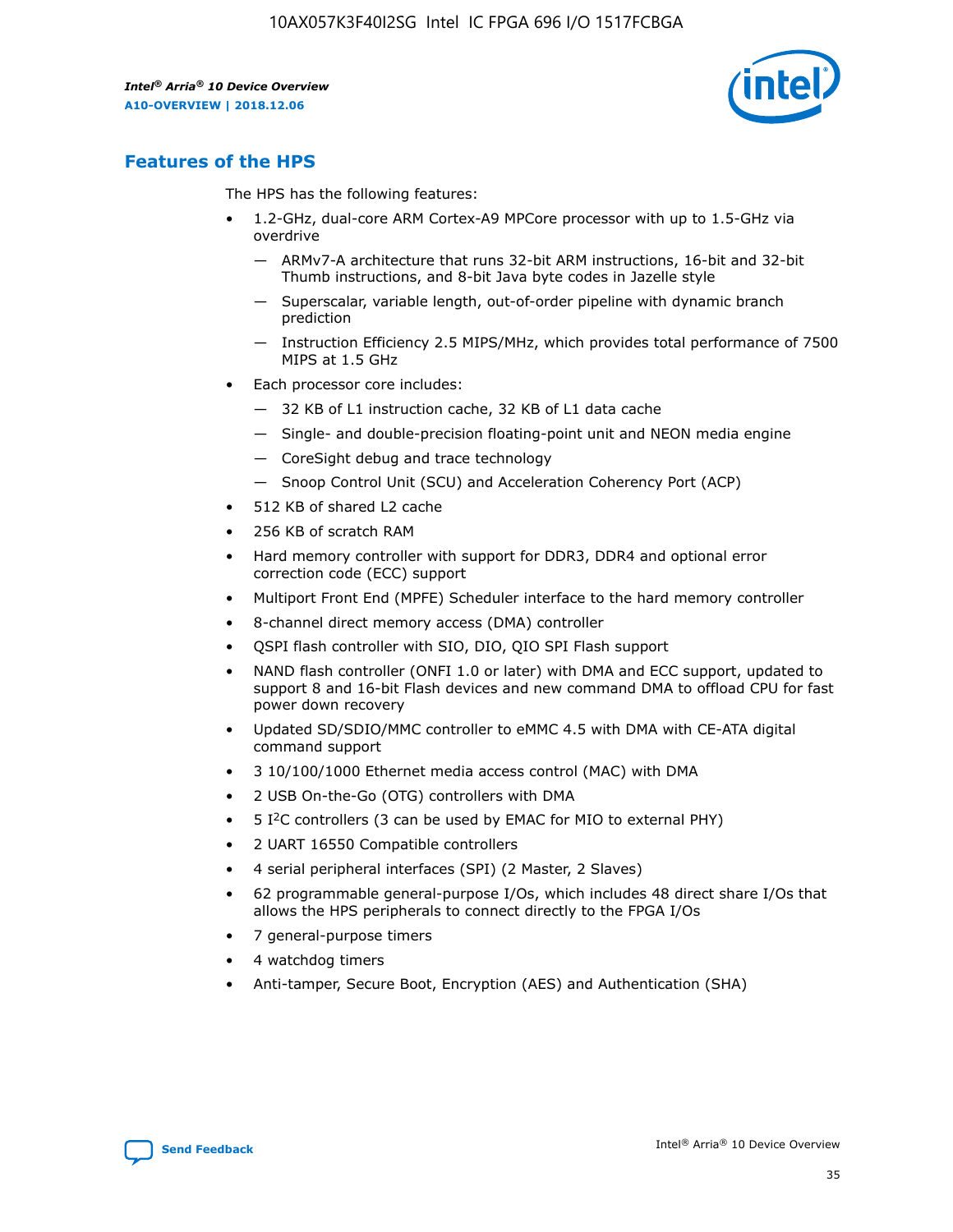

## **System Peripherals and Debug Access Port**

Each Ethernet MAC, USB OTG, NAND flash controller, and SD/MMC controller module has an integrated DMA controller. For modules without an integrated DMA controller, an additional DMA controller module provides up to eight channels of high-bandwidth data transfers. Peripherals that communicate off-chip are multiplexed with other peripherals at the HPS pin level. This allows you to choose which peripherals interface with other devices on your PCB.

The debug access port provides interfaces to industry standard JTAG debug probes and supports ARM CoreSight debug and core traces to facilitate software development.

## **HPS–FPGA AXI Bridges**

The HPS–FPGA bridges, which support the Advanced Microcontroller Bus Architecture (AMBA) Advanced eXtensible Interface (AXI™) specifications, consist of the following bridges:

- FPGA-to-HPS AMBA AXI bridge—a high-performance bus supporting 32, 64, and 128 bit data widths that allows the FPGA fabric to issue transactions to slaves in the HPS.
- HPS-to-FPGA Avalon/AMBA AXI bridge—a high-performance bus supporting 32, 64, and 128 bit data widths that allows the HPS to issue transactions to slaves in the FPGA fabric.
- Lightweight HPS-to-FPGA AXI bridge—a lower latency 32 bit width bus that allows the HPS to issue transactions to soft peripherals in the FPGA fabric. This bridge is primarily used for control and status register (CSR) accesses to peripherals in the FPGA fabric.

The HPS–FPGA AXI bridges allow masters in the FPGA fabric to communicate with slaves in the HPS logic, and vice versa. For example, the HPS-to-FPGA AXI bridge allows you to share memories instantiated in the FPGA fabric with one or both microprocessors in the HPS, while the FPGA-to-HPS AXI bridge allows logic in the FPGA fabric to access the memory and peripherals in the HPS.

Each HPS–FPGA bridge also provides asynchronous clock crossing for data transferred between the FPGA fabric and the HPS.

#### **HPS SDRAM Controller Subsystem**

The HPS SDRAM controller subsystem contains a multiport SDRAM controller and DDR PHY that are shared between the FPGA fabric (through the FPGA-to-HPS SDRAM interface), the level 2 (L2) cache, and the level 3 (L3) system interconnect. The FPGA-to-HPS SDRAM interface supports AMBA AXI and Avalon® Memory-Mapped (Avalon-MM) interface standards, and provides up to six individual ports for access by masters implemented in the FPGA fabric.

The HPS SDRAM controller supports up to 3 masters (command ports), 3x 64-bit read data ports and 3x 64-bit write data ports.

To maximize memory performance, the SDRAM controller subsystem supports command and data reordering, deficit round-robin arbitration with aging, and high-priority bypass features.

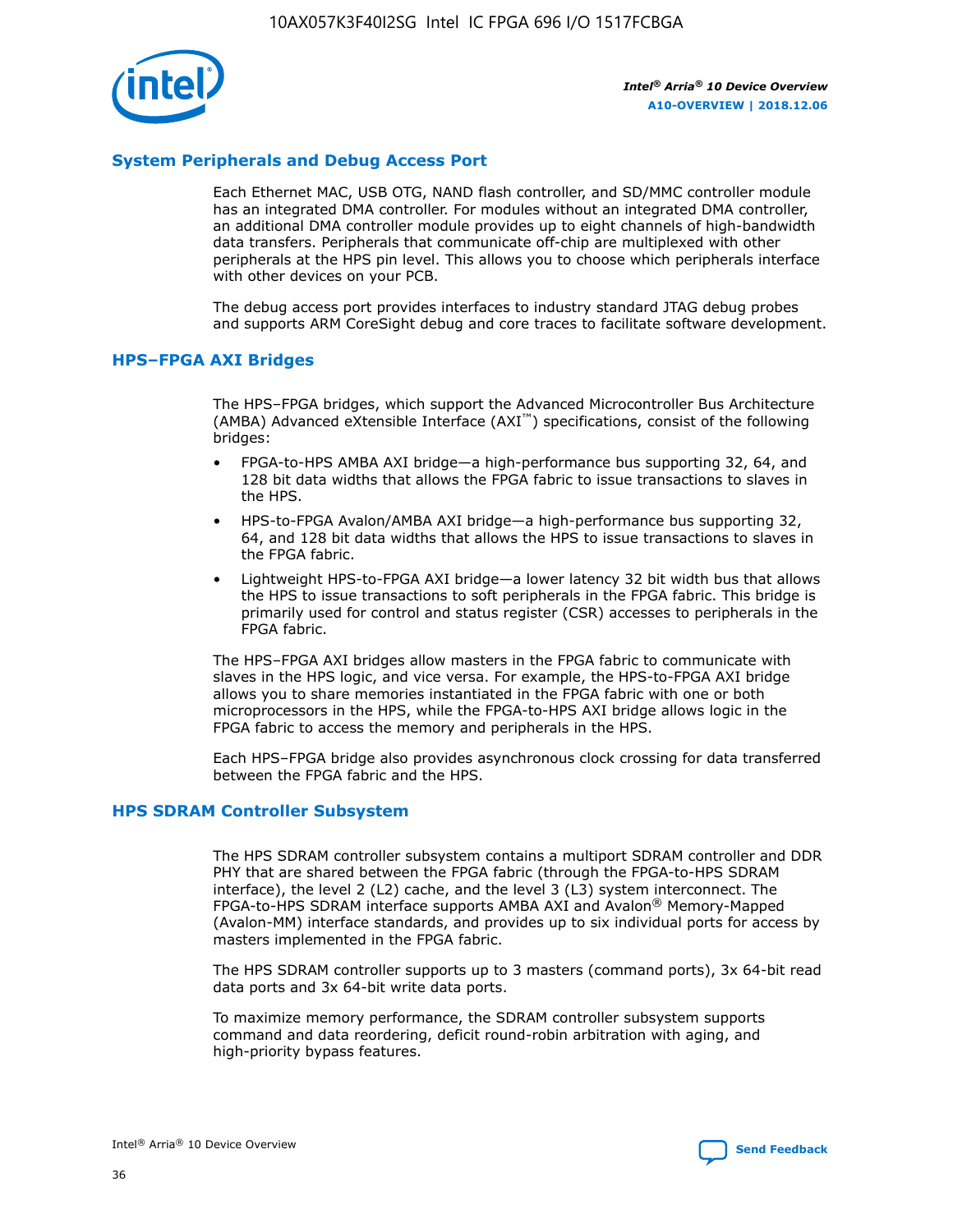

## **FPGA Configuration and HPS Booting**

The FPGA fabric and HPS in the SoC FPGA must be powered at the same time. You can reduce the clock frequencies or gate the clocks to reduce dynamic power.

Once powered, the FPGA fabric and HPS can be configured independently thus providing you with more design flexibility:

- You can boot the HPS independently. After the HPS is running, the HPS can fully or partially reconfigure the FPGA fabric at any time under software control. The HPS can also configure other FPGAs on the board through the FPGA configuration controller.
- Configure the FPGA fabric first, and then boot the HPS from memory accessible to the FPGA fabric.

## **Hardware and Software Development**

For hardware development, you can configure the HPS and connect your soft logic in the FPGA fabric to the HPS interfaces using the Platform Designer system integration tool in the Intel Quartus Prime software.

For software development, the ARM-based SoC FPGA devices inherit the rich software development ecosystem available for the ARM Cortex-A9 MPCore processor. The software development process for Intel SoC FPGAs follows the same steps as those for other SoC devices from other manufacturers. Support for Linux\*, VxWorks\*, and other operating systems are available for the SoC FPGAs. For more information on the operating systems support availability, contact the Intel FPGA sales team.

You can begin device-specific firmware and software development on the Intel SoC FPGA Virtual Target. The Virtual Target is a fast PC-based functional simulation of a target development system—a model of a complete development board. The Virtual Target enables the development of device-specific production software that can run unmodified on actual hardware.

## **Dynamic and Partial Reconfiguration**

The Intel Arria 10 devices support dynamic and partial reconfiguration. You can use dynamic and partial reconfiguration simultaneously to enable seamless reconfiguration of both the device core and transceivers.

## **Dynamic Reconfiguration**

You can reconfigure the PMA and PCS blocks while the device continues to operate. This feature allows you to change the data rates, protocol, and analog settings of a channel in a transceiver bank without affecting on-going data transfer in other transceiver banks. This feature is ideal for applications that require dynamic multiprotocol or multirate support.

## **Partial Reconfiguration**

Using partial reconfiguration, you can reconfigure some parts of the device while keeping the device in operation.

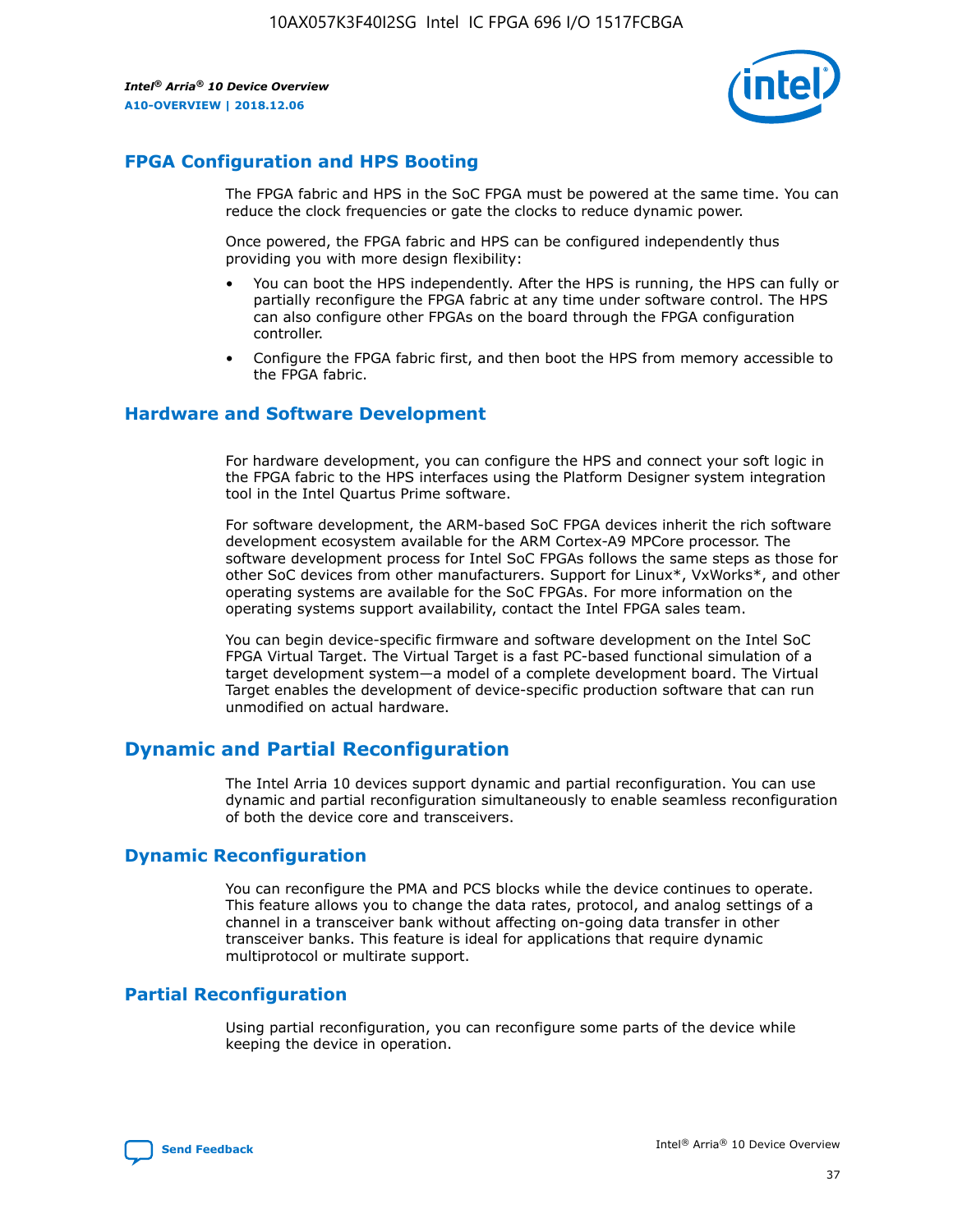

Instead of placing all device functions in the FPGA fabric, you can store some functions that do not run simultaneously in external memory and load them only when required. This capability increases the effective logic density of the device, and lowers cost and power consumption.

In the Intel solution, you do not have to worry about intricate device architecture to perform a partial reconfiguration. The partial reconfiguration capability is built into the Intel Quartus Prime design software, making such time-intensive task simple.

Intel Arria 10 devices support partial reconfiguration in the following configuration options:

- Using an internal host:
	- All supported configuration modes where the FPGA has access to external memory devices such as serial and parallel flash memory.
	- Configuration via Protocol [CvP (PCIe)]
- Using an external host—passive serial (PS), fast passive parallel (FPP) x8, FPP x16, and FPP x32 I/O interface.

# **Enhanced Configuration and Configuration via Protocol**

## **Table 25. Configuration Schemes and Features of Intel Arria 10 Devices**

Intel Arria 10 devices support 1.8 V programming voltage and several configuration schemes.

| <b>Scheme</b>                                                          | <b>Data</b><br><b>Width</b> | <b>Max Clock</b><br>Rate<br>(MHz) | <b>Max Data</b><br>Rate<br>(Mbps)<br>(13) | <b>Decompression</b> | <b>Design</b><br>Security <sup>(1</sup><br>4) | <b>Partial</b><br>Reconfiguration<br>(15) | <b>Remote</b><br><b>System</b><br><b>Update</b> |
|------------------------------------------------------------------------|-----------------------------|-----------------------------------|-------------------------------------------|----------------------|-----------------------------------------------|-------------------------------------------|-------------------------------------------------|
| <b>JTAG</b>                                                            | 1 bit                       | 33                                | 33                                        |                      |                                               | Yes <sup>(16)</sup>                       |                                                 |
| Active Serial (AS)<br>through the<br>EPCO-L<br>configuration<br>device | 1 bit,<br>4 bits            | 100                               | 400                                       | Yes                  | Yes                                           | $Y_{PS}(16)$                              | Yes                                             |
| Passive serial (PS)<br>through CPLD or<br>external<br>microcontroller  | 1 bit                       | 100                               | 100                                       | Yes                  | Yes                                           | Yes(16)                                   | Parallel<br>Flash<br>Loader<br>(PFL) IP<br>core |
|                                                                        |                             |                                   |                                           |                      |                                               |                                           | continued                                       |

<sup>(13)</sup> Enabling either compression or design security features affects the maximum data rate. Refer to the Intel Arria 10 Device Datasheet for more information.

<sup>(14)</sup> Encryption and compression cannot be used simultaneously.

 $(15)$  Partial reconfiguration is an advanced feature of the device family. If you are interested in using partial reconfiguration, contact Intel for support.

 $(16)$  Partial configuration can be performed only when it is configured as internal host.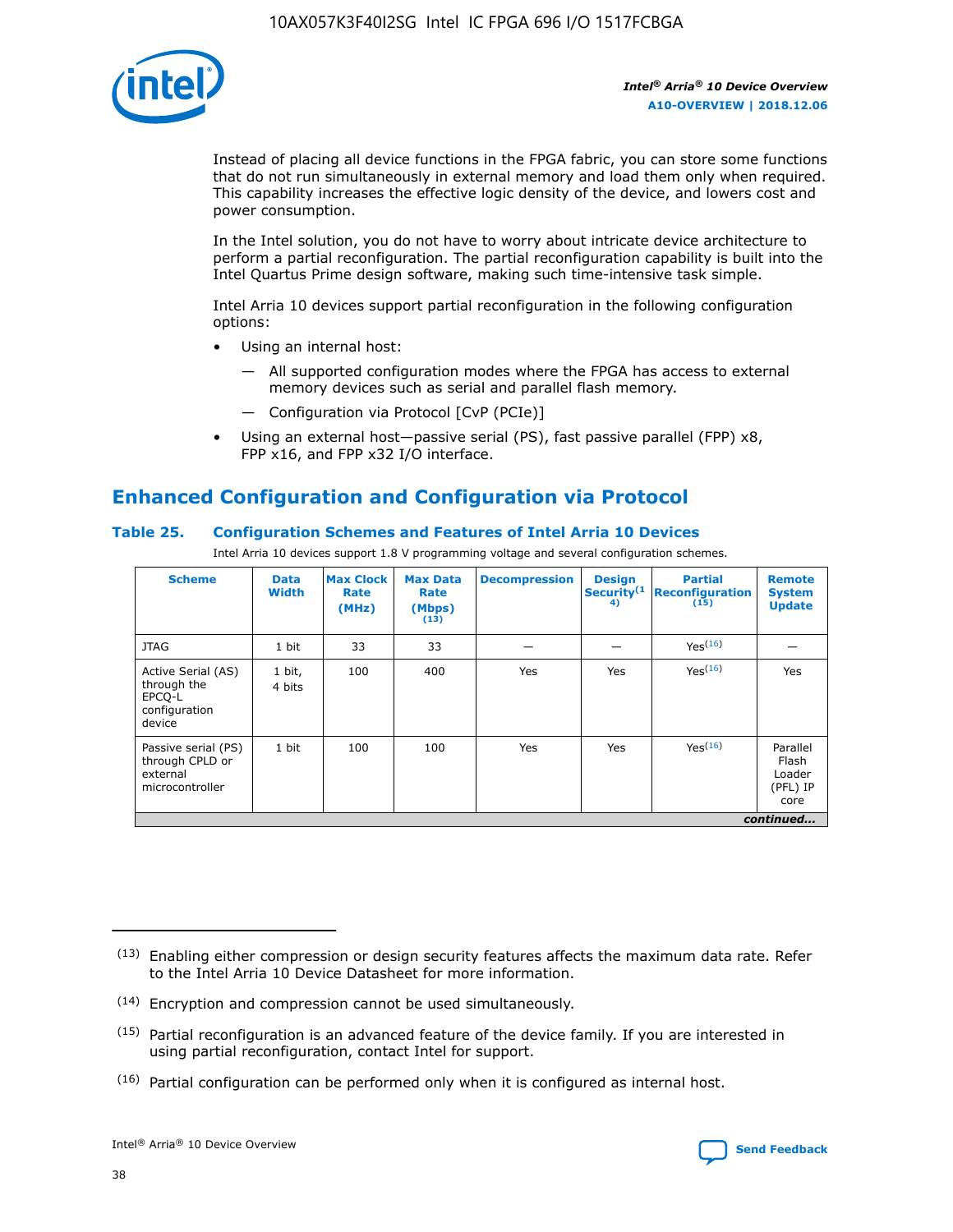

| <b>Scheme</b>                                   | <b>Data</b><br><b>Width</b> | <b>Max Clock</b><br>Rate<br>(MHz) | <b>Max Data</b><br>Rate<br>(Mbps)<br>(13) | <b>Decompression</b> | <b>Design</b><br>Security <sup>(1</sup><br>4) | <b>Partial</b><br><b>Reconfiguration</b><br>(15) | <b>Remote</b><br><b>System</b><br><b>Update</b> |
|-------------------------------------------------|-----------------------------|-----------------------------------|-------------------------------------------|----------------------|-----------------------------------------------|--------------------------------------------------|-------------------------------------------------|
| Fast passive                                    | 8 bits                      | 100                               | 3200                                      | Yes                  | Yes                                           | Yes(17)                                          | PFL IP                                          |
| parallel (FPP)<br>through CPLD or               | 16 bits                     |                                   |                                           | Yes                  | Yes                                           |                                                  | core                                            |
| external<br>microcontroller                     | 32 bits                     |                                   |                                           | Yes                  | Yes                                           |                                                  |                                                 |
| Configuration via                               | 16 bits                     | 100                               | 3200                                      | Yes                  | Yes                                           | Yes <sup>(17)</sup>                              |                                                 |
| <b>HPS</b>                                      | 32 bits                     |                                   |                                           | Yes                  | Yes                                           |                                                  |                                                 |
| Configuration via<br>Protocol [CvP<br>$(PCIe*)$ | x1, x2,<br>x4, x8<br>lanes  |                                   | 8000                                      | Yes                  | Yes                                           | Yes <sup>(16)</sup>                              |                                                 |

You can configure Intel Arria 10 devices through PCIe using Configuration via Protocol (CvP). The Intel Arria 10 CvP implementation conforms to the PCIe 100 ms power-up-to-active time requirement.

#### **Related Information**

[Configuration via Protocol \(CvP\) Implementation in Intel FPGAs User Guide](https://www.intel.com/content/www/us/en/programmable/documentation/dsu1441819344145.html#dsu1442269728522) Provides more information about the CvP configuration scheme.

# **SEU Error Detection and Correction**

Intel Arria 10 devices offer robust and easy-to-use single-event upset (SEU) error detection and correction circuitry.

The detection and correction circuitry includes protection for Configuration RAM (CRAM) programming bits and user memories. The CRAM is protected by a continuously running CRC error detection circuit with integrated ECC that automatically corrects one or two errors and detects higher order multi-bit errors. When more than two errors occur, correction is available through reloading of the core programming file, providing a complete design refresh while the FPGA continues to operate.

The physical layout of the Intel Arria 10 CRAM array is optimized to make the majority of multi-bit upsets appear as independent single-bit or double-bit errors which are automatically corrected by the integrated CRAM ECC circuitry. In addition to the CRAM protection, the M20K memory blocks also include integrated ECC circuitry and are layout-optimized for error detection and correction. The MLAB does not have ECC.

(14) Encryption and compression cannot be used simultaneously.

<sup>(17)</sup> Supported at a maximum clock rate of 100 MHz.



 $(13)$  Enabling either compression or design security features affects the maximum data rate. Refer to the Intel Arria 10 Device Datasheet for more information.

 $(15)$  Partial reconfiguration is an advanced feature of the device family. If you are interested in using partial reconfiguration, contact Intel for support.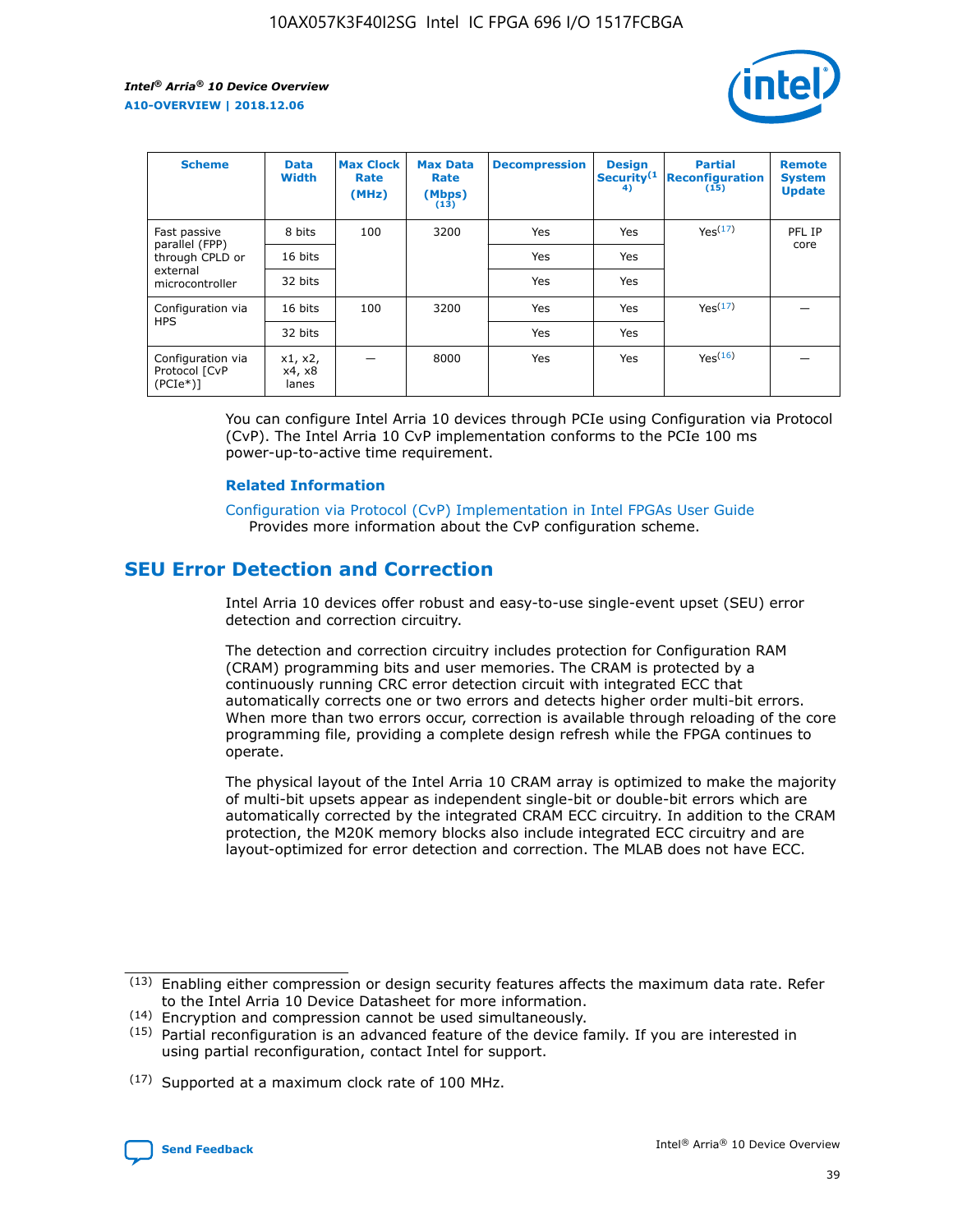

## **Power Management**

Intel Arria 10 devices leverage the advanced 20 nm process technology, a low 0.9 V core power supply, an enhanced core architecture, and several optional power reduction techniques to reduce total power consumption by as much as 40% compared to Arria V devices and as much as 60% compared to Stratix V devices.

The optional power reduction techniques in Intel Arria 10 devices include:

- **SmartVID**—a code is programmed into each device during manufacturing that allows a smart regulator to operate the device at lower core  $V_{CC}$  while maintaining performance
- **Programmable Power Technology**—non-critical timing paths are identified by the Intel Quartus Prime software and the logic in these paths is biased for low power instead of high performance
- **Low Static Power Options**—devices are available with either standard static power or low static power while maintaining performance

Furthermore, Intel Arria 10 devices feature Intel's industry-leading low power transceivers and include a number of hard IP blocks that not only reduce logic resources but also deliver substantial power savings compared to soft implementations. In general, hard IP blocks consume up to 90% less power than the equivalent soft logic implementations.

# **Incremental Compilation**

The Intel Quartus Prime software incremental compilation feature reduces compilation time and helps preserve performance to ease timing closure. The incremental compilation feature enables the partial reconfiguration flow for Intel Arria 10 devices.

Incremental compilation supports top-down, bottom-up, and team-based design flows. This feature facilitates modular, hierarchical, and team-based design flows where different designers compile their respective design sections in parallel. Furthermore, different designers or IP providers can develop and optimize different blocks of the design independently. These blocks can then be imported into the top level project.

# **Document Revision History for Intel Arria 10 Device Overview**

| <b>Document</b><br><b>Version</b> | <b>Changes</b>                                                                                                                                                                                                                                                              |
|-----------------------------------|-----------------------------------------------------------------------------------------------------------------------------------------------------------------------------------------------------------------------------------------------------------------------------|
| 2018.12.06                        | Added links to Intel Arria 10 device errata documents.<br>Removed automotive temperature option from the Intel Arria 10 GX devices.<br>Removed -3 fabric speed grade from the Intel Arria 10 GT devices.<br>Updated power options for the Intel Arria 10 GX and GT devices. |
| 2018.04.09                        | Updated the lowest $V_{CC}$ from 0.83 V to 0.82 V in the topic listing a summary of the device features.                                                                                                                                                                    |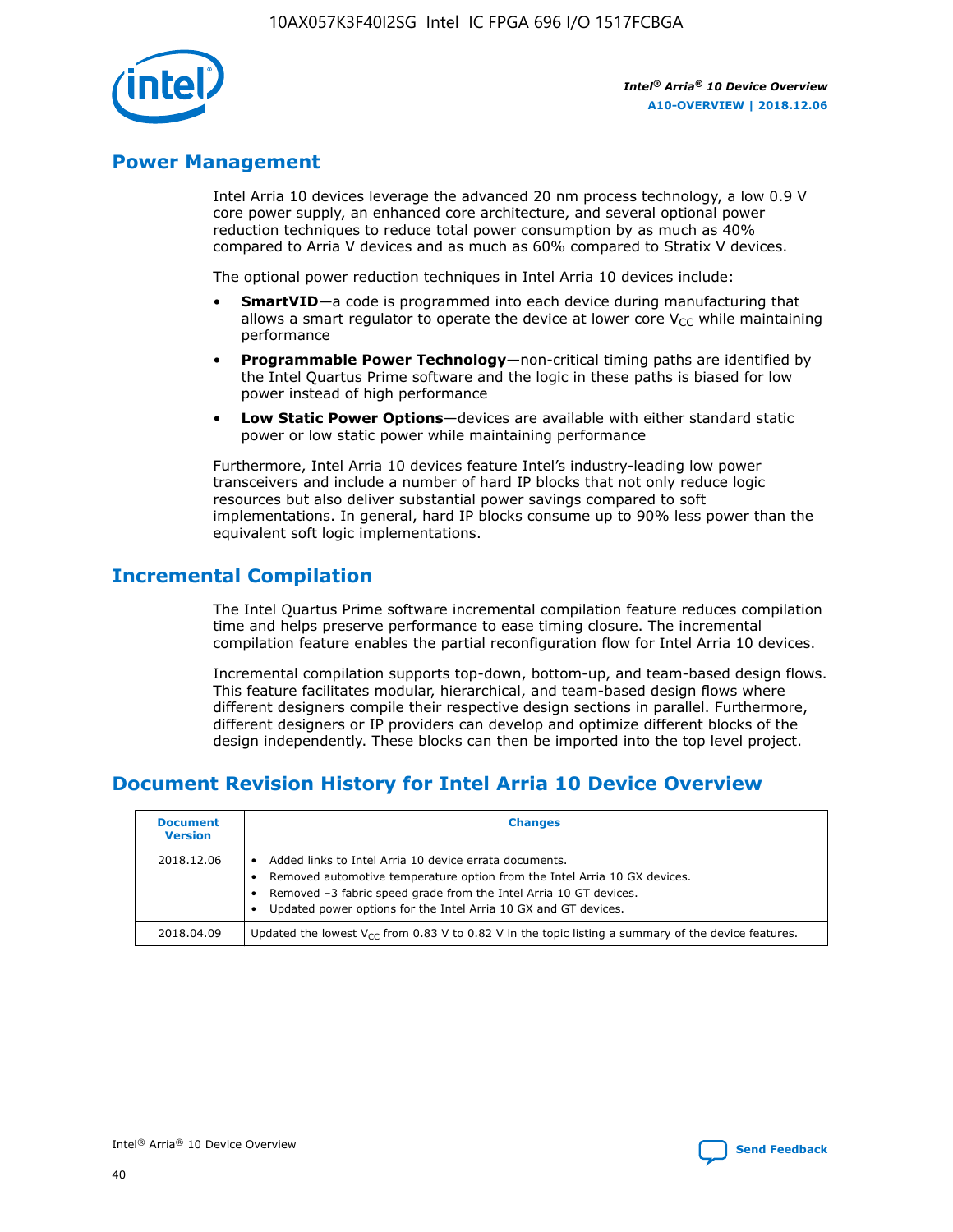*Intel® Arria® 10 Device Overview* **A10-OVERVIEW | 2018.12.06**



| <b>Date</b>    | <b>Version</b> | <b>Changes</b>                                                                                                                                                                                                                                                                                                                                                                                                                                                                                                                                                                                                                                                                                                                                                                                                                                                                                                                                                            |
|----------------|----------------|---------------------------------------------------------------------------------------------------------------------------------------------------------------------------------------------------------------------------------------------------------------------------------------------------------------------------------------------------------------------------------------------------------------------------------------------------------------------------------------------------------------------------------------------------------------------------------------------------------------------------------------------------------------------------------------------------------------------------------------------------------------------------------------------------------------------------------------------------------------------------------------------------------------------------------------------------------------------------|
| January 2018   | 2018.01.17     | Updated the maximum data rate for HPS (Intel Arria 10 SX devices<br>external memory interface DDR3 controller from 2,166 Mbps to 2,133<br>Mbps.<br>Updated maximum frequency supported for half rate QDRII and QDRII<br>+ SRAM to 633 MHz in Memory Standards Supported by the Soft<br>Memory Controller table.<br>Updated transceiver backplane capability to 12.5 Gbps.<br>$\bullet$<br>Removed transceiver speed grade 5 in Sample Ordering Core and<br>Available Options for Intel Arria 10 GX Devices figure.<br>Removed package code 40, low static power, SmartVID, industrial, and<br>military operating temperature support from Sample Ordering Core and<br>Available Options for Intel Arria 10 GT Devices figure.<br>Updated short reach transceiver rate for Intel Arria 10 GT devices to<br>25.8 Gbps.<br>Removed On-Die Instrumentation - EyeQ and Jitter Margin Tool<br>support from PMA Features of the Transceivers in Intel Arria 10 Devices<br>table. |
| September 2017 | 2017.09.20     | Updated the maximum speed of the DDR4 external memory interface from<br>1,333 MHz/2,666 Mbps to 1,200 MHz/2,400 Mbps.                                                                                                                                                                                                                                                                                                                                                                                                                                                                                                                                                                                                                                                                                                                                                                                                                                                     |
| July 2017      | 2017.07.13     | Corrected the automotive temperature range in the figure showing the<br>available options for the Intel Arria 10 GX devices from "-40°C to 100°C"<br>to "-40°C to 125°C".                                                                                                                                                                                                                                                                                                                                                                                                                                                                                                                                                                                                                                                                                                                                                                                                 |
| July 2017      | 2017.07.06     | Added automotive temperature option to Intel Arria 10 GX device family.                                                                                                                                                                                                                                                                                                                                                                                                                                                                                                                                                                                                                                                                                                                                                                                                                                                                                                   |
| May 2017       | 2017.05.08     | Corrected protocol names with "1588" to "IEEE 1588v2".<br>$\bullet$<br>Updated the vertical migration table to remove vertical migration<br>$\bullet$<br>between Intel Arria 10 GX and Intel Arria 10 SX device variants.<br>Removed all "Preliminary" marks.<br>$\bullet$                                                                                                                                                                                                                                                                                                                                                                                                                                                                                                                                                                                                                                                                                                |
| March 2017     | 2017.03.15     | Removed the topic about migration from Intel Arria 10 to Intel Stratix<br>10 devices.<br>Rebranded as Intel.<br>$\bullet$                                                                                                                                                                                                                                                                                                                                                                                                                                                                                                                                                                                                                                                                                                                                                                                                                                                 |
| October 2016   | 2016.10.31     | Removed package F36 from Intel Arria 10 GX devices.<br>Updated Intel Arria 10 GT sample ordering code and maximum GX<br>$\bullet$<br>transceiver count. Intel Arria 10 GT devices are available only in the<br>SF45 package option with a maximum of 72 transceivers.                                                                                                                                                                                                                                                                                                                                                                                                                                                                                                                                                                                                                                                                                                     |
| May 2016       | 2016.05.02     | Updated the FPGA Configuration and HPS Booting topic.<br>$\bullet$<br>Remove V <sub>CC</sub> PowerManager from the Summary of Features, Power<br>Management and Arria 10 Device Variants and packages topics. This<br>feature is no longer supported in Arria 10 devices.<br>Removed LPDDR3 from the Memory Standards Supported by the HPS<br>Hard Memory Controller table in the Memory Standards Supported by<br>Intel Arria 10 Devices topic. This standard is only supported by the<br>FPGA.<br>Removed transceiver speed grade 5 from the Device Variants and<br>Packages topic for Arria 10 GX and SX devices.                                                                                                                                                                                                                                                                                                                                                      |
| February 2016  | 2016.02.11     | Changed the maximum Arria 10 GT datarate to 25.8 Gbps and the<br>minimum datarate to 1 Gbps globally.<br>Revised the state for Core clock networks in the Summary of Features<br>$\bullet$<br>topic.<br>Changed the transceiver parameters in the "Summary of Features for<br>$\bullet$<br>Arria 10 Devices" table.<br>• Changed the transceiver parameters in the "Maximum Resource Counts<br>for Arria 10 GT Devices" table.<br>Changed the package availability for GT devices in the "Package Plan<br>for Arria 10 GT Devices" table.<br>Changed the package configurations for GT devices in the "Migration"<br>Capability Across Arria 10 Product Lines" figure.<br>continued                                                                                                                                                                                                                                                                                       |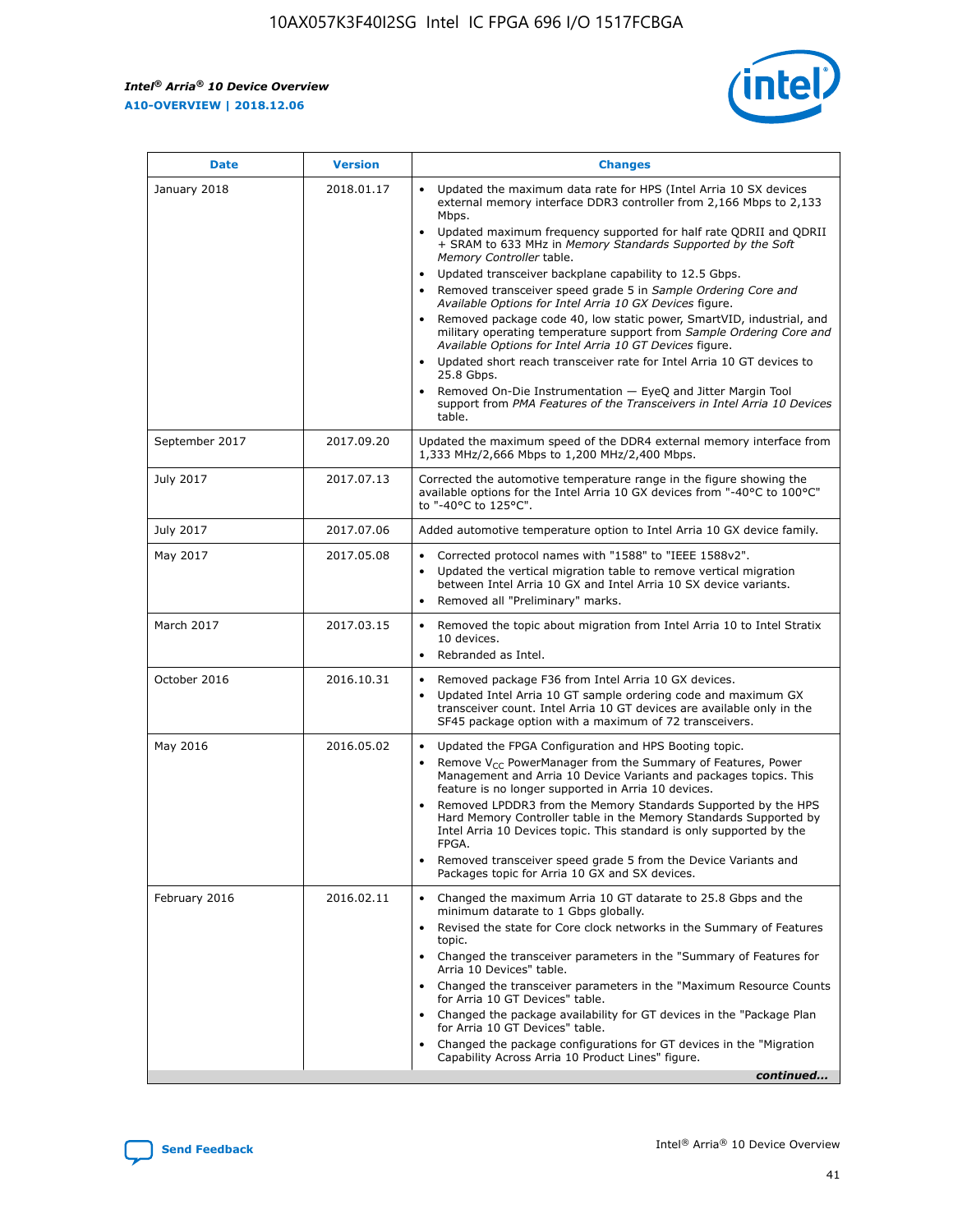

| <b>Date</b>   | <b>Version</b> | <b>Changes</b>                                                                                                                                                               |
|---------------|----------------|------------------------------------------------------------------------------------------------------------------------------------------------------------------------------|
|               |                | • Changed transceiver parameters in the "Low Power Serial Transceivers"<br>section.                                                                                          |
|               |                | • Changed the transceiver descriptions in the "Device Variants for the<br>Arria 10 Device Family" table.                                                                     |
|               |                | Changed the "Sample Ordering Code and Available Options for Arria 10<br>$\bullet$<br>GT Devices" figure.                                                                     |
|               |                | Changed the datarates for GT devices in the "PMA Features" section.                                                                                                          |
|               |                | Changed the datarates for GT devices in the "PCS Features" section.<br>$\bullet$                                                                                             |
| December 2015 | 2015.12.14     | Updated the number of M20K memory blocks for Arria 10 GX 660 from<br>2133 to 2131 and corrected the total RAM bit from 48,448 Kb to<br>48,408 Kb.                            |
|               |                | Corrected the number of DSP blocks for Arria 10 GX 660 from 1688 to<br>1687 in the table listing floating-point arithmetic resources.                                        |
| November 2015 | 2015.11.02     | Updated the maximum resources for Arria 10 GX 220, GX 320, GX 480,<br>$\bullet$<br>GX 660, SX 220, SX 320, SX 480, and SX 660.                                               |
|               |                | • Updated resource count for Arria 10 GX 320, GX 480, GX 660, SX 320,<br>SX 480, a SX 660 devices in Number of Multipliers in Intel Arria 10<br><b>Devices</b> table.        |
|               |                | Updated the available options for Arria 10 GX, GT, and SX.                                                                                                                   |
|               |                | Changed instances of Quartus II to Quartus Prime.<br>$\bullet$                                                                                                               |
| June 2015     | 2015.06.15     | Corrected label for Intel Arria 10 GT product lines in the vertical migration<br>figure.                                                                                     |
| May 2015      | 2015.05.15     | Corrected the DDR3 half rate and quarter rate maximum frequencies in the<br>table that lists the memory standards supported by the Intel Arria 10 hard<br>memory controller. |
| May 2015      | 2015.05.04     | • Added support for 13.5G JESD204b in the Summary of Features table.                                                                                                         |
|               |                | • Added a link to Arria 10 GT Channel Usage in the Arria 10 GT Package<br>Plan topic.                                                                                        |
|               |                | • Added a note to the table, Maximum Resource Counts for Arria 10 GT<br>devices.                                                                                             |
|               |                | • Updated the power requirements of the transceivers in the Low Power<br>Serial Transceivers topic.                                                                          |
| January 2015  | 2015.01.23     | • Added floating point arithmetic features in the Summary of Features<br>table.                                                                                              |
|               |                | • Updated the total embedded memory from 38.38 megabits (Mb) to<br>65.6 Mb.                                                                                                  |
|               |                | • Updated the table that lists the memory standards supported by Intel<br>Arria 10 devices.                                                                                  |
|               |                | Removed support for DDR3U, LPDDR3 SDRAM, RLDRAM 2, and DDR2.                                                                                                                 |
|               |                | Moved RLDRAM 3 support from hard memory controller to soft memory<br>controller. RLDRAM 3 support uses hard PHY with soft memory<br>controller.                              |
|               |                | Added soft memory controller support for QDR IV.<br>٠                                                                                                                        |
|               |                | Updated the maximum resource count table to include the number of<br>hard memory controllers available in each device variant.                                               |
|               |                | Updated the transceiver PCS data rate from 12.5 Gbps to 12 Gbps.<br>$\bullet$                                                                                                |
|               |                | Updated the max clock rate of PS, FPP x8, FPP x16, and Configuration<br>via HPS from 125 MHz to 100 MHz.                                                                     |
|               |                | Added a feature for fractional synthesis PLLs: PLL cascading.                                                                                                                |
|               |                | Updated the HPS programmable general-purpose I/Os from 54 to 62.<br>$\bullet$                                                                                                |
|               |                | continued                                                                                                                                                                    |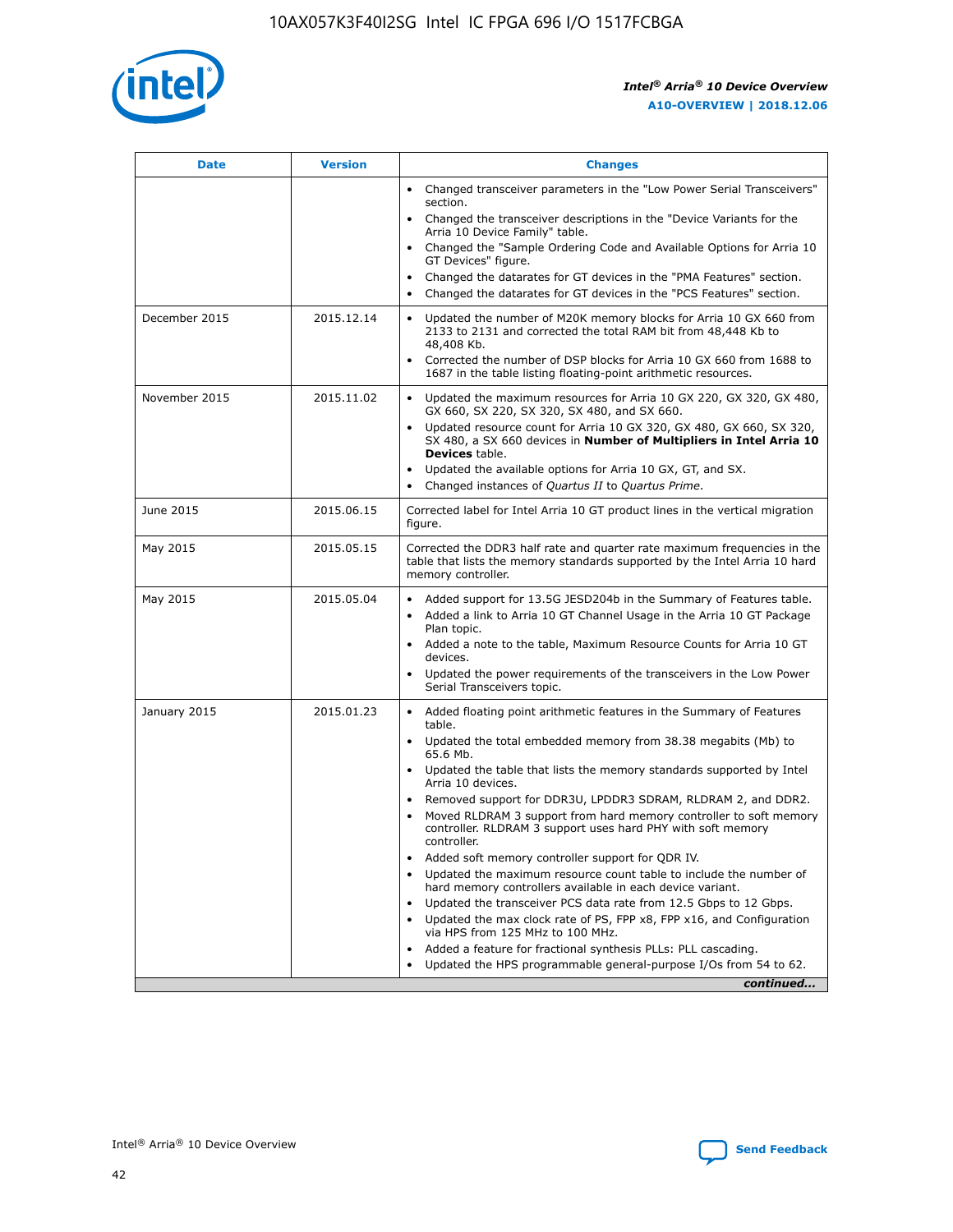r



| <b>Date</b>    | <b>Version</b> | <b>Changes</b>                                                                                                                                                                                                                                                                                                                                                                                                                                                                                                                                      |
|----------------|----------------|-----------------------------------------------------------------------------------------------------------------------------------------------------------------------------------------------------------------------------------------------------------------------------------------------------------------------------------------------------------------------------------------------------------------------------------------------------------------------------------------------------------------------------------------------------|
| September 2014 | 2014.09.30     | Corrected the 3 V I/O and LVDS I/O counts for F35 and F36 packages<br>$\bullet$<br>of Arria 10 GX.<br>Corrected the 3 V I/O, LVDS I/O, and transceiver counts for the NF40<br>$\bullet$<br>package of the Arria GX 570 and 660.<br>Removed 3 V I/O, LVDS I/O, and transceiver counts for the NF40<br>package of the Arria GX 900 and 1150. The NF40 package is not<br>available for Arria 10 GX 900 and 1150.                                                                                                                                       |
| August 2014    | 2014.08.18     | Updated Memory (Kb) M20K maximum resources for Arria 10 GX 660<br>devices from 42,660 to 42,620.<br>Added GPIO columns consisting of LVDS I/O Bank and 3V I/O Bank in<br>$\bullet$<br>the Package Plan table.<br>Added how to use memory interface clock frequency higher than 533<br>$\bullet$<br>MHz in the I/O vertical migration.<br>Added information to clarify that RLDRAM3 support uses hard PHY with<br>$\bullet$<br>soft memory controller.<br>Added variable precision DSP blocks support for floating-point<br>$\bullet$<br>arithmetic. |
| June 2014      | 2014.06.19     | Updated number of dedicated I/Os in the HPS block to 17.                                                                                                                                                                                                                                                                                                                                                                                                                                                                                            |
| February 2014  | 2014.02.21     | Updated transceiver speed grade options for GT devices in Figure 2.                                                                                                                                                                                                                                                                                                                                                                                                                                                                                 |
| February 2014  | 2014.02.06     | Updated data rate for Arria 10 GT devices from 28.1 Gbps to 28.3 Gbps.                                                                                                                                                                                                                                                                                                                                                                                                                                                                              |
| December 2013  | 2013.12.10     | Updated the HPS memory standards support from LPDDR2 to LPDDR3.<br>Updated HPS block diagram to include dedicated HPS I/O and FPGA<br>$\bullet$<br>Configuration blocks as well as repositioned SD/SDIO/MMC, DMA, SPI<br>and NAND Flash with ECC blocks.                                                                                                                                                                                                                                                                                            |
| December 2013  | 2013.12.02     | Initial release.                                                                                                                                                                                                                                                                                                                                                                                                                                                                                                                                    |